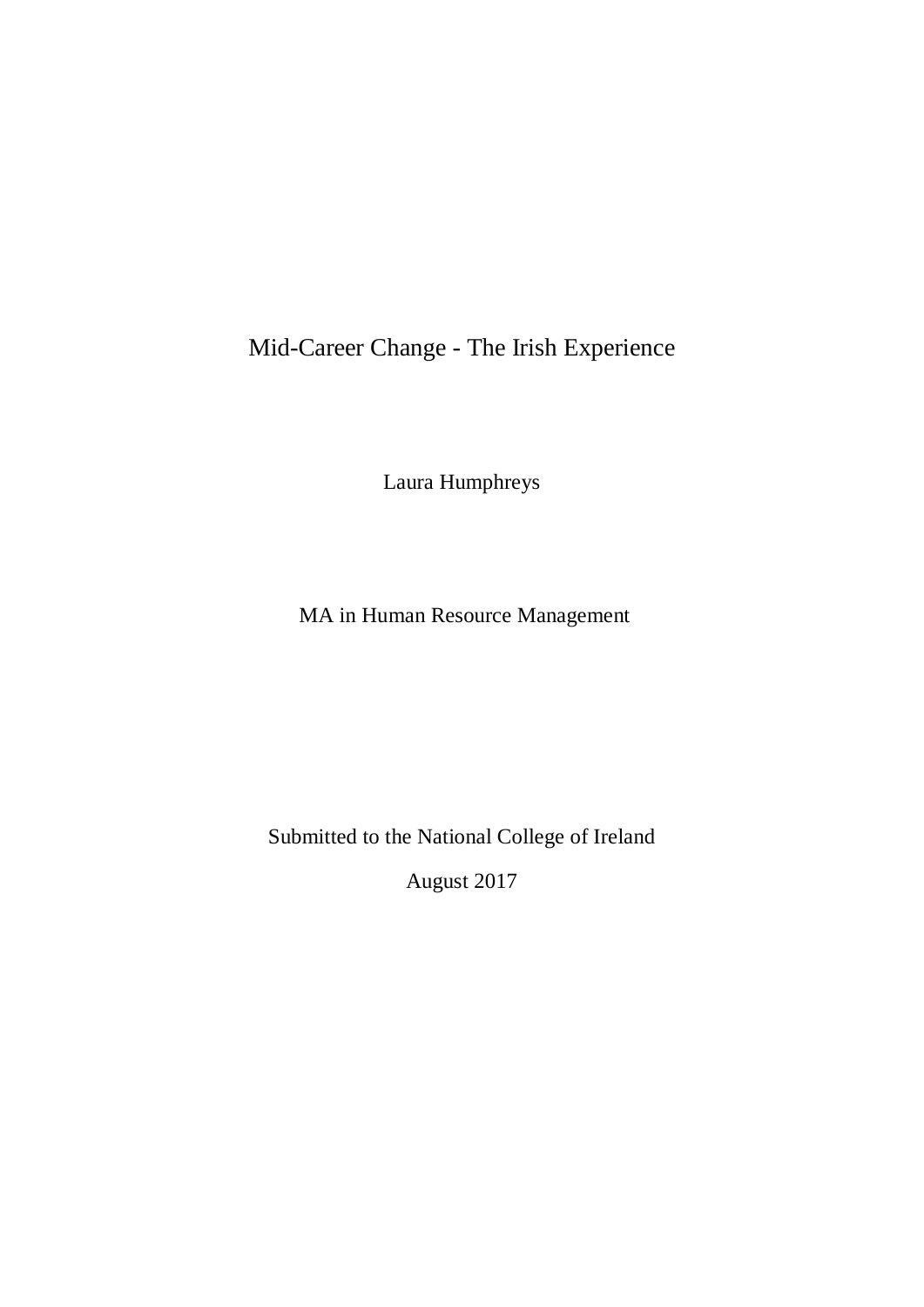# **Abstract**

# **Mid-Career Change – The Irish Experience**

# **Laura Humphreys**

Mid-career change is a 'phenomenon' that has become more prevalent despite being an aspect of career development that has received comparatively limited attention to-date. Therefore, what is it that currently drives individuals to question their occupational choices in mid-life and decide to make a career transition? In this recent era of economic uncertainty and major changes in the workplace, this research sought to identify the significant drivers which activate self-directed mid-career transitions, by examining the experiences of ten Irish professionals who at a given time in their life profoundly questioned their occupational pursuits and voluntarily made a mid-life career change. In addition, this research also uncovered the challenges faced by mid-life career changers and revealed implications for both the individual and the organisations role in the context of future career management perspectives. The findings of this study not only contributes to the current body of literature, but also offers a valuable and fresh understanding of this phenomenon.

A qualitative case study methodology was applied, with data gathering by means of in-depth semi-structured interviews with participants from assorted occupations and sectors within the Irish workforce, who have completed their mid-life career transition. The findings seem to point to mid-life being a period when the participants realised that their self-concept and value base, and by extension their professional ideals, had evolved and changed. In essence what drove their mid-life career change was the undertaking to realign these values with the intent to achieve personal fulfilment with a satisfying work life. Attaining work/life balance, job satisfaction and a sense autonomy were broadly similar underlining intrinsic core values observed in previous studies, however an unanticipated driver, the element of opportunity was also uncovered, a dynamic that had not emerged as extensively in previous studies.

It is evident from the research that mid-career change has become more extensive and that responsibility for managing careers is now firmly with the individual. Therefore in light of the turbulent economic climate, organisations need to realise the importance of implementing a collaborative, effective career management strategy to work together in partnership with the individual, targeted to meet the needs of both, in order to realign and build organisational resilience and gain a competitive edge.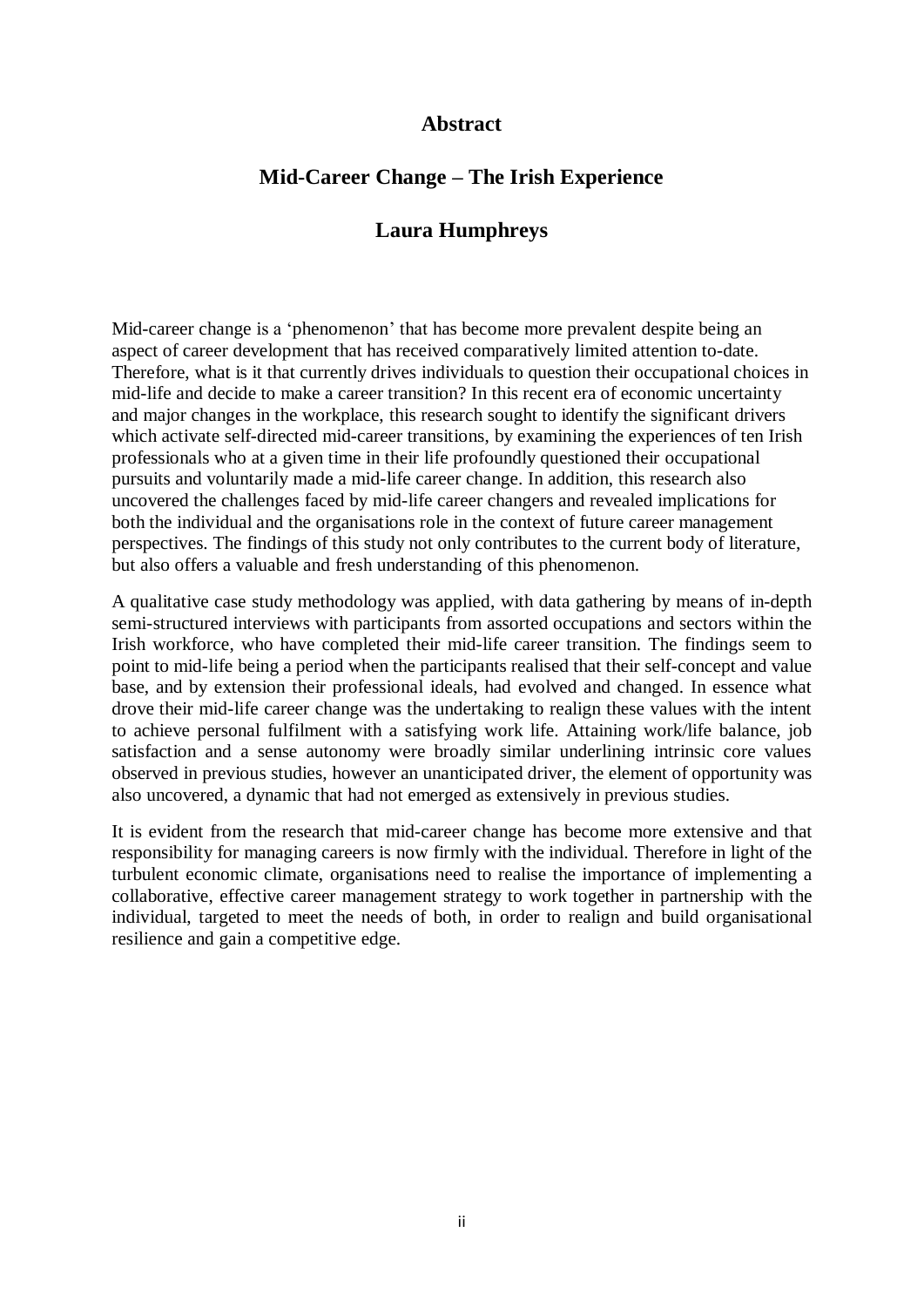# **Submission of Thesis and Dissertation**

**National College of Ireland Research Students Declaration Form (Thesis/Author Declaration Form)**

**Name**: Laura Humphreys

**Student Number**: 15017257

**Degree for which thesis is submitted**: Master in Human Resource Management

# **Material submitted for award**

- **(a)** I declare that the work has been composed by myself.
- **(b)** I declare that all verbatim extracts contained in the thesis have been distinguished by quotation marks and the sources of information specifically acknowledged.
- **(c)** My thesis will be included in electronic format in the College Institutional Repository TRAP (thesis reports and projects)
- **(d)** Either \*I declare that no material contained in the thesis has been used in any other submission for an academic award. Or \*I declare that the following material contained in the thesis formed part of a submission for the award of

# **Masters in Human Resource Management**

(State the award and the awarding body and list the material below)

| <b>Signature of Research Student:</b> |  |
|---------------------------------------|--|
|                                       |  |

Date: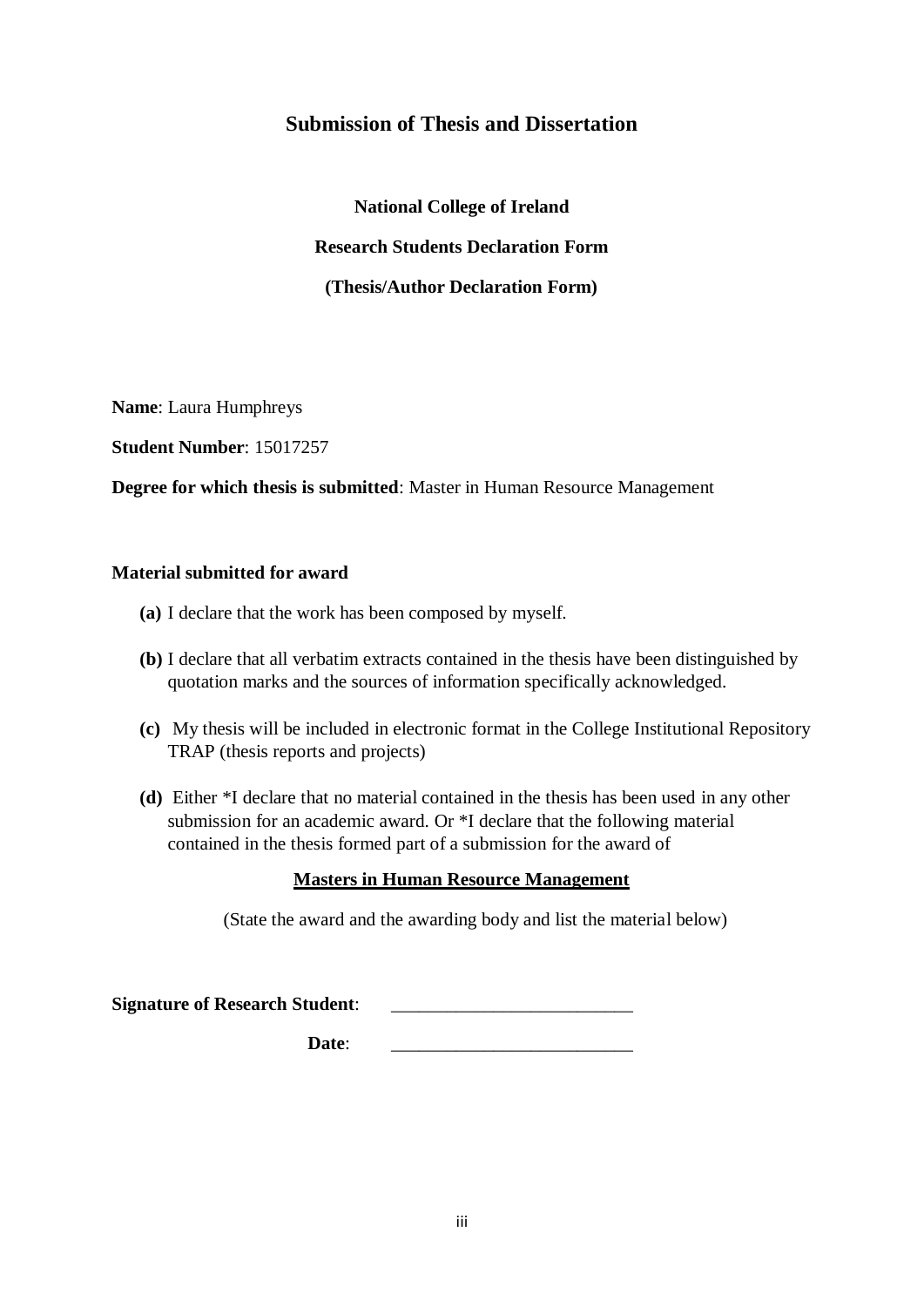# **Submission of Thesis to Norma Smurfit Library**

# **National College of Ireland**

**Student Name**: Laura Humphreys

**Student Number**: 15017257

**School**: School of Business

**Course**: Masters in Human Resource Management

**Degree to be awarded**: MA Human Resource Management

**Title of Thesis**: Mid-Career Change – The Irish Experience

One hard bound copy of your thesis will be lodged in the Norma Smurfit Library and will be available for consultation. The electronic copy will be accessible in TRAP (http://trap.ncirl.ie/), the National College of Ireland's Institutional Repository.

\_\_\_\_\_\_\_\_\_\_\_\_\_\_\_\_\_\_\_\_\_\_\_\_\_\_\_\_\_\_\_\_\_\_\_\_\_\_\_\_\_\_\_\_\_\_\_\_\_\_\_\_\_\_\_\_\_\_\_\_\_\_\_\_\_\_\_\_\_\_\_\_\_\_\_\_\_\_\_\_\_\_

In accordance with normal academic library practice all theses lodged in the National College of Ireland Institutional Repository (TRAP) are made available on open access.

I agree to a hard bound copy of my thesis being available for consultation in the library.

I also agree to an electronic copy of my thesis being made publicly available on the National College of Ireland's Institutional Repository TRAP.

Signature of Candidate: \_\_\_\_\_\_\_\_\_\_\_\_\_\_\_\_\_\_\_\_\_\_\_\_\_

# **For completion by the School:**

The aforementioned thesis was received by\_\_\_\_\_\_\_\_\_\_\_\_\_\_\_\_\_\_\_\_\_\_\_\_\_\_

Date: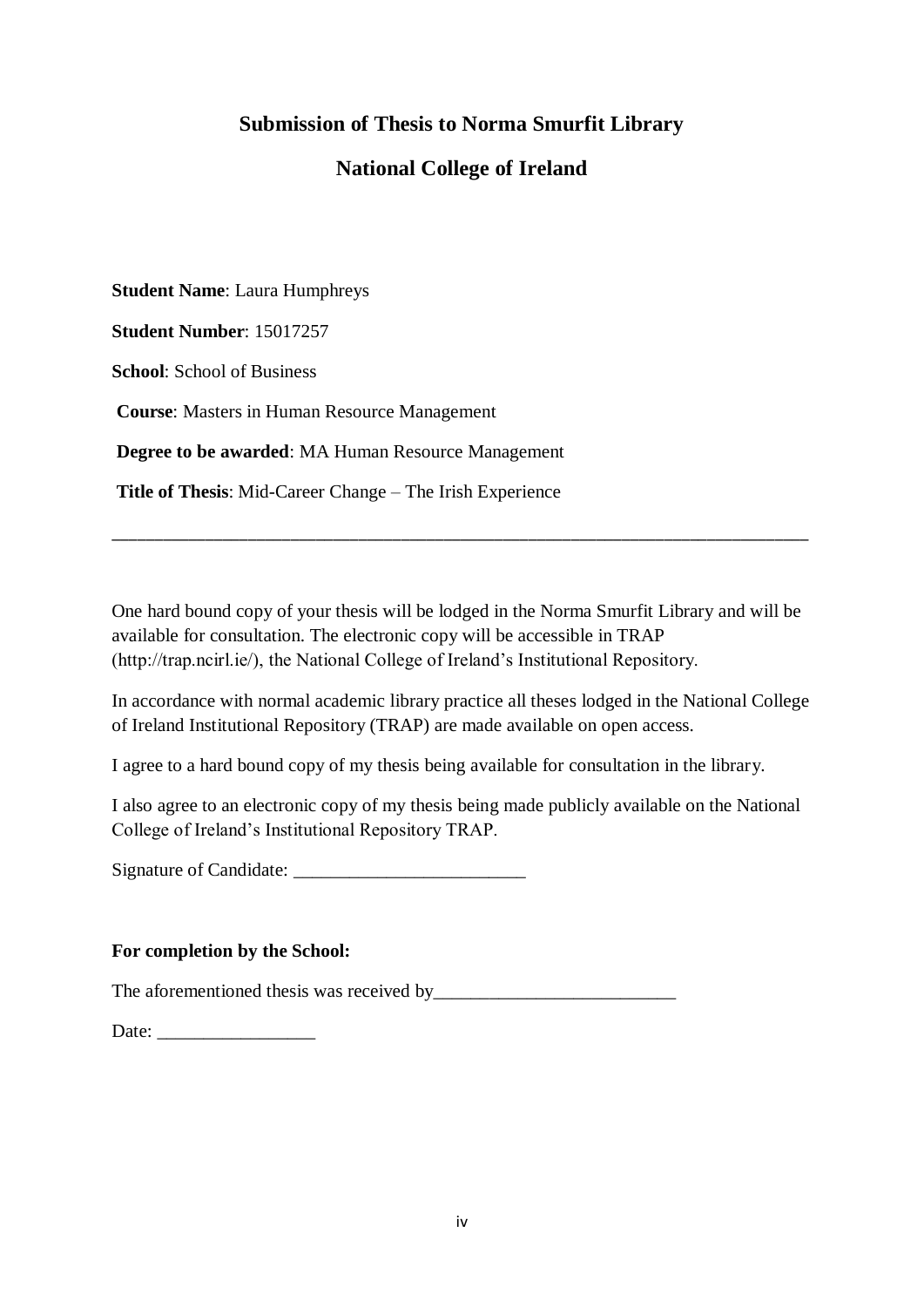# **Acknowledgements**

I would like to acknowledge and express many sincerest gratitude to all the participants for their significant input and invaluable role in this research. Thank you all for your honest and insightful contributions.

My thanks also is extended to my supervisor Dr. Julius Nyiawung and to my classmates, the lecturers and support staff in National College of Ireland for all their guidance and support.

Finally, I wish to thank my father and my family of friends, who were a constant collective companion supporting me throughout this endeavour.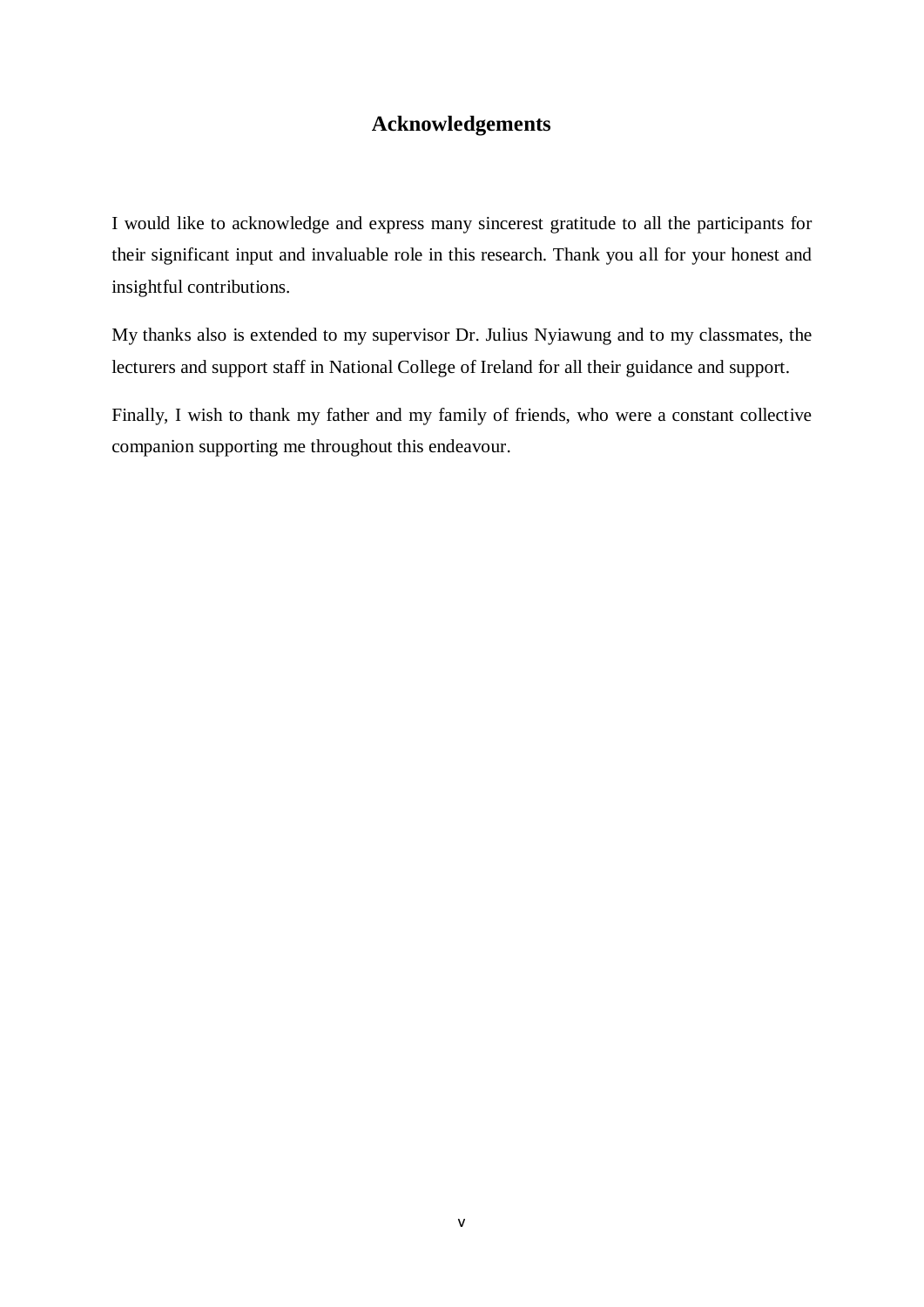# **Table of Contents**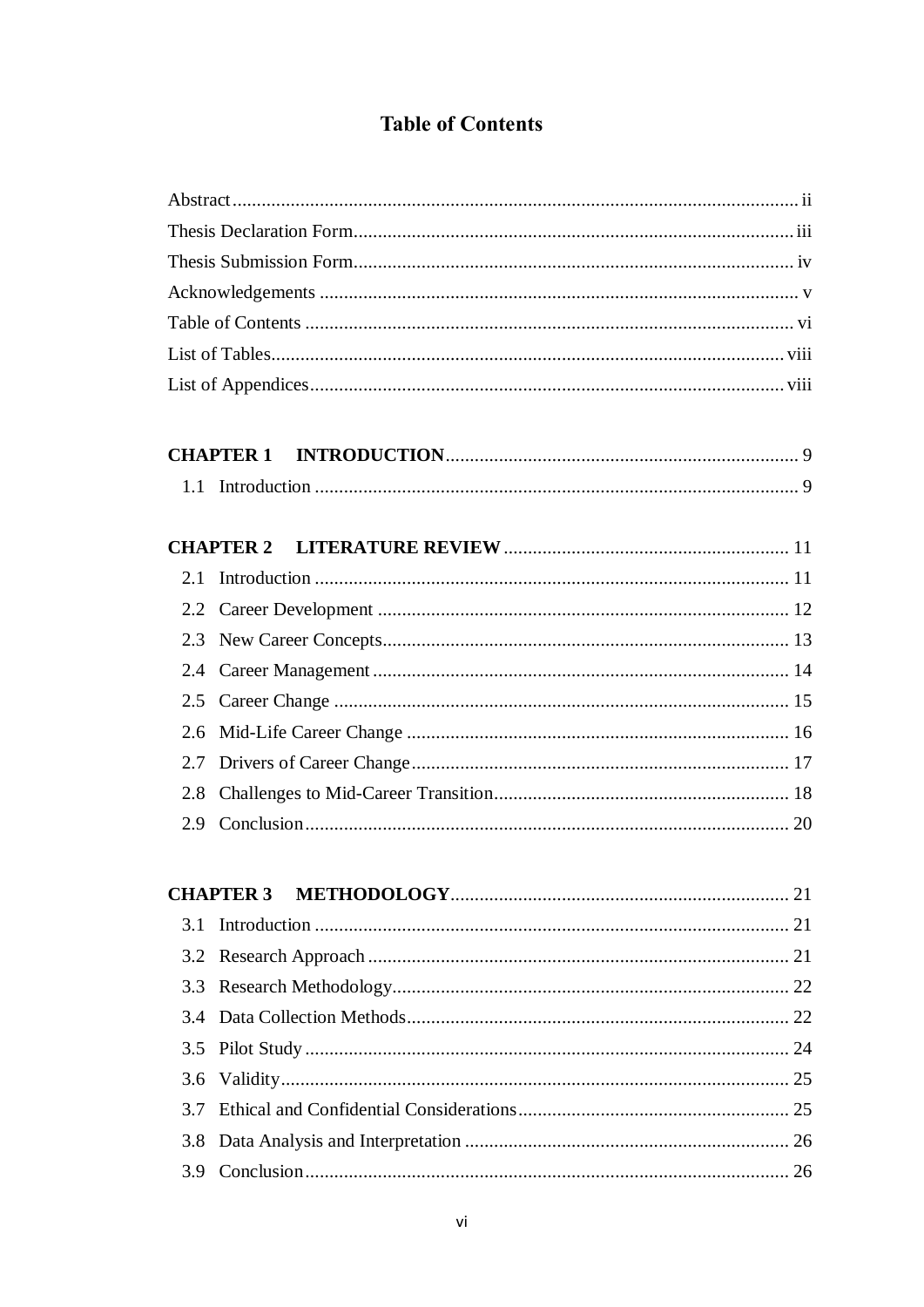|--|--|--|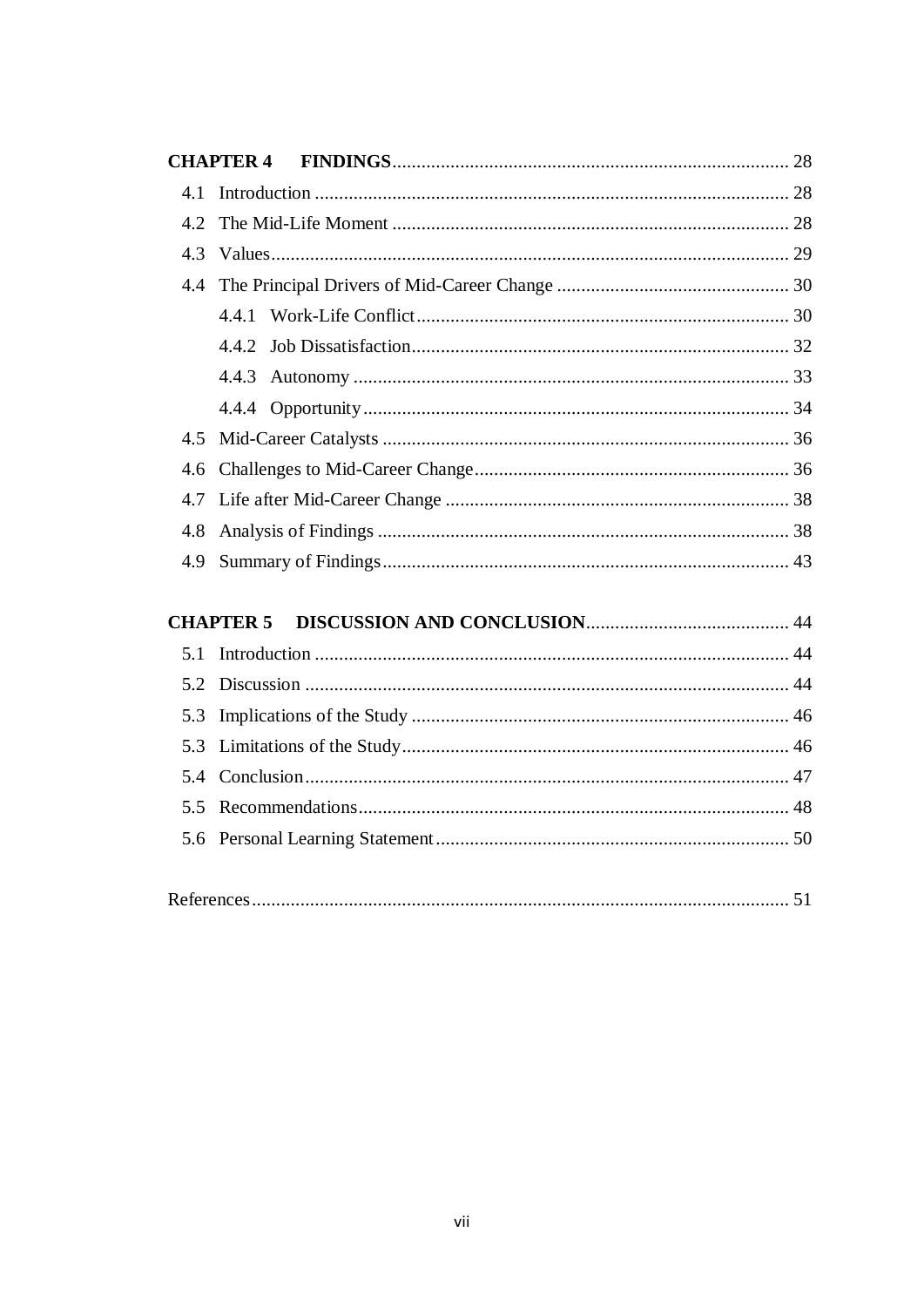# **LIST OF TABLES**

|--|--|--|--|

# **LIST OF APPENDICES**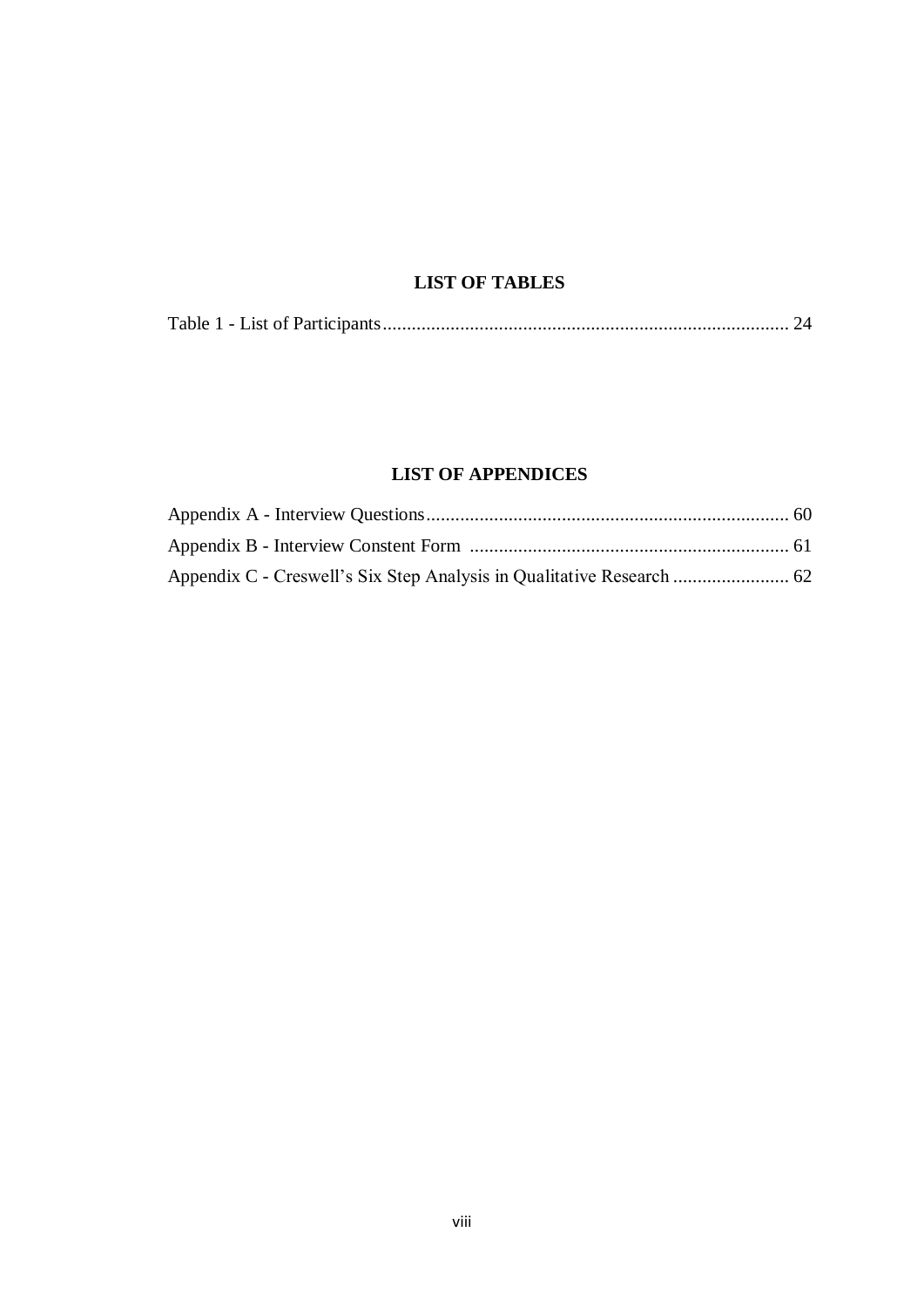#### **CHAPTER 1 - INTRODUCTION**

#### **1.1 Introduction**

Mid-life career transitions may be an exciting phase, however it can also be an overwhelming prospect. The stakes are different from when initial career choices were made and there are many new obstacles likely to hinder the process. The nature of the workplace is experiencing significant changes and with it the notion of a career or 'job for life' is also eroding (Whyman and Eilis, 1999). Despite these 'uncertain times', the phenomenon of changing careers in midlife is increasing and becoming a viable option (Holmes and Cartwright, 1996). McGinley, O'Neill, Damaske and Mattila (2014) note that while studies into the topic of career management is growing this researcher agrees that there has been inadequate research and focus on career transitions, particularly in mid-life (Maddox-Daines, 2015, Teixeira and Gomes, 2000; Mallon, 1999; Holms and Cartwright, 1993).

As mid-career change is becoming more prevalent, this researcher is cognisant of the lack of attention this subject has received with the recognition that more research is needed to explore the motives behind self-directed mid-career change (Lyons and Schweitzer, 2015; Maddox-Daines, 2015; Teixeira and Gomes, 2000). With "insufficient hypotheses" (Brown, 1985, p.370) on mid-life career transition, what drives individuals in mid-life to question their occupational choices and decide to make a career change? While this subject has been addressed in many guises including adult development, occupational choice and career development (Bahr, 2009, p.9), few studies have examined the "lived experiences of the individuals participating in this (mid-life career transition) process" (Motulsky, 2005, p.8-9). Therefore the intent of this study was to examine the experiences of mid-career change from the viewpoint of Irish professionals and to identify the key drivers that motivated their decision to switch careers in mid-life.

For this purpose of this study, career change was guided by the notion there was a transition to a totally a new occupation (Feldman, 2002; Lawrence, 1980), with mid-life deemed the period between the age of 35 and 65 years (Barclay, Stoltz and Chung, 2011; Vander Zanden, 2000). While previous research into mid-life career change has principally concentrated on specific professions, themes or genders (Howes and Goodman-Delhunty, 2013; Bahr, 2009; Khapova, Arthur, Wildersom and Svensson, 2007; Wise and Milward, 2005; Teixeria and Gomes, 2000), this research had the marked intent of examining the specific drivers that prompted Irish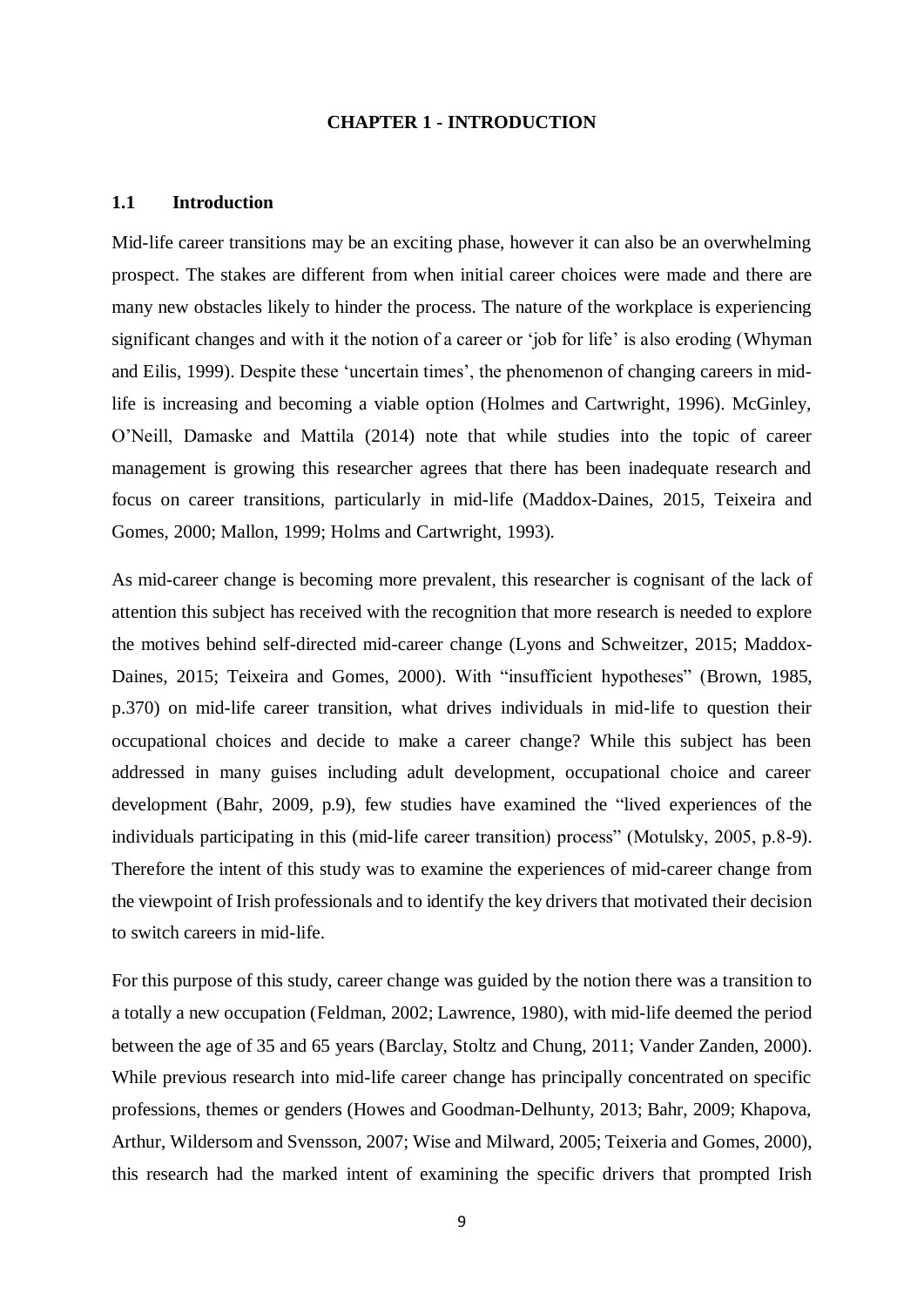individuals in mid-life, regardless of gender, previous profession or sector, to reconsider their work/career and to seek out their career "path with a heart" (Khapova et al., 2007, p.548; Hall, 2004). Valuable career management lessons can be learned for individuals as well as organisations, as understanding more about why these "contemporary career transitions" (Mallon, 1999, p.358) are becoming more evident may be viewed as a "value proposition" (Noe, 2017b, p.5).

In the following chapter career development, career management and career change are reviewed. Career theories both 'old' and 'new' are evaluated as well as mid-life and what it means to the individual in terms of career reappraisal and change. This chapter also notes that now more than ever career change is being managed by the individual and addresses the challenges that self-directed mid-career changers face. Other empirical studies on mid-career transitions are mentioned throughout, giving context and a frame of reference for this research. Chapter three illustrates the research methodology and the approach employed. Elements including data collection and analysis methods are outlined and considerations regarding ethical validity and interpretation issues are also described. Presentation of the findings are proffered in chapter four and then examined and analysed in relation to the research questions, objectives and established knowledge and literature, providing imperative insights into the key drivers of self-directed career transitions.

Finally chapter five discusses and highlights pertinent insights of this study with considerations given to the limitations of this research and areas for further study. The implications are also indicated for the individual which could enhance not only the understanding and awareness of mid-career change by "developing a new knowing why" (Mallon, 1999, p.358), but could also have a wide reaching implications for organisations. Recommendations for organisational career management strategies are extended, focused to help position and align the new modern careers while adjusting to the shifting demands and challenges of the twenty-first century economy.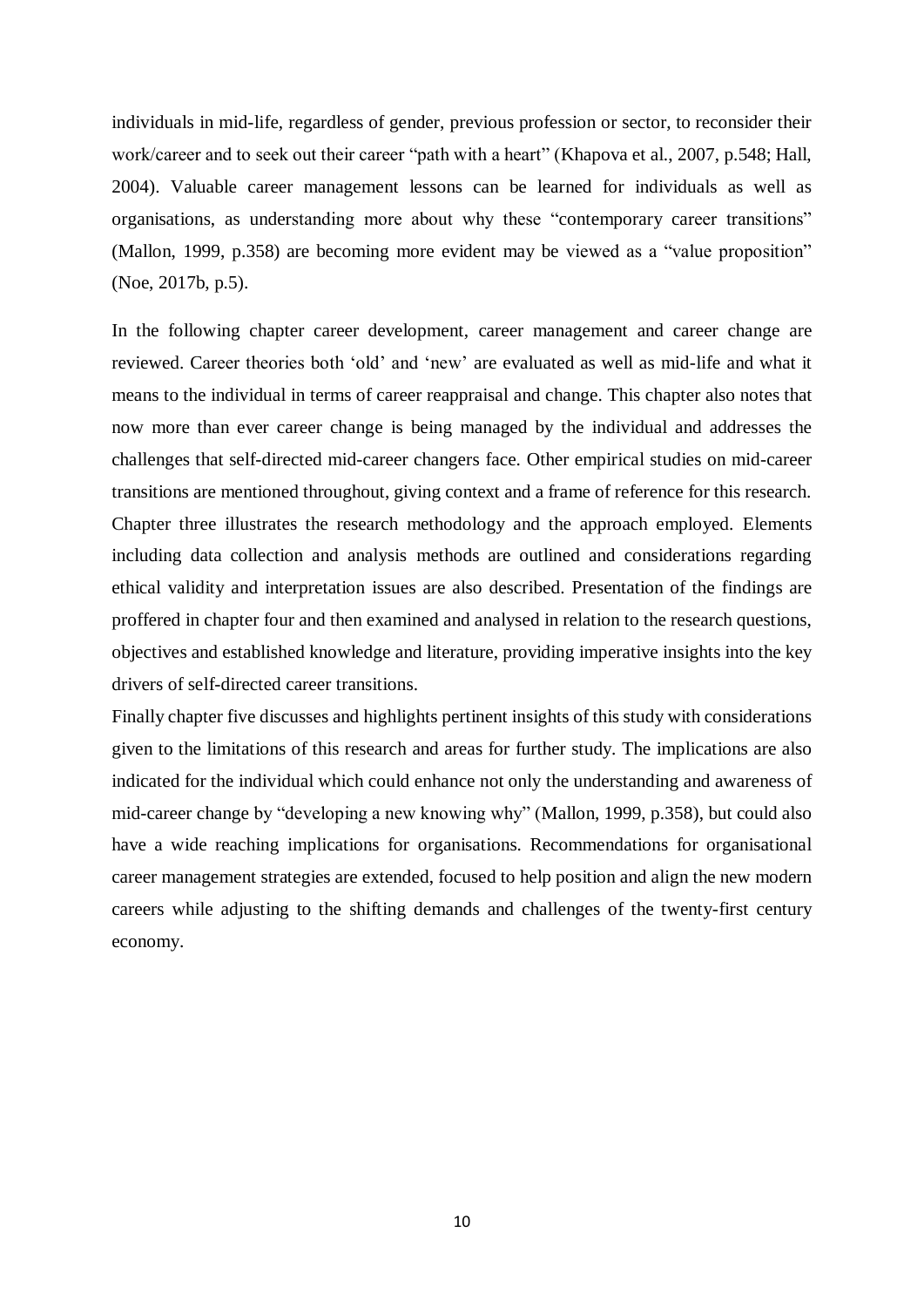#### **CHAPTER 2 - LITERATURE REVIEW**

## **2.1 Introduction**

This chapter will present a review of literature which captures the constructs of contemporary career development, management and change, grounded in an unsettled economy coupled by an evolving working landscape which has projected the issue of occupational choices and midcareer changes to the forefront, challenging the customary view of career evolution.

Initially this chapter will begin by presenting insights on career development drawn principally from Donal Super's (1990) seminal theory on career development, followed by an appreciation of the emerging new contemporary career concepts for the twenty first century. Career change in light of the diminishing view of the 'job for life' and the turbulent economic climate will be examined as well as reviewing the current career management issues and opportunities, noting the growing importance of the 'buy in' factor for organisations. This will be followed by consideration given to the significance of mid-life to career change, despite there being no generally accepted theory on mid-life career transitions. Furthermore the possible drivers of and challenges to mid-career change, as expressed in previous studies will be defined, presented and carefully examined, providing the context for this research.

While some limited studies have been carried out on mid-career transitions, few have been researched in an era of global economic uncertainty and none specifically in an Irish context. This study has the unique intent of examining how and why Irish individuals in mid-life, regardless of gender or previous profession, reconsidered the nature of their personal and professional lives and sought out a new career. As the traditional bureaucratic career vanishes, Kidd (1998) emphasises that "recognising subjective views of careers is… the only way to find any coherence in working lives" (Furner, 2013, p.6; Kidd, 1998, p.276).

## **2.2 Career Development**

Theory on career development can be split into two groups the 'established' and 'emerging' theories (Wise and Millward, 2005). The former group represents the traditional fixed, linear, view of career and the latter group regard career development as a being multifaceted, multidirectional, evolving process. While initial indications would suggest that there is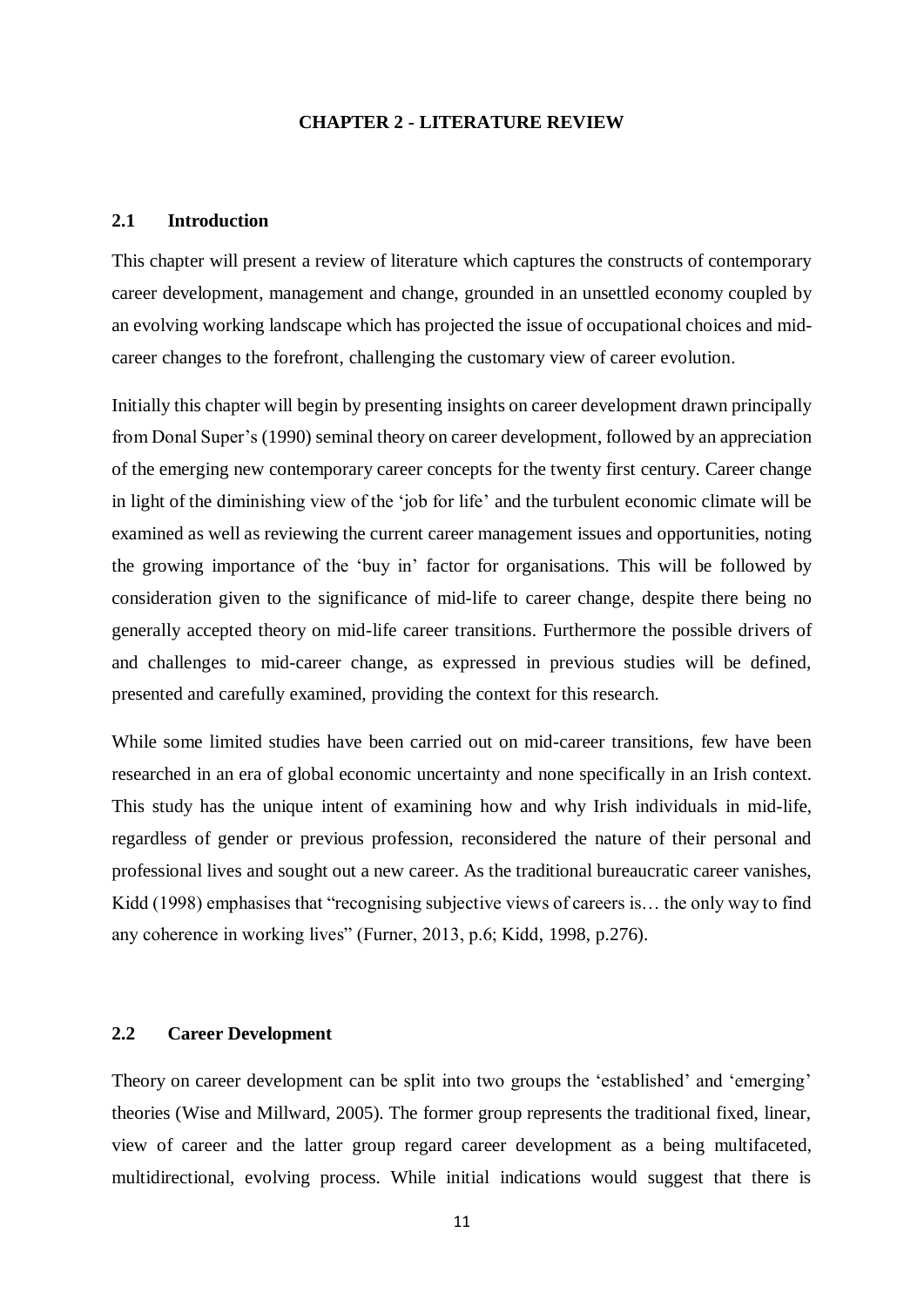irreconcilable difference of opinions, this researcher considers both paradigms can contribute to the understanding of 'contemporary careers' and the mid-career transition process (Wise and Millward, 2005; Kidd, 2004).

There are several theories on career development, with only some of these theories still standing the test of time. One of those being Donald Super's (1954) Theory of Vocational Choice, which he continually adapted and evolved through the decades and in the 1990s it evolved as the Life Span, Life Space Theory. This researcher would suggest that Super's (1990) research marked a change in the way theorists formulated their ideas on career development, as up until then it was more about trait matching personality with vocation.

Super (1990) identified that an individual's self-concept could morph eventually due to distinctive personal and situational life experiences. These experiences coalesce to form liferoles and self-concepts which extends to individuals career development tasks which must be handled successfully to effectively manage career development. Super's (1990) self-concept notion is the idea that our own identity and by extension our career identity are outcomes of how we view ourselves. The researcher agrees with Teixeira and Gomes (2000) that in midcareer change the impact of professional and personal identity cannot be ignored. This innovative idea that self-concept had a massive impact on the field of career development emphasised that as a person over time refines their self-concept thereby affecting their application to the world of work and expressed by altering career choices.

Although ground-breaking in terms of career development, this researcher suggests that Super's (1990) theory is based solely on male experiences and did neglect women, people of colour and the socio-economic disadvantaged. The researcher agrees with Kerka (1992) that women's careers can be less linear than men's due to choices made to interrupt their career process to take time out, for example to have children, and while they may still achieve the identical development tasks it would happen at altered stages in the life cycle. Traditional development models are highly rigid and prescriptive of stages of age and order and researchers have being challenging the legitimacy of age related phases as well as pointing out that further social and environmental impacts are also experienced differently and at different stages, especially by minority groups (Kerka,1992).

Wise and Millward (2005) write that traditional development models also endorse the idea that career process is hierarchical, in a linear and upward form, and propose that this notion seems to have restricted significance and is "dissolving in the face of organisational change"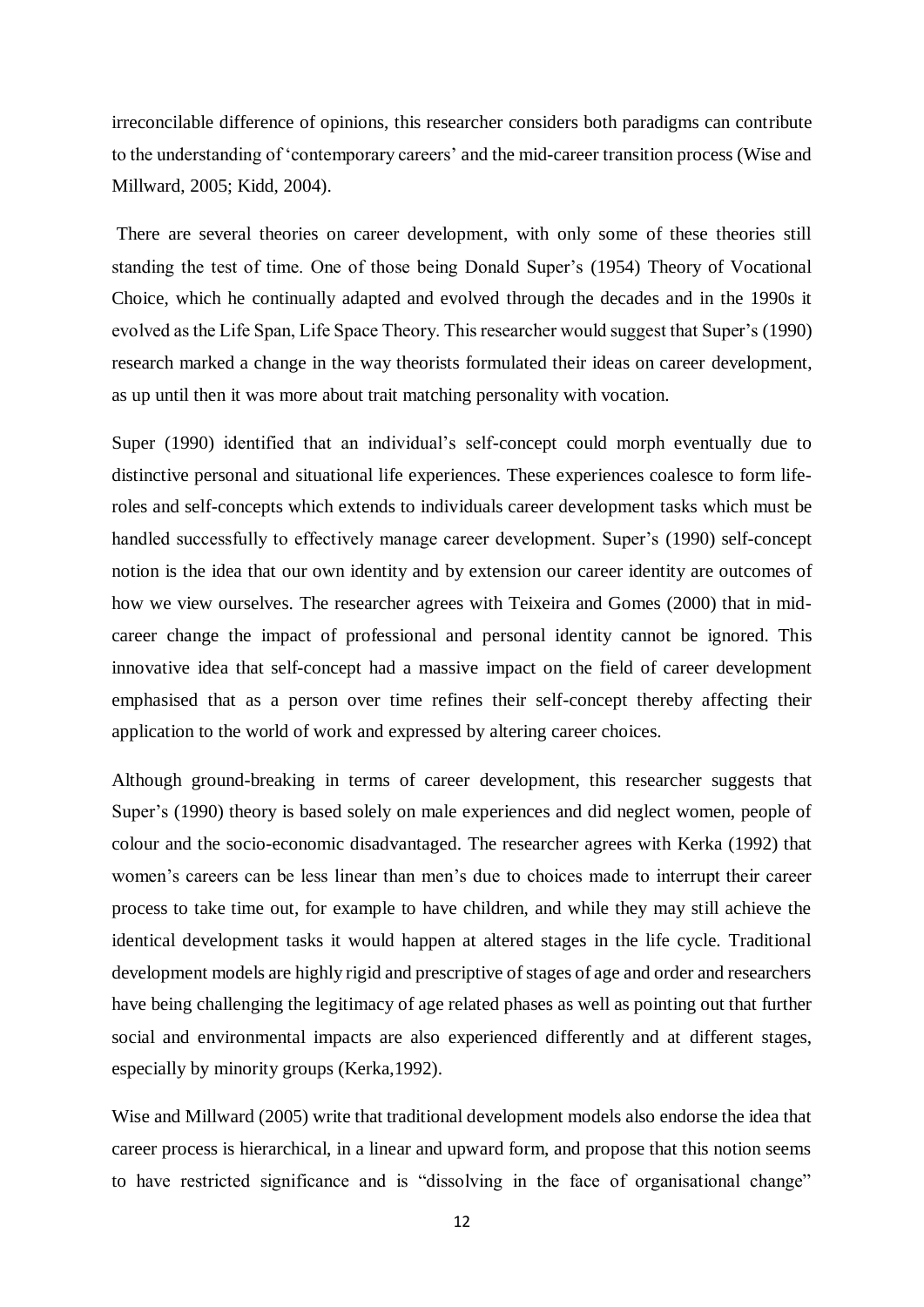(Duberley, Mallon and Cohen, 2006, p.282) driven by the individual and their personal evaluation of career. Recent studies on career development and career transitions maintain the breakdown of the 'old' traditional fixed career path coupled with the ever changing nature of the world of work and the opportunities for "new beginnings in careers" is intensifying (Duberley et al., 2006, p.283; Sullivan, 1999; Arthur and Rousseau, 1996).

#### **2.3 New Career Concepts**

In these current uncertain times, underpinned by worldwide economic turbulence reflected in the labour markets, this researcher suggests that it has never been more evident that 'change is the only constant'. The move away from of the traditional career is broadly acknowledged (Mallon, 1999; Arthur and Rousseau, 1996; Bridges, 1995; Handy, 1994). Previously, it was the norm to have a 'job for life' and 'to work your way up the ladder' being rewarded in return for good work and dedication within one company or sector until retirement (Coutinhi, Dam and Blustein, 2008; Hall, 2004; Savickas 2000; Hall & Mirvis, 1996). It was during this time that the view of career, a series of job-roles of increasing responsibility and rewards, (Coutinhi et al., 2008; Blustein, 2006; Savickas, 2000) was developed however, these once valued milestones and constructs which fortified traditional career paths are becoming less common (Coutinhi et al., 2008; Wise and Millward, 2005, p.400).

While some research declares "the career is dead long live the career" (Hall, 1996, p.8; Mallon 1991, p.358) others scholars do not share this assessment, arguing that the tradition full-time employment remains the norm (Rodrigues and Guest, 2010; Lloyd and Bereznicki, 1998). However this researcher considers that the latter sentiment does not reflect the unstable nature of the economic environment or the needs and motives of the individual, and agrees that it has become ever more apparent that careers are needed to be re-framed as the "organisational career is dead" (Hall, 1996 p.8). With the suggested passing of 'traditional' careers, comes emergence of the 'new' boundaryless career (Arthur and Rousseau, 1996). These multidirectional careerpaths offer greater mobility, crossing boundaries of jobs and organisations requiring transferable competencies that can extent to multiple organisations (Lyons, Schweitzer and Ng, 2012, p.9-10).

Hall (1996) predicated for the twenty first century a new career contract, the protean career, would become the more the norm. This new career paradigm shift suggests a consequence due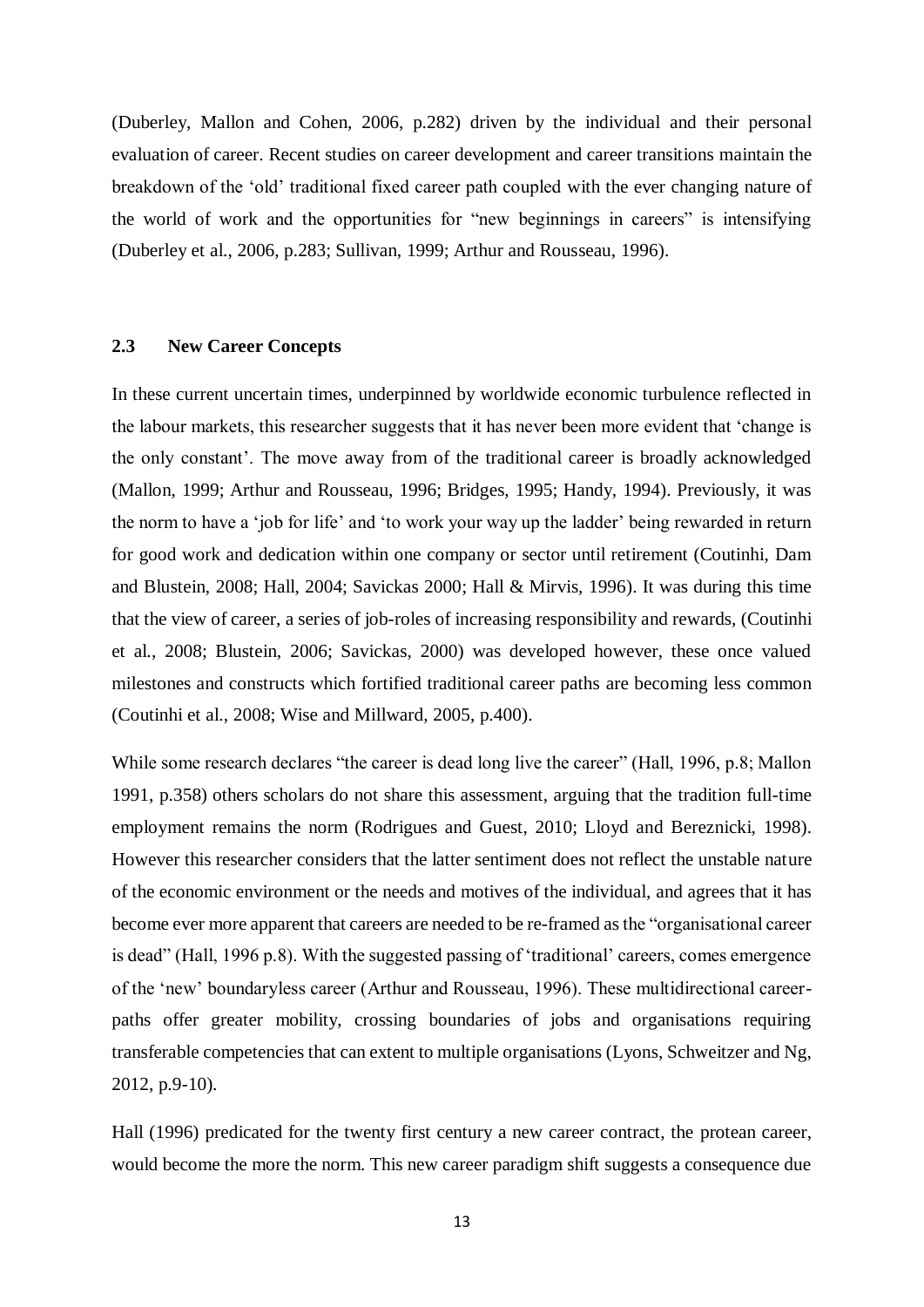to the altering of the psychological contract becoming intensely transactional in nature. (Coutinho et al., 2006; Wise and Millward, 2005). Those with a protean orientation are less concerned with organisational recompenses and more driven by motives of "autonomy, personal values and psychological success" (Noe, 2017b, p.9). This is a career managed and steered by the individual and which could be reframed at different stages as the individual or environment transforms. This emerging career path, grounded in ongoing learning and identity change, has replaced the customary "career path to the top by a path with a heart" (Hall, 1996, p.9). No longer is the transition to and an adoption of a new career to be viewed as a peculiarity or as a failure but should, this researcher contends reflect the "zeitgeist"(Mallon, 1999, p.385).

It was almost fifty years ago that research began to recognise that the idea of the "career for life" (Holmes and Cartwright, 1993, p.37) was no longer imperative. In an era of a rapidly changing business environment, where the connotation of "career success" (Hind, 2005, p.273) is now altered, now being gauged against aligning value systems and attaining balance, there is a growing acknowledgement that the idea of boundaryless and protean, even the portfolio and kaleidoscope, careers paths are now more recognisable and accepted (Hall, 1996).

## **2.4 Career Management**

Acute economic difficulties have emerged worldwide, advanced by what many researchers acknowledge as range of factors including automation, globalisation, rapid technological improvements, new attitudes towards work and increasing labour mobility (Brimrose, Barabasch, Brown and Mulvey 2015; Hall, 1996; Kerka, 1991). In order to survive economically organisations have and will face the need to change, adapting to meet, maintain and ultimately sustain the rapid pace of the new emerging economic landscape.

Faced with the reality that the idea of the job for life is swiftly diminishing, growing instability in contracts of employment, crucial changes in the workplace (Zikic, Novicevic, Harvey & Breland, 2005) and the altering of the psychological contract (Hall, 1996) has significantly prompted individuals to engage in exploring career options and alternatives and making significant career decisions. Nonetheless this researcher asserts that from a career management perspective this 'era' affords businesses a great opportunity to simultaneously achieve both organisational goals and interests of high performing individuals. With Noe (2017) warning of the organisational risks of non-engagement in meaningful career management could be massive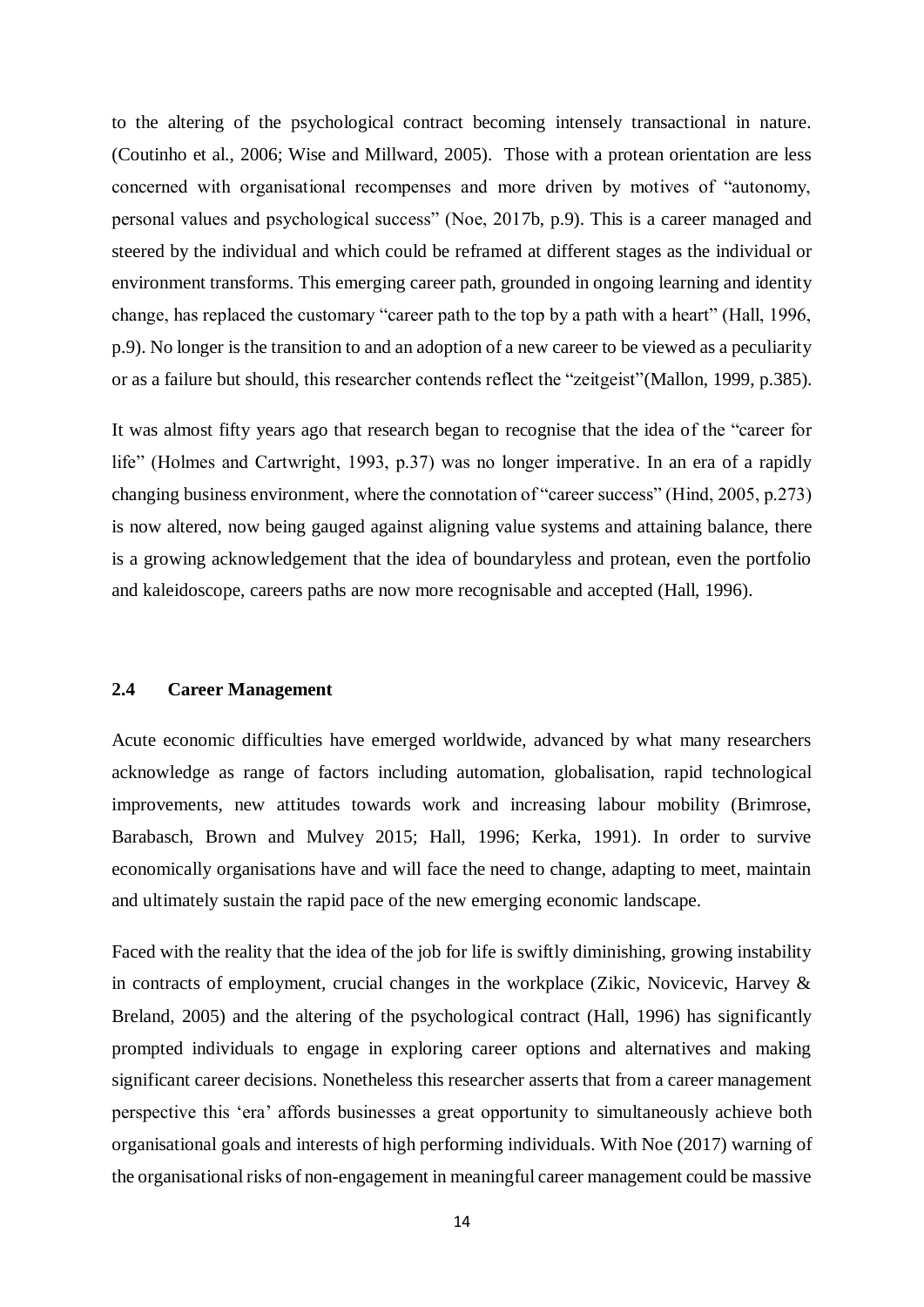in terms current and future business needs. Failure to engage in career management often leaves employees undervalued and frustrated while organisations risk high turnover, engagement in erroneous learning and development strategies resulting in shortages of talent and gaps in the succession plan.

In this time of global organisational transformation, this researcher agrees that never before has there been a time when the career is being driven more by the individual (CIPD, 2016; Noe, 2017; Hall, 1996; Kanter, 1990) encountering unique issues and challenges while negotiating and managing their mid-career transitions (Brimrose et al., 2015; Fredrichson, Macy and Vickers, 1978). However this researcher proposes that while the responsibility for driving careers has become a "more of a personal quest and much less of an organisational one" (Whymark and Eilis, 1999, p.117), it offers employers a prime opportunity to engage in careers management partnerships with employees with the purpose of aligning organisational and individual needs (CIPD, 2016; Noe, 2017).

#### **2.5 Career Change**

With the rapid changes in the economic landscape, it seems that a "lifelong career is not the norm" (Hall, 1996, p.9) in the twenty first century. Current thinking on career development echo similar sentiments (Brushfield, 2016; CIPD, 2016, 2010; O'Donoghue, 2015; Usborne, 2014) suggesting that workers should no longer anticipate to secure a life-long career and should expect to make career transitions at some stage in their professional lifetime. Job changes and turnovers happen regularly from a switch to a comparable job with another employer or to a role that involves the route of the 'normal' career path (McGinley et al., 2014). However for the purpose of this study, the notion of what represents a career transition will be guided by Feldman's (2002) interpretation that transition of careers occurs for people upon "entry into a new occupation which requires fundamentally different skills" (Feldman, 2002, p.76).

The necessities for career change are diverse and numerous (Phanse and Kaur, 2015; Holms and Cartwright, 1994) but may be related to ineffective initial career choice, implying that it might be particularly tough to make career decisions at an early stage in ones career (Bandura, 1982). Ibarra (2004) concurs, asserting that career change happens later in an individual's work-life and is seldomly guided by organisational processes but directed by the individual.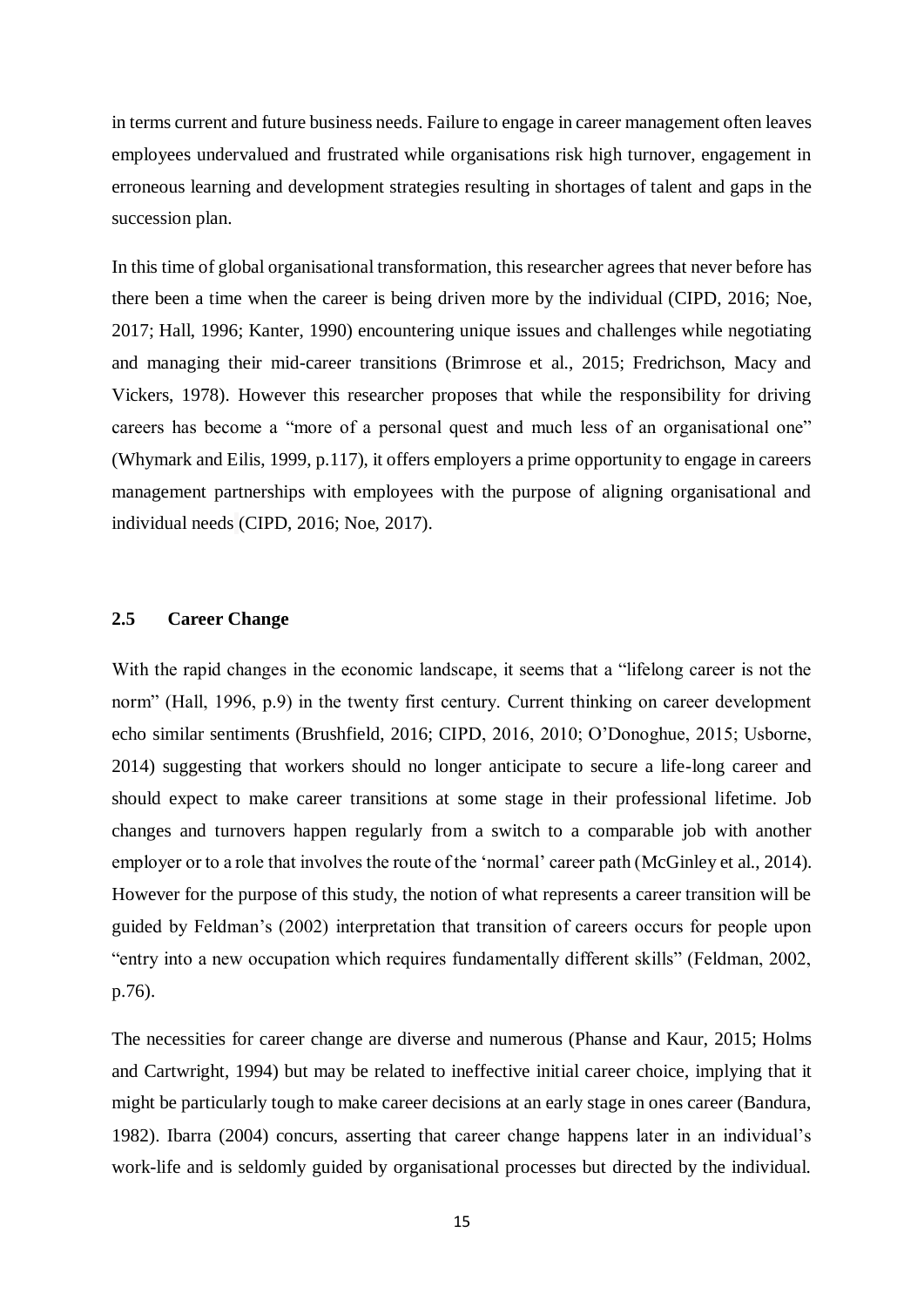The phenomenon of changing careers to a completely new occupation is also now not that uncommon, and even more socially accepted (Barclay et al., 2011; Wise and Millward, 2005; Teixeira and Gomes, 2000; Kerka, 1991) as workers no longer have the same expectations, relying more on their own resources and are readily accepting responsibility for their own career management (Lloyd and Bereznicki, 1998, p.268).

#### **2.6 Mid-Life Career Change**

Mid-career can often be referred to as mid-life, mid-adulthood or middle age and while career transitions can happen at any period of life, mid-life has been noted in literature as an imperative time for change (Barclay et al., 2011; Heppner, Multon and Johnston, 1994). While the exact scheduling of mid-life assessment is still up for debate, for the purpose of this study 'mid-life' will be identified as the period between the age of 35 and 65 years (Barclay et al., 2011; Vander Zanden, 2000). This is a very important transitioning time as it can be a time during which individuals may question and audit themselves, re-examining the direction they are going and their intentions for their future lives both personally and professionally, "a time of looking back and at the same time looking forward" (Oplatka, Bargal and Inbar, 2001; Vander Zanden, 2000 p.488; Amos-Wilson, 1996; Williams and Savickas, 1990; Riverin-Simard, 1988).

McAdams (1999) suggests that when people enter the mid-way point of their own career journey, they will often tweak and make small modifications to their own career path. However, the reframing process is substantial as it can comprise of a complete move away from primary career identities (Brown and Brimrose, 2014). Whether this critical change of career direction, is as Brown (2015) suggests, internally stimulated or may be given momentum by external events, scholars proposing "the leading edge careers" (Mallon, 1999, p.358) claim that midlife career experiences do not follow the customary traditional linear career development direction (Maddox-Daines, 2015; Ibarra, 1999). This research asserts that as mid-career changes become more commonplace, examining and understanding what drives individuals to profoundly "change and reframe their career identities" can offer valuable insights (Brown, 2015, p.2; Brown and Brimrose, 2015).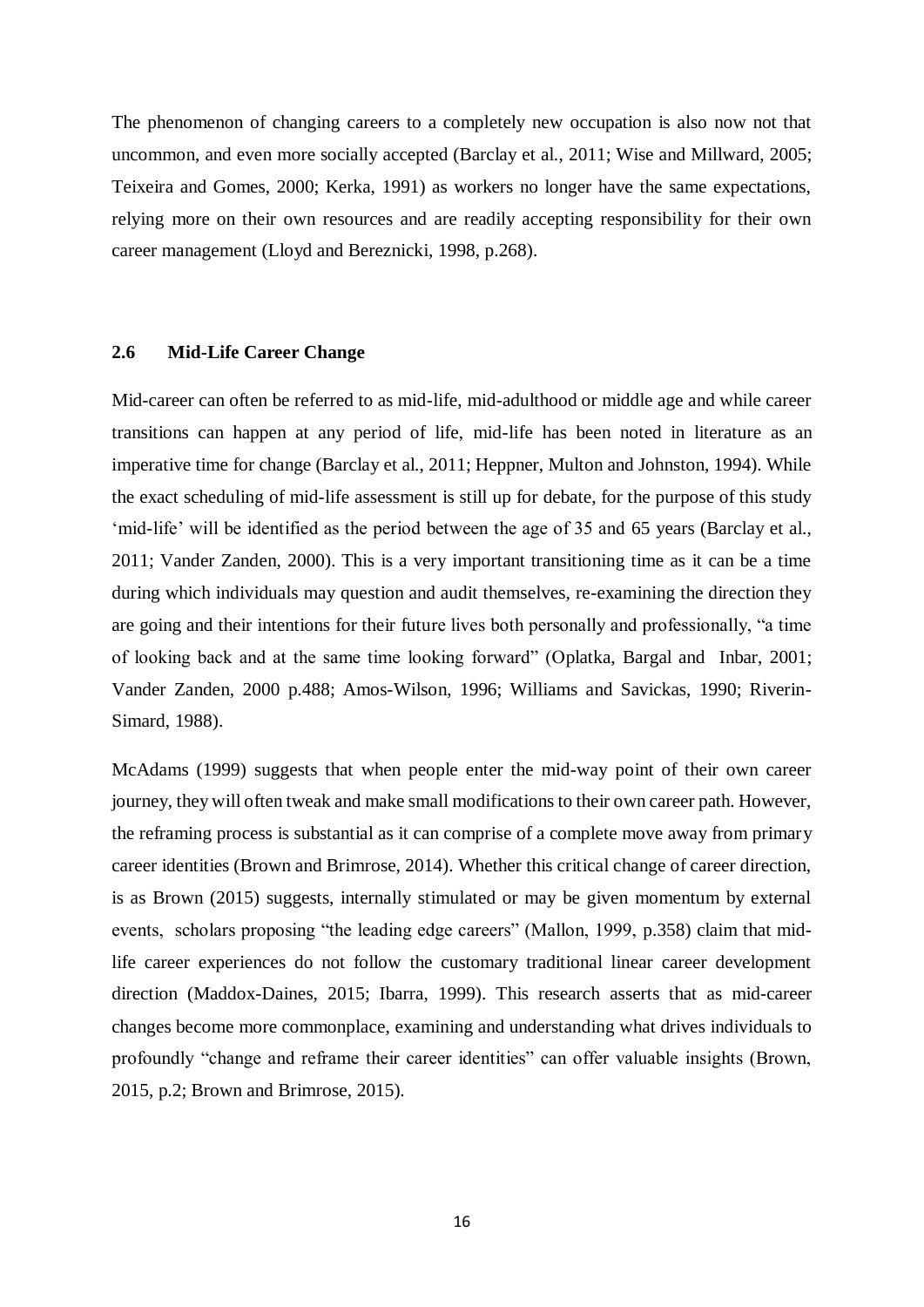## **2.7 Drivers of Career Change**

What is it that drives individuals to begin to question their occupational choices and decide to make a mid-life career change? Previous studies into mid-life career change have concentrated on specific areas, featuring particular occupations/professions including Hotel Managers, IT Professionals, Artists, School Teachers and Police Officers (Hennekam and Bennett, 2015; Howes and Goodman-Delhunty, 2013; Shropshire and Kadlec, 2012; McGinley, 2012), particular themes, for example self-identity, self-renewal, values, experiences, barriers, patterns and implications (Brown, 2015; Lyons et al., 2015; Phanse and Kaur, 2015; Teixeria and Gomes, 2000; Holmes and Cartwright, 1993, 1994; Perosa and Perosa, 1984) and gender issues (Sterrett, 1999; Bahr, 2009).

While studies in mid-career transition have focused on different perspectives, this researcher asserts that embedded in these findings is a coherence with the elements that drive mid-career change. This researcher contends that while the reasons for mid-career transition may be diverse and numerous, previous research generally considers them in two broad categories, intrinsic and extrinsic drivers of mid-career change. This research will be studying the issue of mid-career transition with the intent of identifying the predominant drivers of mid-career change amongst Irish adults who at a particular time, intensely questioned their professional pursuits and embarked on a mid-career change, the most "radical of all shifts in mid-adulthood" (Kerka, 1991, p.1).

Intrinsic drivers of career change include job interest, satisfaction, creativity, innovation (Holmes and Cartwright, 1994; Hall, 1991; Rhodes and Doering, 1983) congruence with personal values (Armstrong-Stassen and Cameron, 2005; Hind, 2005; Wise and Millward, 2005; Teixeira and Gomez, 2000; Holmes and Cartwright, 1994) work-life balance (Hind, 2005; Allen, Herst, Bruck and Sutton, 2000; Holmes and Cartwright, 1994; Kanchier and Unruh, 1988) harmony of self and professional identity (Brown 2015; Khapova et al., 2007; Ibarra, 2004; Teixeira and Gomez, 2000) and autonomy (Eaton-Walley and Lowe, 2013, Green, 2008). Examples of extrinsic factors include better pay, prospects, status and job security (McGinley 2012; Shropshire and Kadlec, 2012; Bahr, 2009; Holmes and Cartwright, 1994, 1993; Coe and Stark, 1991).

While literature contends that there can be several drivers of career change, the researcher found that work related motivation theories as well as the previous research signify vocational choice and ensuing mid-career change decisions refer to internal motives rather than external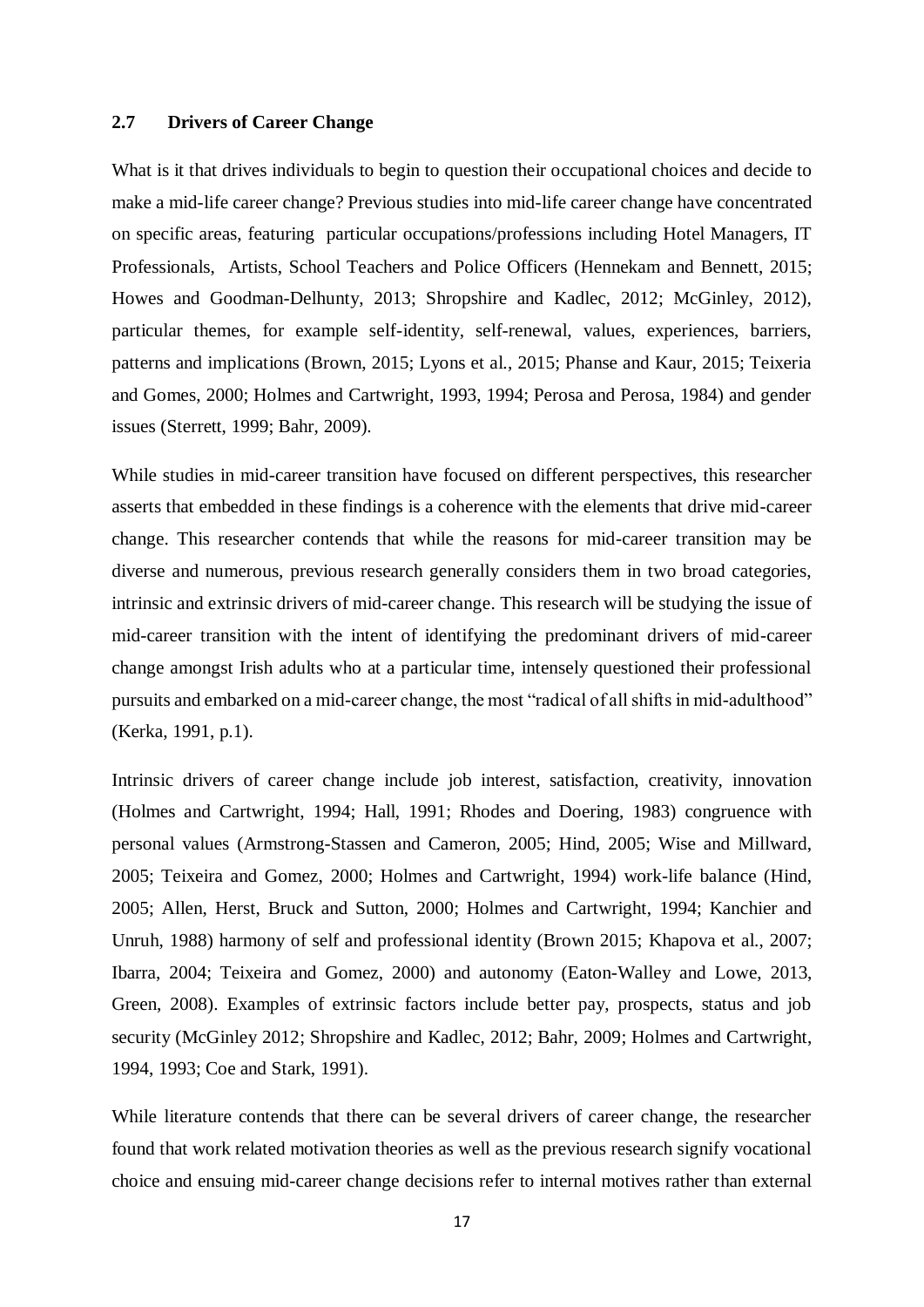factors as having a greater influence (Green, Hemmings and Green, 2007) and this is now thought to be "the norm among 30-50 year olds" (Holmes and Cartwright, 1994, p.59). These innate personal attributes, beliefs, values and experiences are inherently linked to how people define themselves in a professional role and that as these evolving self-conceptions change they can also motivate a change from an established career path (Ibarra, 2004, p.6; Super, 1990) This researcher contends that this echoes Super's (1990) contention of the integral link between self-concept and professional identity with Hall (1976) going further by proposing that when the intrinsic elements are unified, this is often an indicator of success (Noe, 2017b, p.8; Green et al., 2007).

Furthermore studies have also revealed that whether voluntary or involuntary, mid-career change can be marked by range of factors or by "turning points" (Howes and Goodman-Delahunty, 2013, p.63) in one's career development. Brown (2015) suggests that changes in career direction may be internally fuelled, an original career ambition was not accomplished or needs, interests, values may have changed or may gather momentum by external expected or unexpected life occurrences including marriage, divorce, illness, redundancy. Globalisation and the current economic uncertainty evident by organisational downsizing, outsourcing, work role changes, has sent job security and stability into question. Coupled with longer life expectancy, the extension of the retirement age and economic necessity, have all fuelled the changing nature of work and concept of career. These could well be the "trigger events" (Ibarra, 2004, p.9) that act as catalysts for career changes (Howes and Goodman-Delahunty, 2014, p.62-63; Zitton, 2009; Duberley et al., 2006; Ibarra, 2004, 2003; Teixeira and Gomes, 2000). With the responsibility for career management now firmly back in the hands of the individual coupled with the turbulent nature of the economic landscape, understanding and managing the process of change is the obvious key to career transition success, relying on "proactive, strategic planning and careful management" (Hind, 2005, p.268) by the individual.

#### **2.8 Challenges to Mid-Career Transition**

Transitions and changes at any time in an individual's life can be exciting but yet can still be an unnerving time. Fear of the unknown, anxiety of getting it wrong can weigh heavily. The researcher asserts that changing career is demanding and comes with its own apprehension, but making this career switch in mid-adulthood, midway through your working life, not only must be overwhelming but brings another level of challenges and adjustments.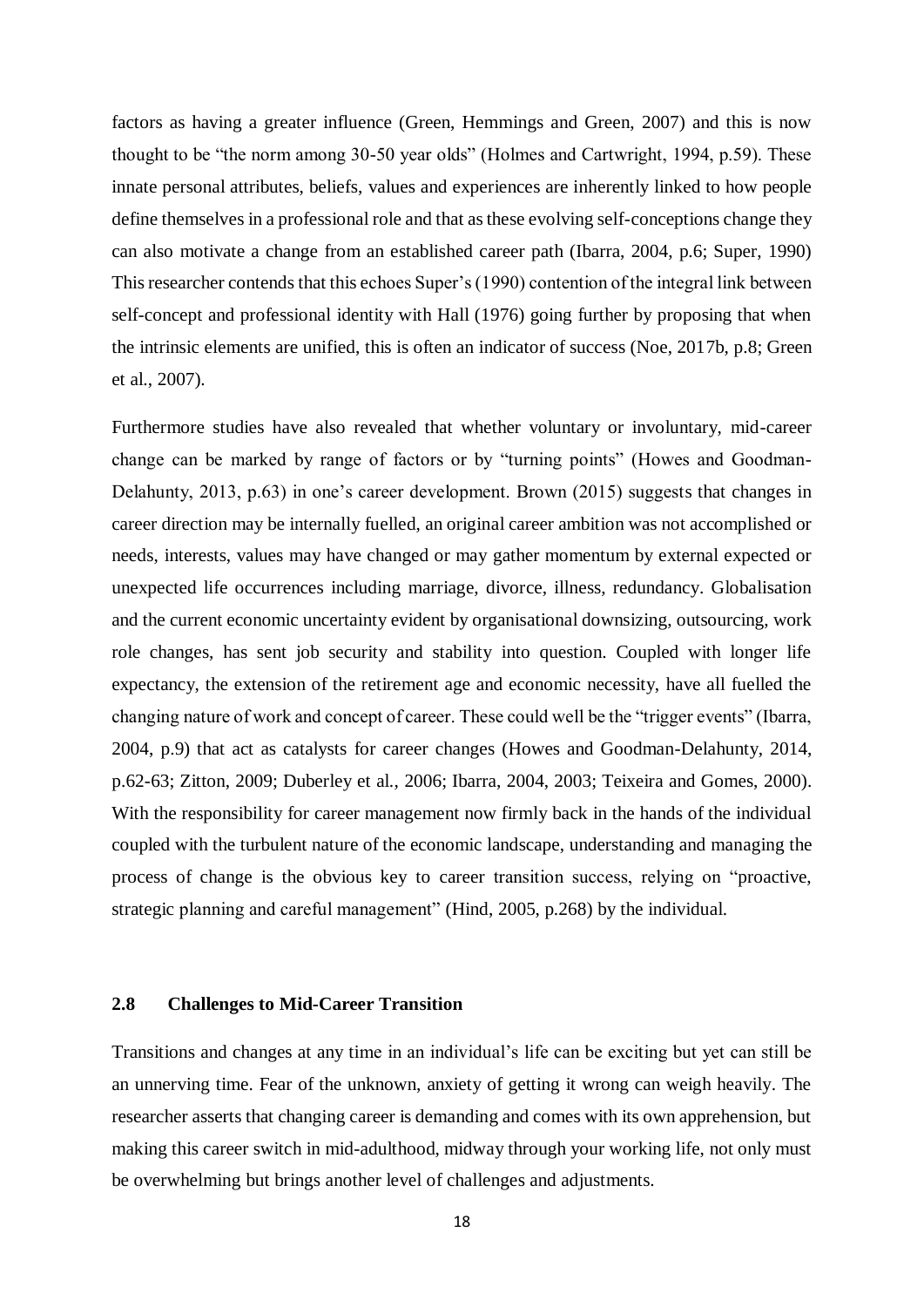Fredrickson et al. (1978) affirm that the main challenges mid-life career changers confront include critical economic, educational and psychological elements. Duberley et al. (2007) refer to the shadier side of mid-career change recognising the probable financial requirements while outlining the difficultly of self-manging the mid-career transition. Holms and Cartwright (1993) deem the main constraints to that mid-career transitions may be the requirement to retrain, decrease in income and status, lack of confidence and family support.

Further practical obstacles of mid-career transition have been accredited as including scarcity of training opportunities and "ageism at an attitudinal level" (Arrowsmith and McGolderick, 1997, p.272; Holms and Cartwright, 1993, p.48). The World Health Organisation (2017) report that employers often have negative attitudes towards older workers and Holms and Cartwright (1993) contend that this is a key deterrent to mid-life change. This researcher agrees that employers have to address the issues of lingering 'ageism', and further maintains that although there are wide-reaching training and educational opportunities available, there is a deficit of knowledge and awareness of how to access these educational opportunities. This combined with lack of access to adult career guidance/management services offering accurate, current and local information on different occupations, routes, choices and financial supports available is more indicative of the issue.

Brown (2015) and Savickas (2012) highlight the role and importance of significant others. These observations chime with the findings of McApline, Amudsen and Turners (2014) report that career changers may depend on their "career cheerleaders" (Hosty, 2017), namely their close long standing relationships, for emotional support and advice. Ibarra (2003) agrees, and extends this reach to that of friends, extended family and work associates, writing that they can also hold an individual back from making the career change due to "scepticism, conservatism and pigeonholing" (Ibarra, 2004, p.8) and potential mid-career changers may re-think or even dismiss their own aspirations to conform with what society expects of them.

With the fear and stress that falling income levels and status may bring, the repercussions and sacrifices that would have to be made, coupled with social and psychological stressors, the potential financial cost of private career guidance services and further training and education, illustrates some potential challenges confronted by the "pioneers of new career forms" (Duberley et al., 2007, p.289).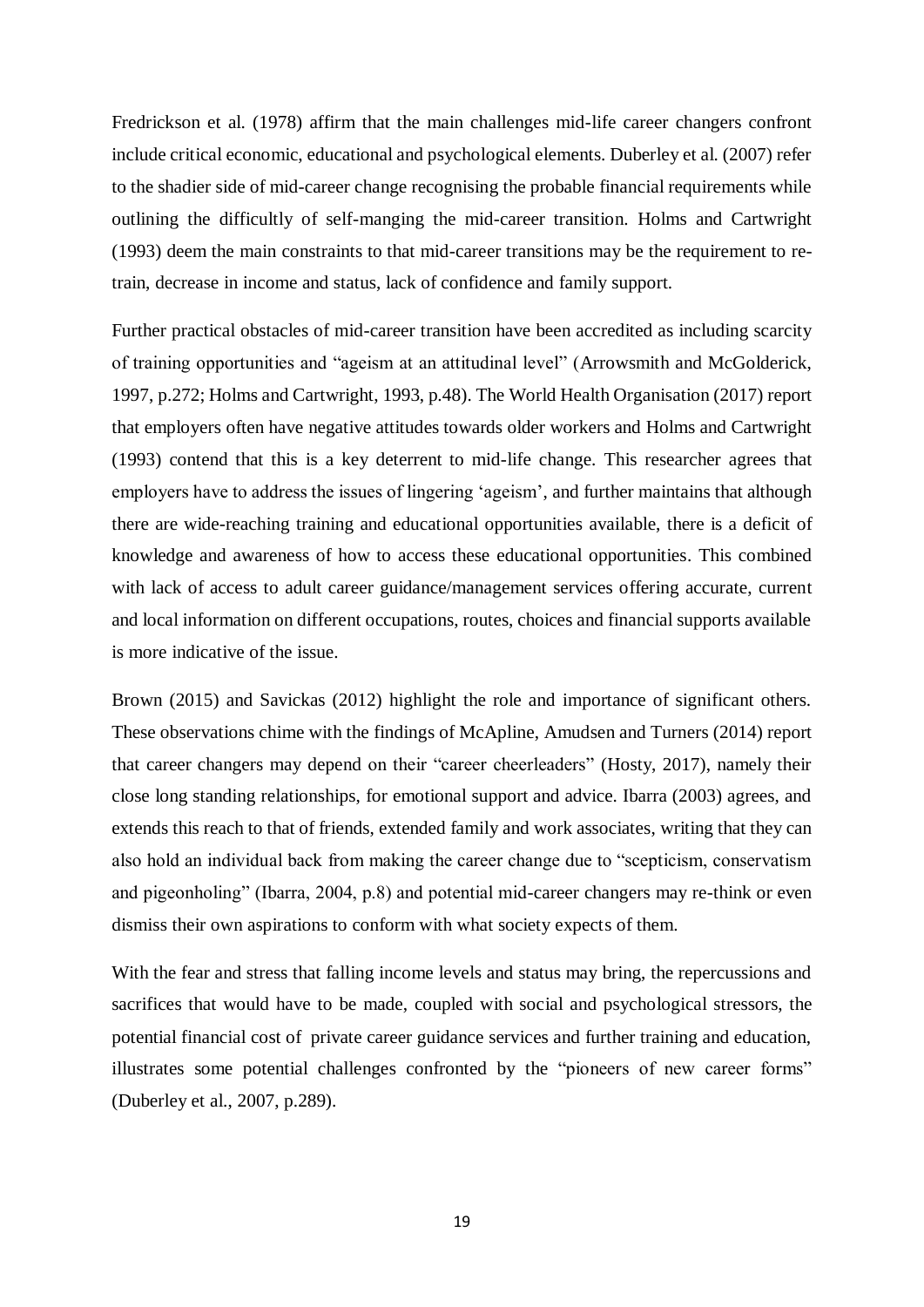## **2.9 Conclusion**

A mid-life career transition may be an exciting phase, however it can also be a frightening prospect. The motives and the stakes are different from when initial career choices were made with many new challenges likely to deter the transition process. As mid-career change is becoming more prevalent the link proposed by Super (1990) between an individual's professional and personal identity cannot be ignored. The notion of the job or career for life has significantly diminished with the emergence of the new career concepts, coupled with changes in the world of world and in these turbulent economic times individuals are now navigating their own career trajectory choosing to view a mid-life career transition as a viable option. Valuable career management insights may be gained for the individuals and organisations alike, as understanding why these contemporary mid-career transitions are becoming more apparent may be regarded as a valued commodity (Noe, 2017b).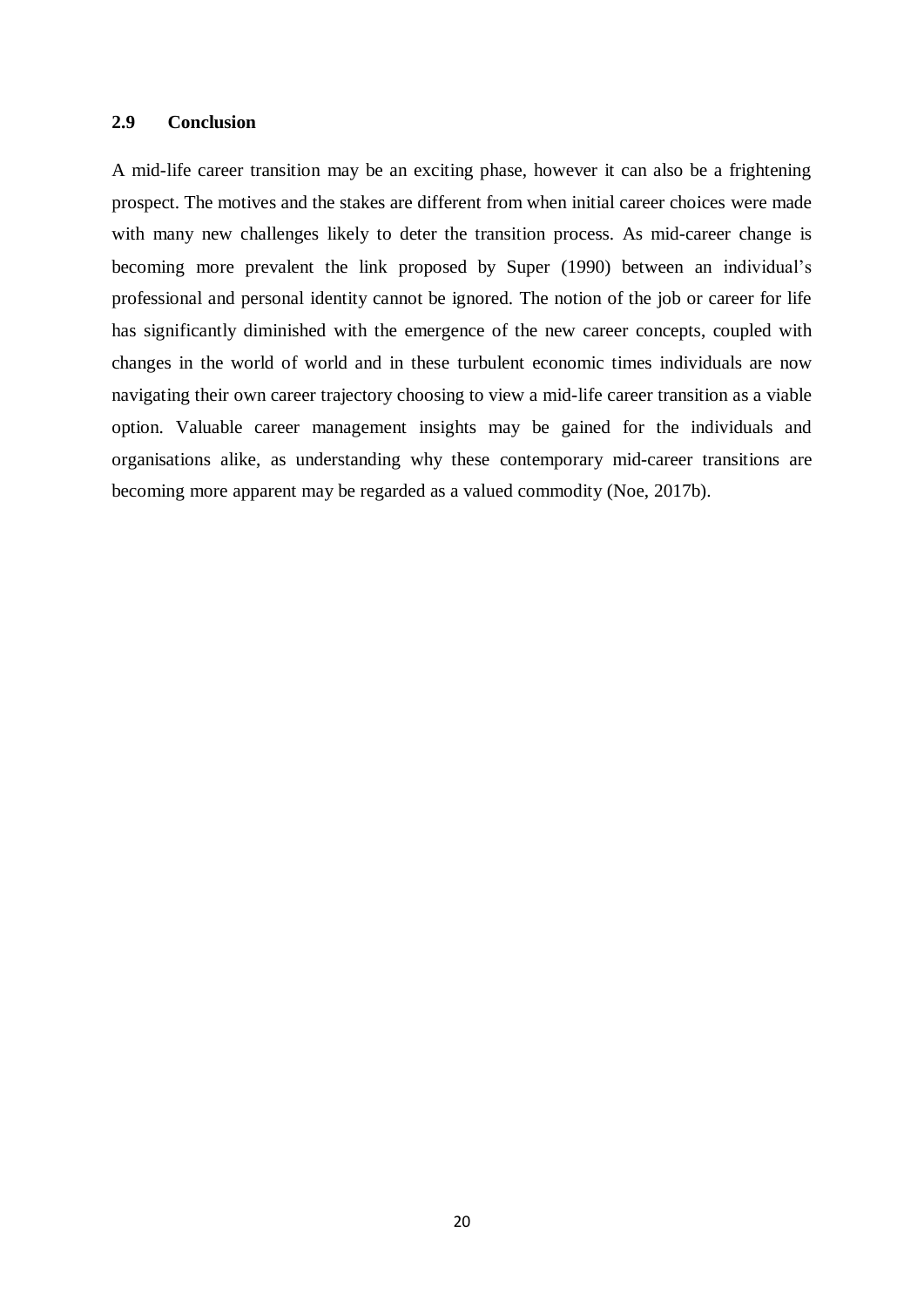#### **CHAPTER 3 - METHODOLOGY**

## **3.1 Introduction**

This chapter will present the rationale for the selection of the particular research approach and methodology for this study. As mid-career change in an Irish context embedded in an era of global economic uncertainty has yet to be investigated, the application of a robust research approach and methodology to best analyse and convey the mid-career experiences and allow for an in-depth understanding was imperative.

This chapter will begin by discussing the benefits and advantages of adopting a qualitative approach complimented by case study methodology. The data collection methods are then outlined with the importance of purposeful selection to the research objective addressed. The significance of having a pilot study is then considered followed by the implementation of the necessary elements to maximise validity are confirmed. Ethical and confidential concerns are referred and finally the data analysis methods and interpretation issues are also presented.

## **3.2 Research Approach**

This study employed a qualitative approach to examine and ascertain significant insights and understandings into the topic of mid-career change as experienced by Irish professionals. Creswell (2007) points out that qualitative approaches are valuable when implementing research with an understudied group and McGinley (2012) indicates that the qualitative approach may provide a clearer picture of career change than presently exists in current literature.

Several studies on career change and development are grounded in quantitative analysis, with information gathered by means of self-reporting type questionnaires intended to gauge variables purportedly connected to career change (Super and Savickas, 1996). This researcher argues that this approach solely allows the participations to provide information but not to communicate the "meaning of their experience" (Teixeria and Gomes, 2000, p.70), limiting the richness of understanding of the holistic experience of the career change process and therefore a qualitative approach was adopted in this study.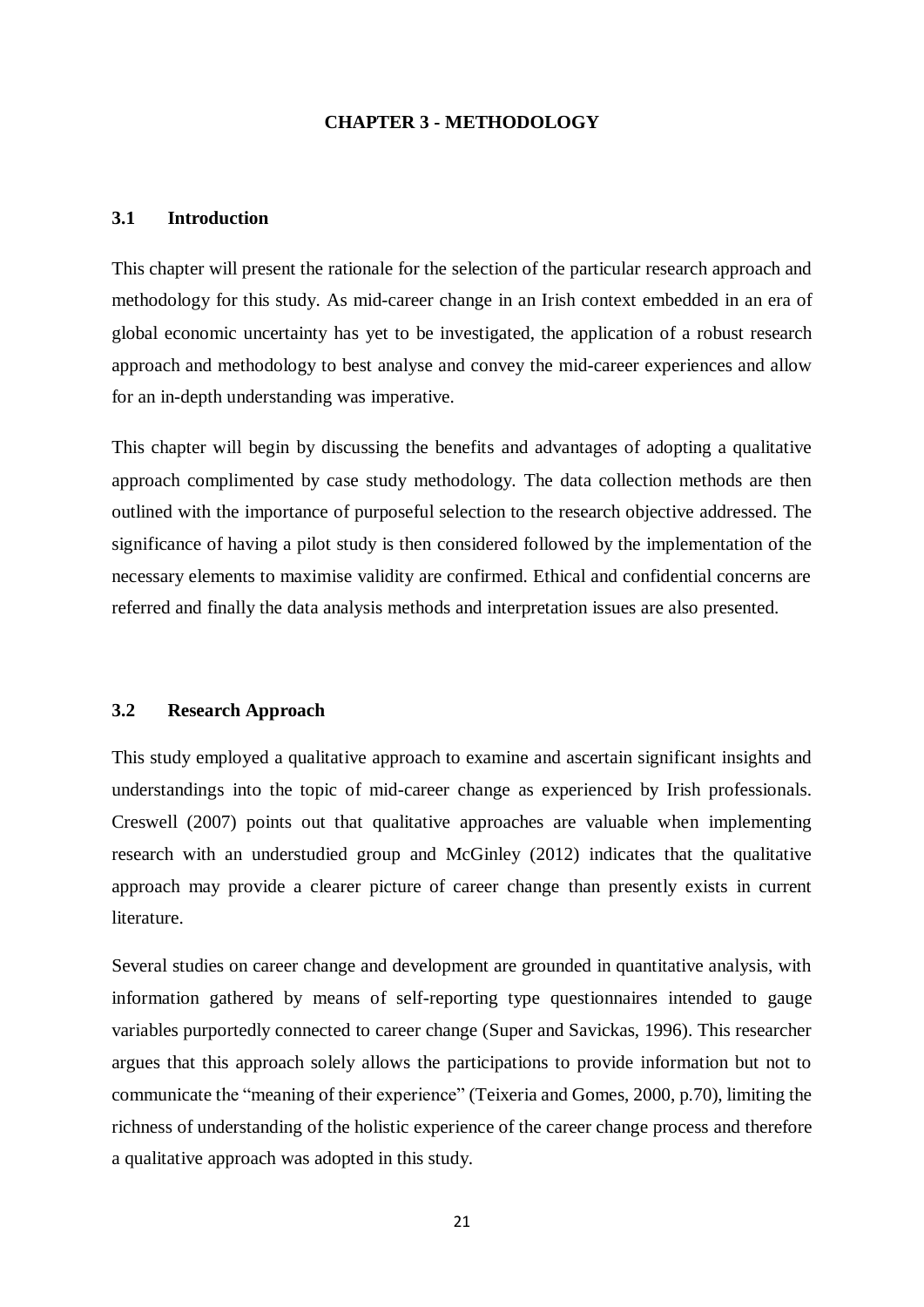This researcher in utilising the qualitative approach did not aim to generate 'universal truths' but rather endeavoured to accumulate significant "local knowledges" (Woolfe, Dryden and Strawbridge, 2003, p.153). This approach allowed the researcher to explore the contemporary phenomenon of mid-career change within a real-life Irish context offering an in-depth understanding while also adding to the discourse of mid-career change. The researcher intended to amplify awareness of overlooked experience of mid-career change and to generate dialogue, which "can lead to better understanding of the way things appear... and through that insight lead to improvements in practice" (Barritt, 1986, p.20).

## **3.3 Research Methodology**

Stake (1995) suggests that case study methodology allows the researcher to extensively examine events, situations, activities and processes. While other dynamic methods including interpretative phenomenological analysis may also present insights that may enhance the comprehension of contemporary career transitions (Wise and Millward, 2005), this researcher suggests that the case study method develops detailed intense knowledge about phenomena and is effective in "examining levels of complexity that might otherwise be difficult to reveal" (Antonesa, 2006, p.71).

Notwithstanding that the case study approach rarely provides generalisation to a larger population (Yin, 1984), this researcher concurs that the strength and true essence of the case study method is its flexibility (Houghton, Murphy, Shaw and Casey, 2015; Antonesa, 2006) and ability to explore and investigate in-depth "a contemporary phenomenon within its real life context" (Yin 1984, p.23). When considering a holistic, comprehensive investigation the qualitative case study strategy is a "robust research method" (Zainal, 2007, p.1) and offers the best possibility of providing previous unknown insights.

#### **3.4 Data Collection Methods**

As the case study methodology benefits from having multiple sources of evidence, this ensured the robustness of this study (Yin, 2009). The primary data source for this study took the form of semi-structure interviews, guided by open ended questions with the intention of allowing the participant tell their own career narrative. Hennekam and Bennett (2015) note that the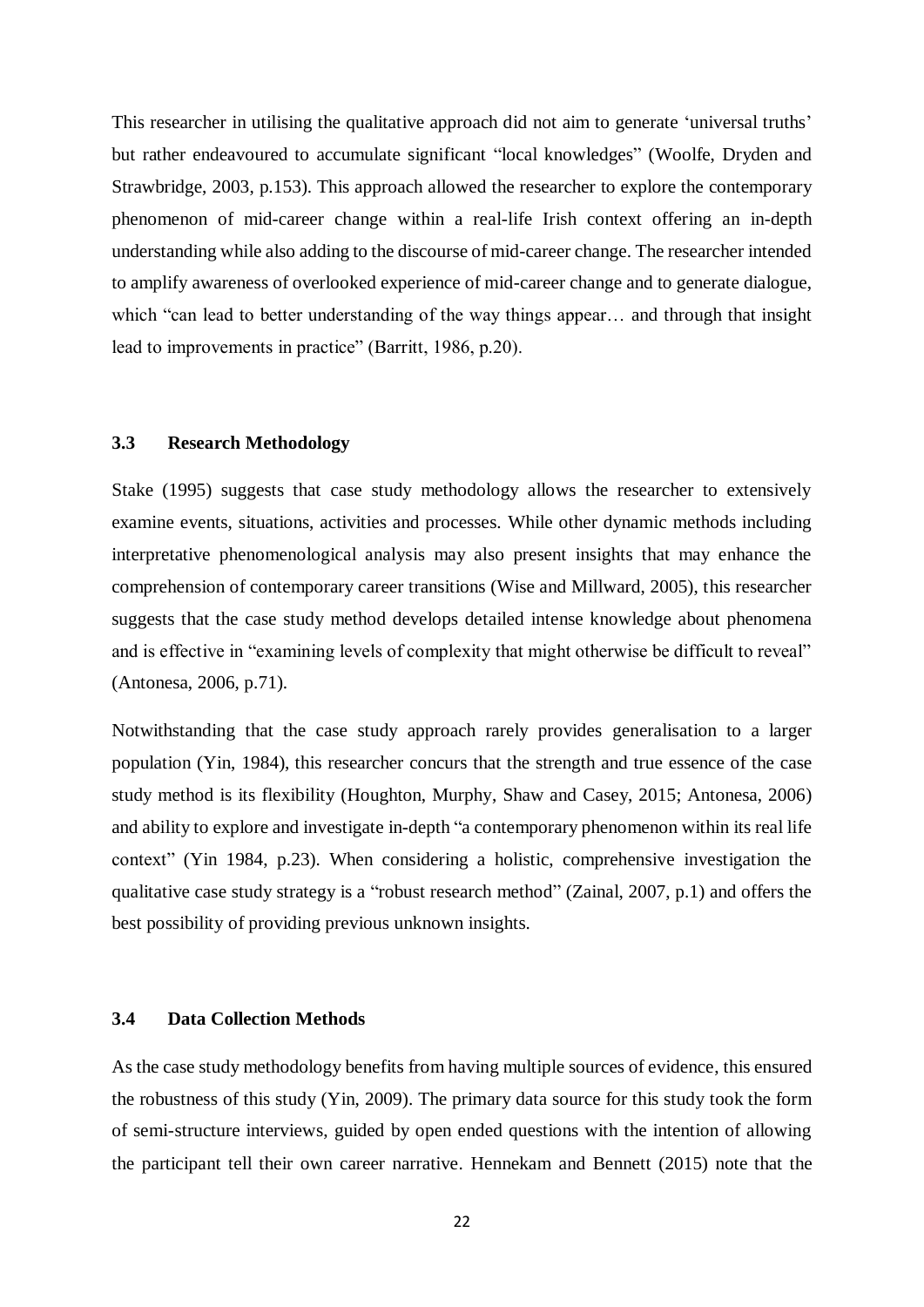narrative allows the participant to explain their career change experience while giving the researcher an added opportunity to garner addition understanding of the career transition process (Ibarra, 2003). This method of collecting data allowed the participant to express a holistic, clear account of their experiences of their mid-career change.

The interviews were used as the primary data source for this research as they enabled the researcher to place "behaviour in context and provides access to understand their action" (Seidman, 1998, p.128). The interview questions were based on initial career/course choices, motivations, both intrinsic and external for changing careers, influence of self-concept in the decision to career change and the obstacles faced throughout the career transition experience (See Appendix A). The interviews did not exceed 120 minutes and were recorded and transcribed to safeguard the complexity and authenticity of the information gathered. This process did evoke and reveal "rich data" (Charmaz, 1995, p.33) from the participants and also permitted for data triangulation of information attained from other sources enhancing the credibility and reliability of the findings (Dodge, 2011; Merriam, 2002; Stake, 1995). The researcher agrees with Dodge (2011) and Yin (2009) that triangulation is vital to carrying out a case study in connecting together the varying sources of data, to ensure that all results echo the participants' understandings as precisely as possible.

Antonesa (2006) recommends that the researcher should go to where the answers to the research questions gives the greatest possibility to be obtained. Given the nature of this study, finding a closely defined group of whom the research question was significant and matched the purpose of the study was essential (Stake, 1994). All participants for this research were "selected deliberatively" (Maxwell, 2005 p.88) due to having a lived experience of a mid-career transition and are "information rich" (Patton, 2002) and this researcher agrees that they were best placed "to achieve a depth of understanding" (Palinkas, Horwitz, Green, Wisdom, Duan and Hoagwood, 2013, p.2).

Ten participants took part in this research, an equal proportion of male and female, all of whom have experienced a significant career change in mid-adulthood. At the time of interview all participants were over 35 and under 65 years of age and all had completed their career transition, however the length of time in the new career varied. Both public and private sectors of employment were represented. None of the participants know each other and all originate from both rural and urban areas with various levels of education. While all participants originate from different parts of the Republic of Ireland, they are currently based within the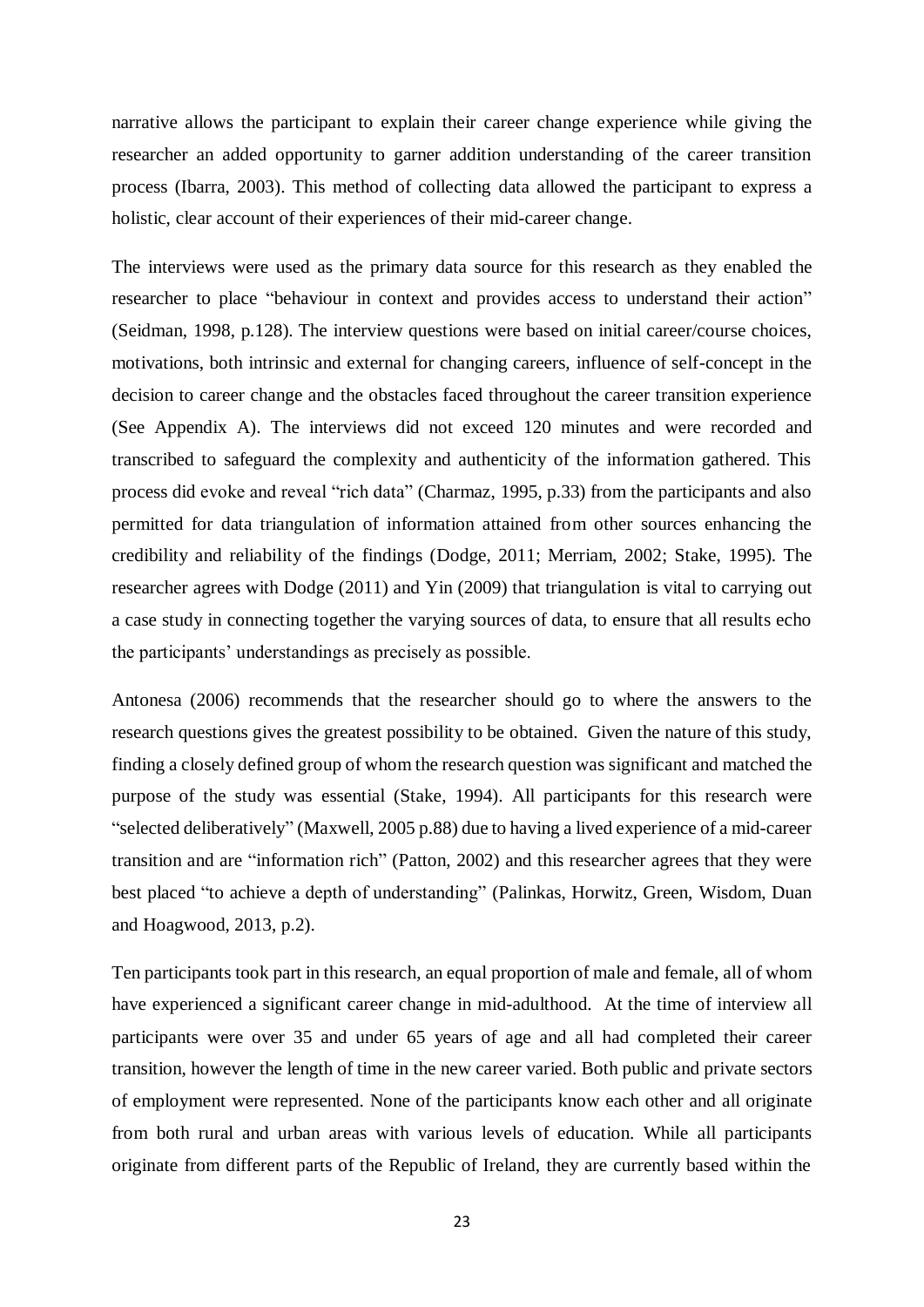eastern board of the country. The researcher does not know any of the participants personally and therefore did not have any preconceptions or advanced knowledge of the details of the participant's career change narrative.

The researcher also carried out a pilot study on two participants, one male and one female. This was to ensure the researcher's interview questions were unambiguous, clear and pertinent and also allowed the researcher to adjust and make any necessary amendments.

| Participant<br>No. | Code            | <b>Gender</b>  | Age | <b>Former Career</b>      | <b>New Career</b>          | <b>Study</b> |
|--------------------|-----------------|----------------|-----|---------------------------|----------------------------|--------------|
| 1.                 | P <sub>1</sub>  | M              | 41  | Salesman                  | Healthcare<br>Professional | Pilot        |
| 2.                 | P <sub>2</sub>  | $\mathbf{M}$   | 51  | <b>HR</b> Manager         | Psychotherapist            | Main         |
| 3.                 | P <sub>3</sub>  | M              | 48  | <b>Truck Driver</b>       | Librarian                  | Main         |
| $\overline{4}$ .   | <b>P4</b>       | M              | 53  | Police Officer            | Solicitor                  | Main         |
| 5.                 | P <sub>5</sub>  | M              | 58  | <b>Logistical Manager</b> | College Lecturer           | Main         |
| 6.                 | P <sub>6</sub>  | $\mathbf{F}$   | 63  | Teacher                   | Acupuncturist              | Pilot        |
| 7.                 | P7              | $\mathbf{F}$   | 35  | <b>Event Manager</b>      | Teacher                    | Main         |
| 8.                 | P <sub>8</sub>  | $\overline{F}$ | 45  | Air Hostess               | Entrepreneur               | Main         |
| 9.                 | P <sub>9</sub>  | $\overline{F}$ | 41  | Teacher                   | Solicitor                  | Main         |
| 10.                | P <sub>10</sub> | F              | 38  | <b>Nurse</b>              | Solicitor                  | Main         |

**Table 1 – List of Participants**

## **3.5 Pilot study**

Researchers have argued that pilot studies are not necessary with qualitative research (Holloway, 1997) as they can be time consuming and beset with unforeseen issues (Mason and Zuercher, 1998). However the researcher contests this notion, suggesting that pilot studies can be "crucial" to a good study design (Van Teijilingen and Hundley, 2001, p.1). The main objective for completing this pilot study was to 'trial run' the semi-structured interview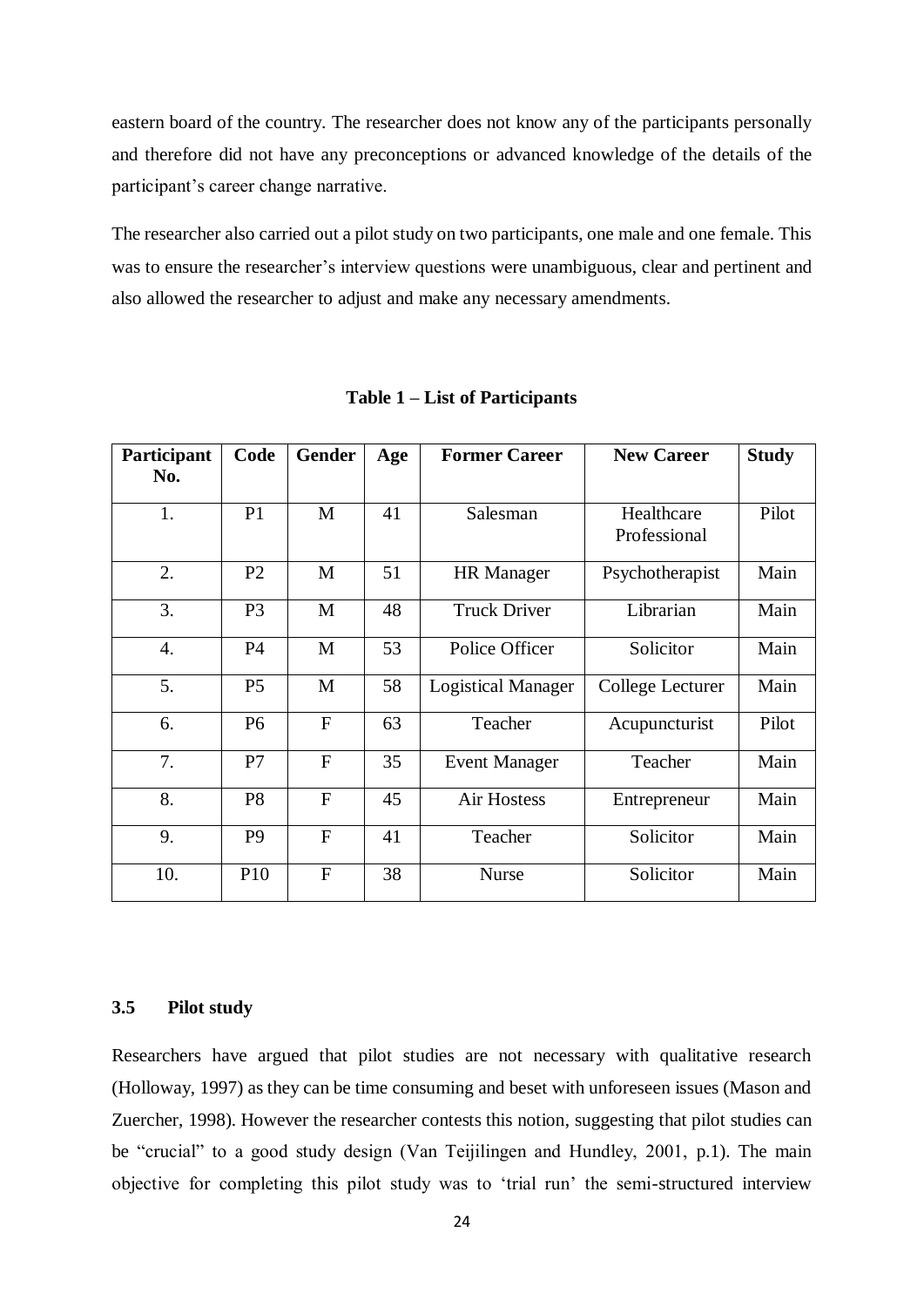scenario in the hope that it would offer an 'advance warning' for any unanticipated problems and indicate direction in terms of alterations and improvements that could be made to the study design. It also offered a unique opportunity to improve the skills of the researcher and, as a consequence, enhanced credibility of the qualitative research (Janghorban, Roudsari and Taghipour, 2014, p.4). Concerns are also raised in literature suggesting that the use of pilot study participants as part of the main study may contaminate the findings, however this researcher agrees with Van Teijilingen and Hundley (2001) that as the sample of this study is relatively small, to exclude the pilot study participants would significantly reduce the overall body of findings.

#### **3.6 Validity**

A sample pilot study was undertaken to ensure that the interviews would meet the requirements of the research objectives with all amendments carried out prior to the main sample been interviewed. The researcher at all times remained impartial and congruent throughout the interviews. The authenticity of the interviews and their content was ensured through the recording and transcription by the researcher. In the analysis phase the data was rechecked and read several times to ensure that it reflected a complete and correct portrayal of what was said in the interviews (Hollway and Jefferson, 2000). The researcher also triangulated multiple data sources to confirm transpiring findings and to build justifiable themes, a process which added to the validity of the study (Crewsell, 2014; Yin 2009; Stake, 1995).

#### **3.7 Ethical and Confidential Considerations**

All participants took part in this research on a voluntary basis and their true identities remained anonymous throughout the study. To protect identities each participant was assigned a letter number code, for example participant no.1 was represented in this study as P1 and so on. The five male participants were assigned the first five numbers, 1-5 and the female participants were assigned the following five numbers, 6-10. Participants were completely briefed as to the nature of the research and informed as to how the information would be collected, recorded, kept safe and conveyed. All participants were advised as to their entitlement to extract themselves from partaking in the study at any time. Confidentiality was afforded to participants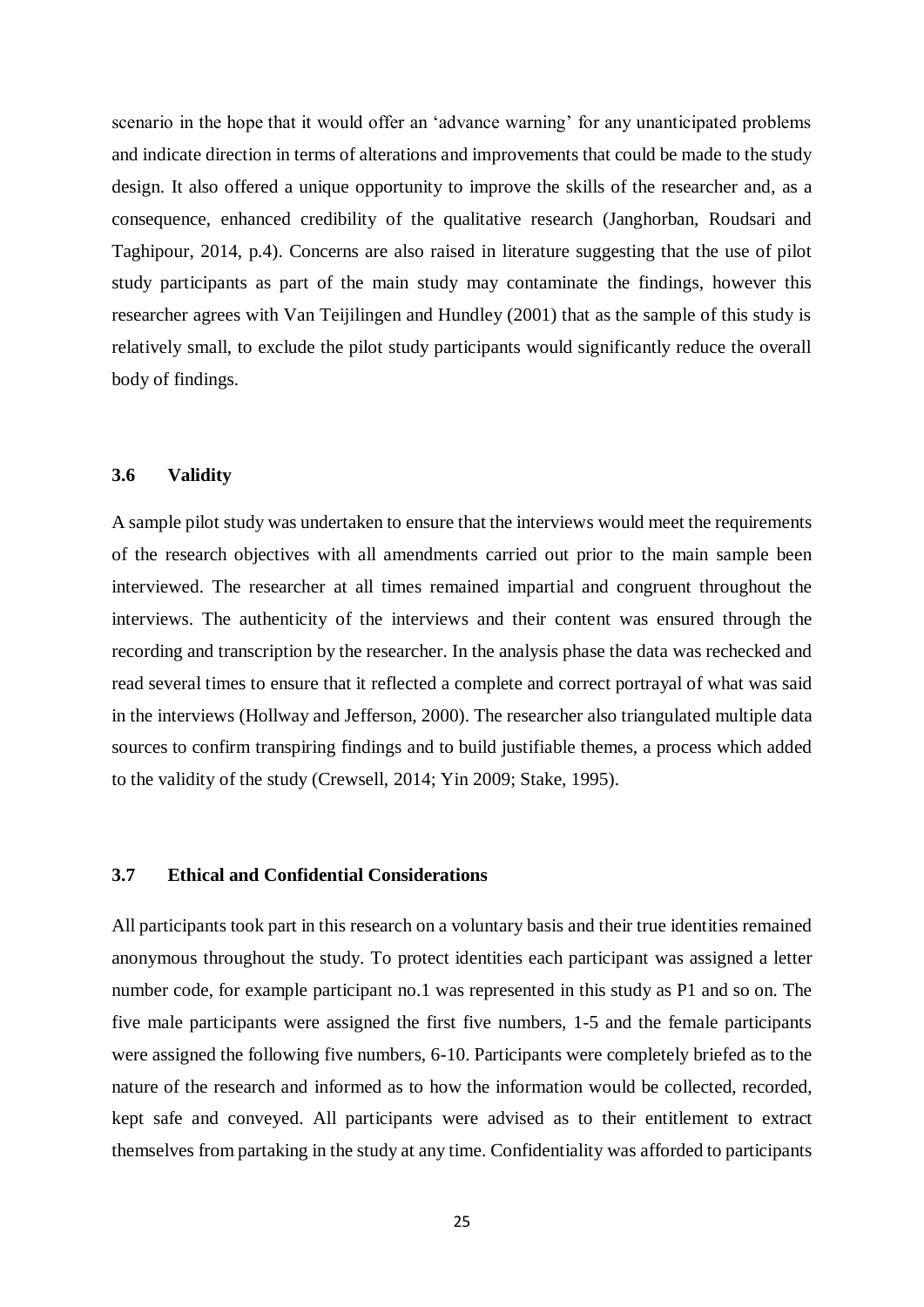and adhered to by the researcher at all times. Participants were invited to sign an informed consent document before the interview stage of the study began (See Appendix B).

#### **3.8 Data Analysis and Interpretation**

In this study as customary to all qualitative research, data analysis proceeded concurrently with the processes of purposeful selection, data generation and the writing up of findings (Creswell, 2014; Antonesa, 2006). While there may be no universal convention for analysing qualitative data (Houghton et al., 2015, p.9), this study followed Creswell's (2014) interactive six steps during the data analysis process (See Appendix C). The strong "recursive element" (Dodge, 2011, p.57) to this process of analysis greatly lent itself to the researchers objective to find and extract themes from the data collected (Burnard and Morrison, 1994). Transcripts of all the interviews and notes taken from the field notes were iteratively read and coded in relation to the themes and issues which emerged from the literature review, as those most critical for exploration of the dynamics of mid-career change. The researcher expected some of these themes to be clearly expressed however others were somewhat latent (Howes and Delahunty-Goodman, 2014). This researcher was aware that to put these themes together involved "weighing up the salience and dynamics of issues and searching for a structure rather that a multiplicity of evidence" (Wise and Millward, 2005, p.403; Ritchie and Spencer, 1994, p.54). Interpretation of the data began by asking "what were the lessons learned?" (Creswell 2014, p.200). Staying with this notion Creswell (2014) indicated that the research findings would "confirm past information or diverge from it" (Creswell 2014, p.200), and may also suggest new questions, call for additional research and action that may be required through further studies.

#### **3.9 Conclusion**

This chapter has outlined the rationale for the selection of the qualitative research approach complimented by case study methodology which would effectively and clearly express the experiences and grant an in-depth understanding of mid-career change, set in an Irish context in an era of economic uncertainty. The data collection and data analysis methods were also presented, with the matters regarding ethical, validity and interpretation also proffered. This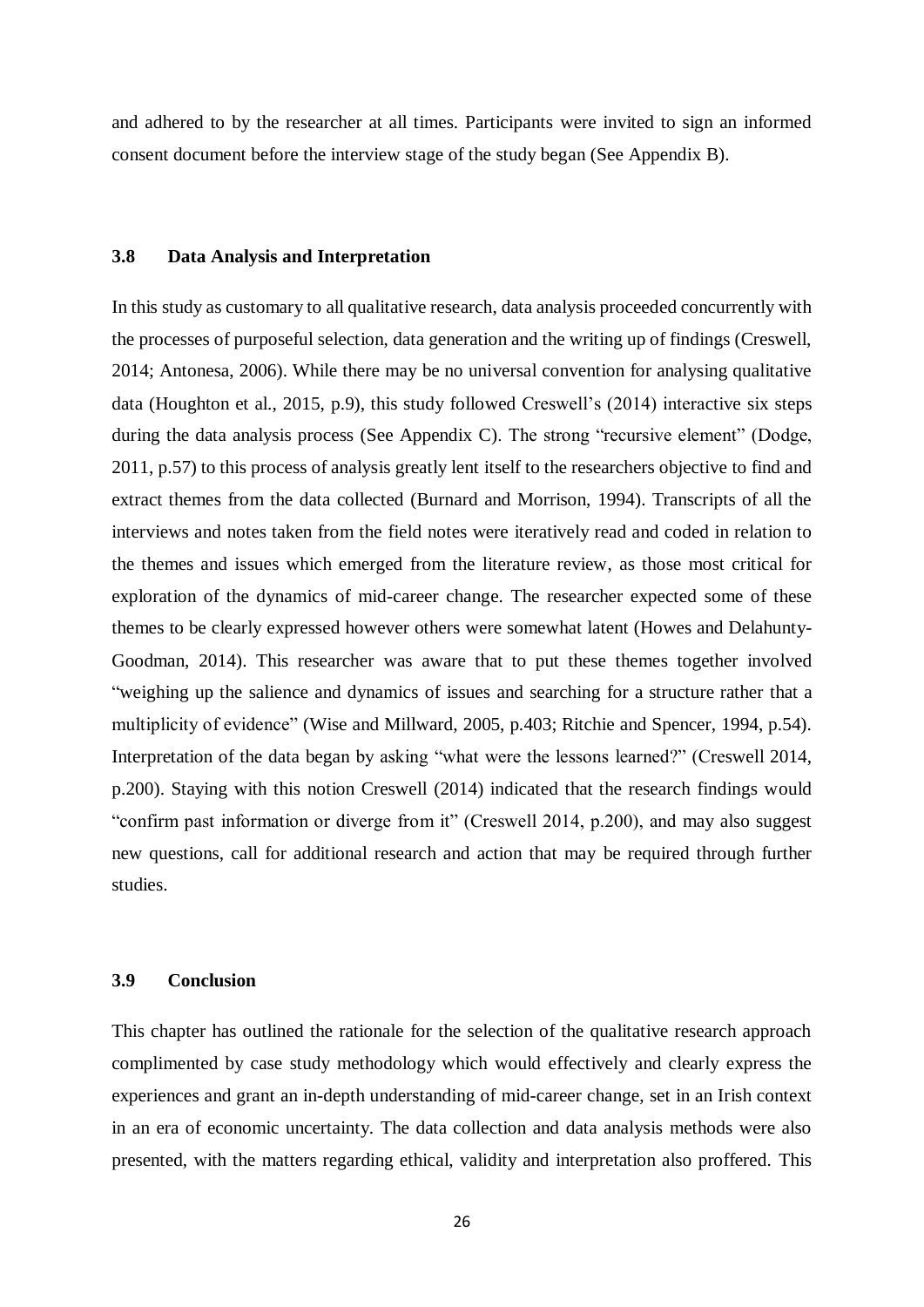research approach and methodology chosen is considered by the researcher as a rigorous strategy which allowed for a comprehensive grasp of the issue in a holistic and considered manner providing significant insights regarding why these "contemporary career transitions" (Mallon, 1999, p.358) have become more prevalent in an Irish context.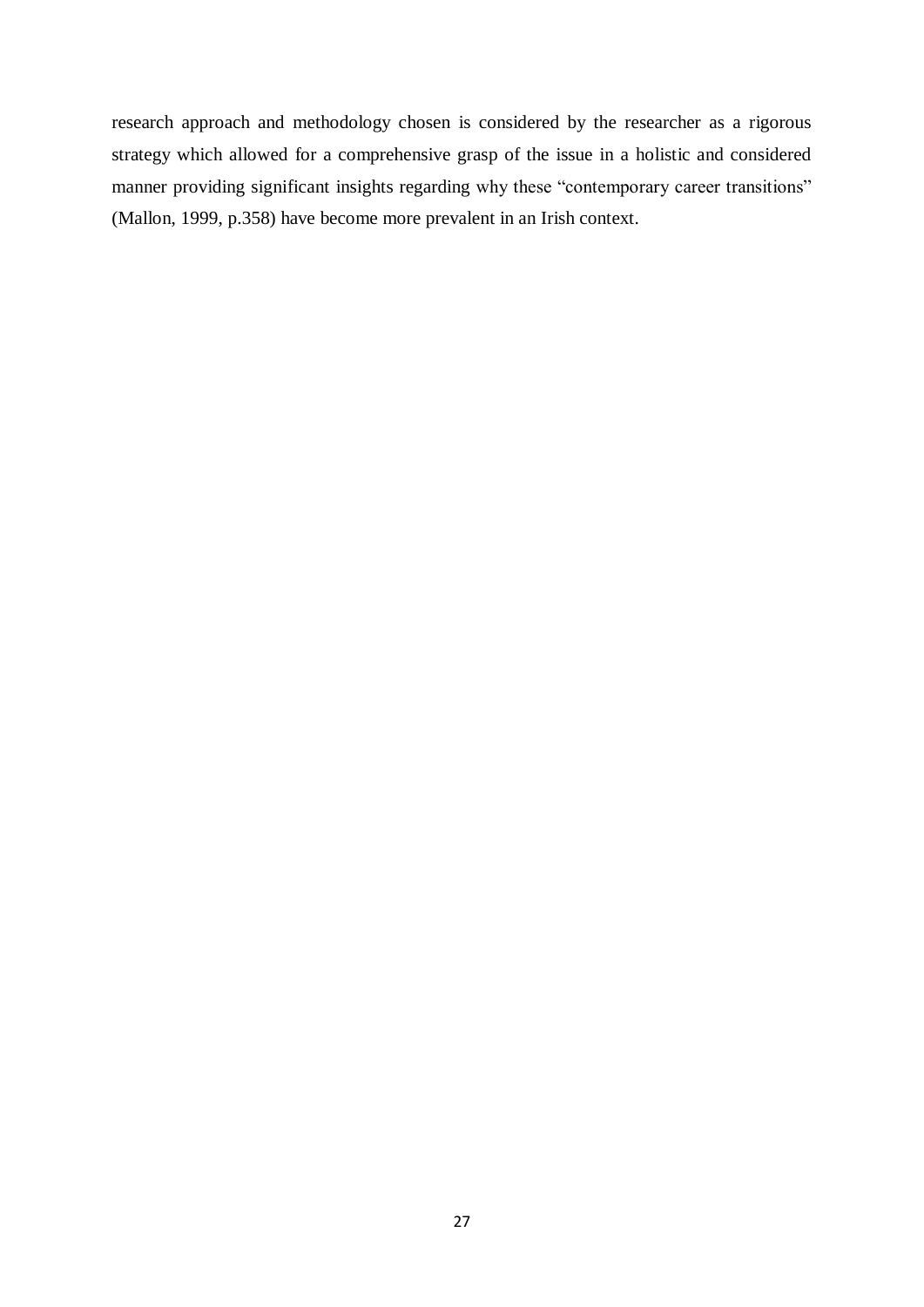#### **CHAPTER 4 – FINDINGS**

## **4.1 Introduction**

This chapter presents the findings of the research undertaken to reveal the prevailing drivers of mid-career change and the challenges faced by ten Irish participants who at a given time in their life profoundly questioned their professional pursuits and embarked on changing careers, "the most radical of all shifts in mid-adulthood" (Kerka, 1991, p.1).

The research objective was to uncover the prevailing drivers of mid-career change from among Irish professionals. The participants themselves have extremely different backgrounds, levels of initial education, family and civil status and while the number of participants in this study is relatively small, it is gender balanced. Nonetheless while their individual stories differ considerably, shared themes emerged uncovering the predominating drivers of mid-career change among these Irish professionals. The findings also revealed other important and unanticipated aspects indicating that the current study offers valuable lessons to individuals who maybe thinking of a mid-career change and also to organisations who could benefit from embracing a more holistic career management strategy.

A considered analysis of the findings is presented in relation to the main research question, objectives and the existing knowledge. To demonstrate the value of the research, clear links were made underlining how the research findings reflects, varies from and extends current knowledge of mid-career change, an aspect of career development that literature suggested has had insufficient attention.

#### **4.2 The Mid-Life Moment**

Mid-life has be signified in literature as a time of recollection, re-vigour and renewal, a time for reflection denoting an auditing period in one's life. It was apparent from this research that all of the participants did engage in a period of considered self-deliberation. These periods were found to be marked by an intensified internal reflection and questioning appearing to be derived from a re-evaluation of experience, achievement, knowhow and a long working life. This particular time appeared to be also nuanced with a complete candidness allowing participants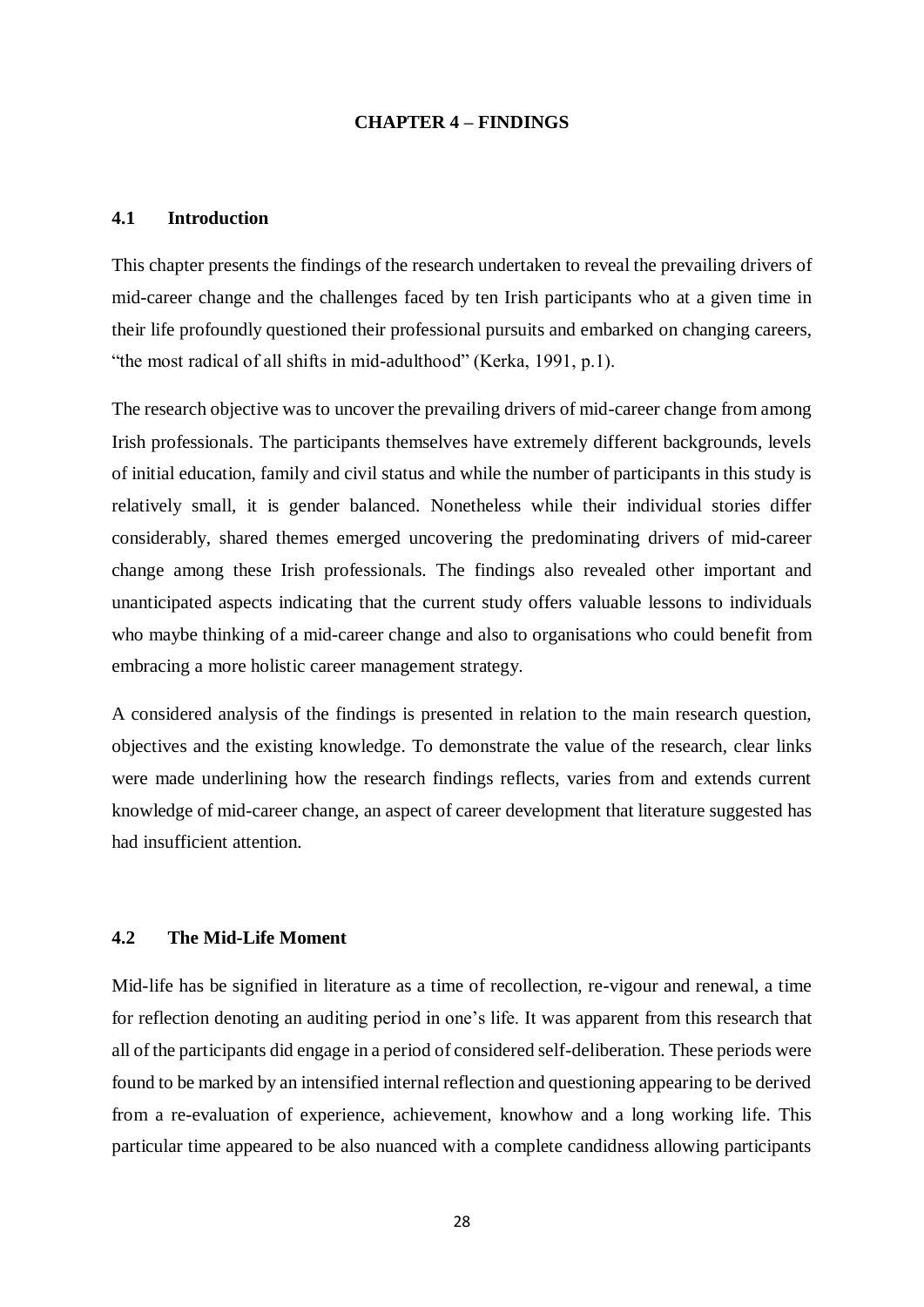to take a "*reality check on with exactly was important"(P1)* to them. Participants asked themselves confrontational and personally challenging questions including:

*"I was working extremely hard, long unsocial hours for relatively little pay and with very little thanks. Then one day a light bulb turned on in my head and I asked myself, why am I doing this? I don't believe in it anymore, it doesn't make me happy when there are so many other things I could be doing and that I am passionate about. Ok it might be hard work but at least I would enjoy what I am doing"(P8)*

*"Why am I working so hard? I am not getting anything out of this only lots of aggravation"(P9)*

*"Work was getting harder and much more physical and I realised I can't do this for the rest of my life. I've gone as far as I can here, something has to change"(P10)*

*"My boss, she sees more of my than my family. What's that about?"(P2)*

Having reached mid-life participants seemed to realise that they have reached a 'plateau' in their working lives and they were no longer stimulated by same career ambitions or job responsibilities. As their lives evolved, so too did their values and mid-life seem conducive to reflect, re-negotiate and to take action.

#### **4.3 Values**

While contemplating their future and trying to make sense of their working lives the participants realised that there was significant "*cracks"(P2)* in their personal and professional identity, a realisation that somewhere attitudes, beliefs and motives, essentially their key values had radically altered. Comments from the participants reflecting how their values and intrinsic needs were no longer been met in their profession included:

*"I realised my heart just wasn't in it, it wasn't making me happy anymore"(P9)*

*"I wasn't comfortable with the direction the company was taking. I was just a small insignificant cog implementing procedures and policies that I didn't see any value in for the employees except lining the pockets of the shareholders. I could see the nature of the business changing and it was not for the better in my view"(P2)*

*"It was becoming cut throat and ruthless in the office. The competitiveness was palatable and I felt I was in the rat race and it didn't make me feel good about myself"(P1)*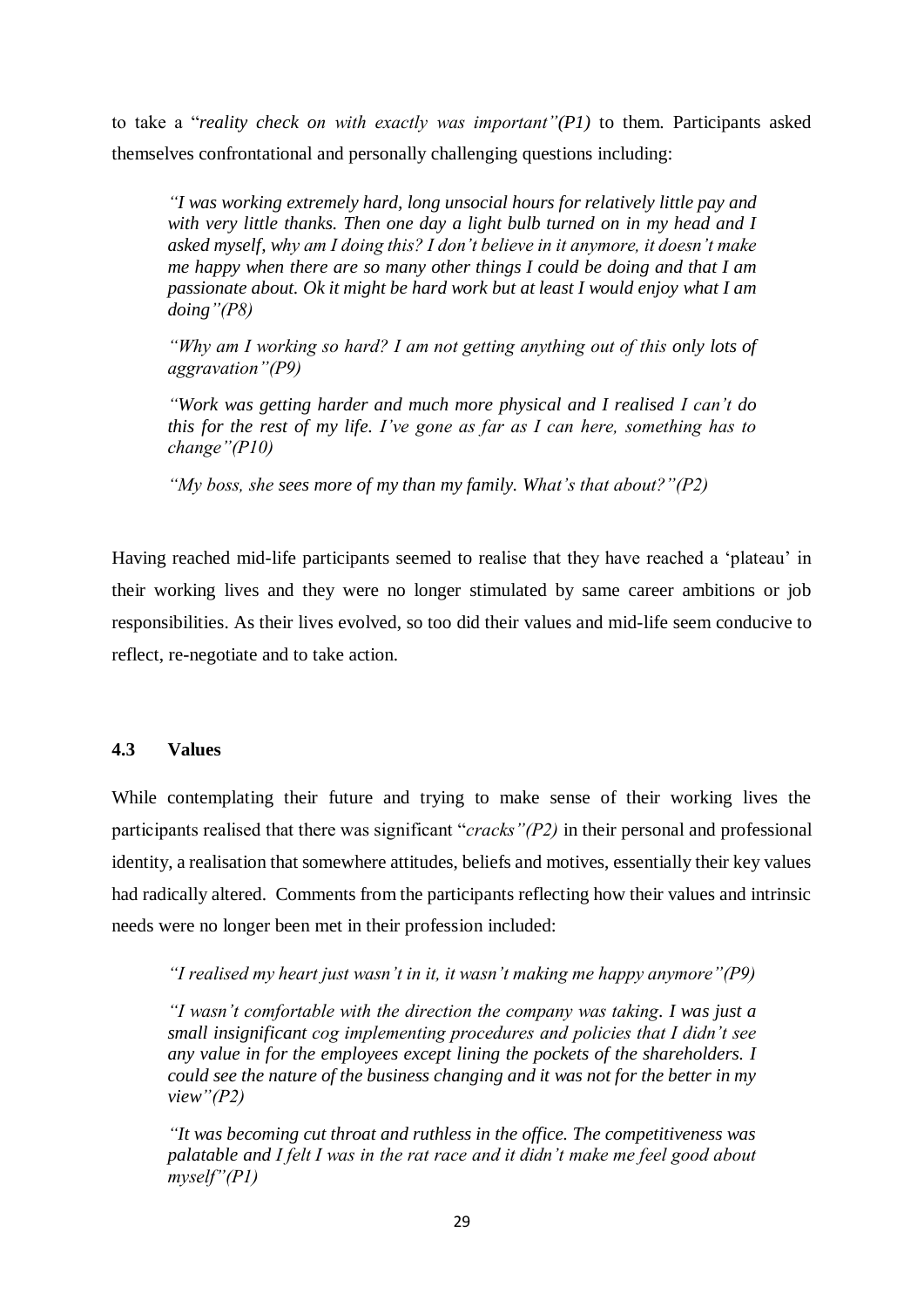*"Back in my twenties I flung myself in to my work, nose to the grindstone, nothing was more important than my work but things change, the way I felt about things twenty years ago is very different to how I evaluate things now, I suppose that's called growing up!"(P6)* 

All participants realised at a point in their life, notably mid-life, that their values and intrinsic needs had changed considerably and were no longer, if ever, truly congruent. It seemed important to all the participants that their career goals should complement their personal core values and a mid-career transition appeared to be necessary to accommodate this aspiration. By making a mid-career transition it not only seemed to offer the participants an possibility to rebalance their life and work values directing their energies in a more meaningful direction but also offered the additional "*opportunity to learn and develop"(P1)*, "*a sense of purpose and direction"*(*P7*) and "*the chance to maybe do something good"(P2).*

## **4.4 The Principal Drivers of Mid-Career Change**

The findings of this research suggest that it was the strong internal values of the participants that motivated their career transition. The prevailing values revealed in this study as the principal drivers of mid-career change included the requirement for work-life balance, job satisfaction, autonomy and the opportunity to carve out their own career ambition.

#### **4.4.1 Work-Life Conflict**

Participants in this research conveyed that their vocational life was an important part of their life as a whole. Therefore aspiring for a balance between work and life, a balance to enhance a prized quality of life, reflected one of the predominant driving factors leading to mid-career change. All participants commented on how the lack of a balance between their work and their family life placed tremendous stress and strain on their quality of life. While most remarked that this was something that never was or seemed to be an issue in the earlier stage of their working life, however as they moved into mid-life with additional responsibilities, a renegotiation of priorities seemed to become acutely crucial to their own wellbeing and family/social life.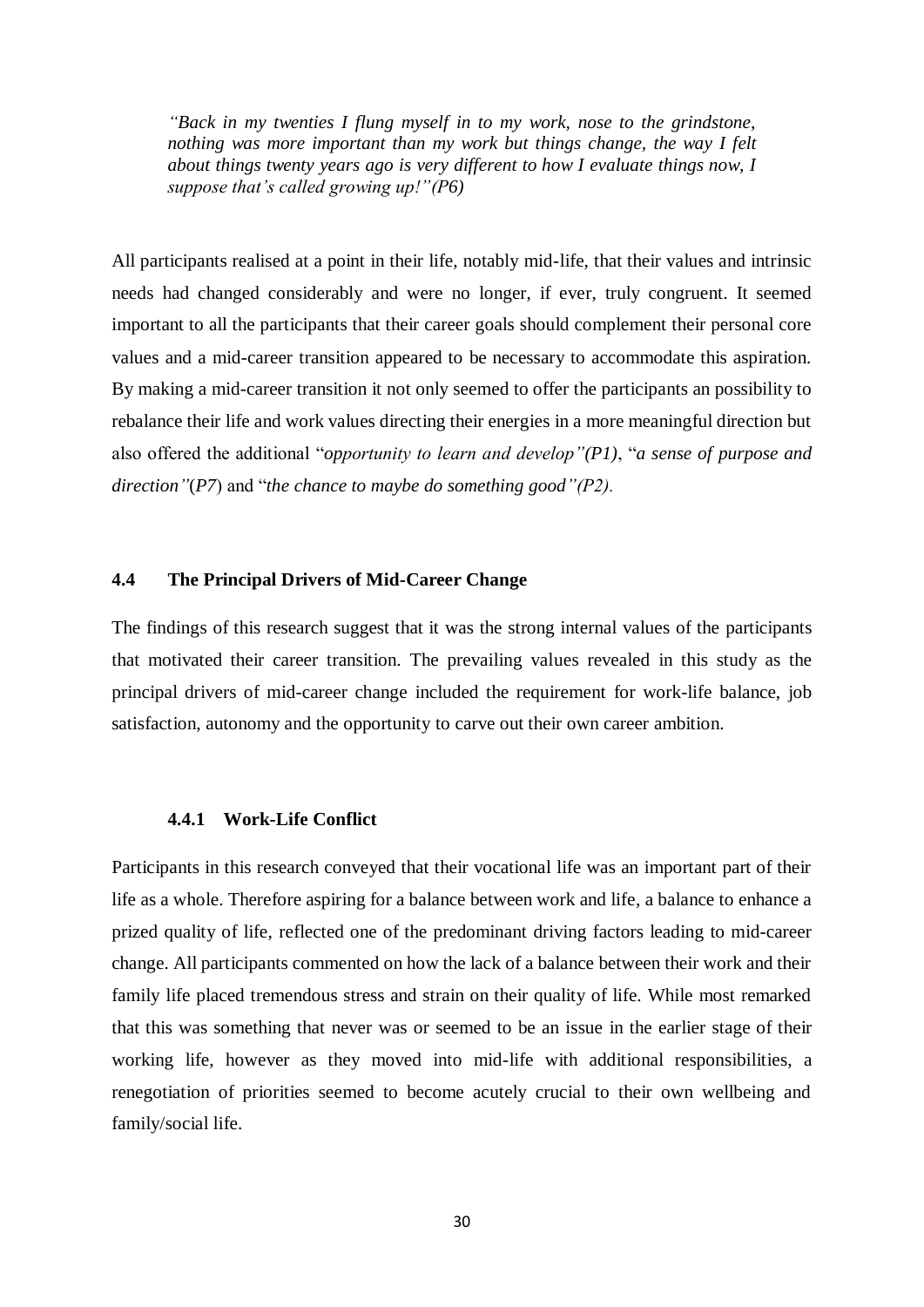*"Work had started to take over everything, even my headspace. I found myself thinking about work 24/7 and this impacted hugely on my family time. My wife and family all seemed to take second place to my work"(P2)*

*"I realised what was important, things I took for granted for so long, my volunteer work, my time with friends, visiting and caring for my parents was bit by bit disappearing and for what? More grey hairs?"(P6)*

It was apparent from the majority of the participants that issues of different working times, working long hours, the expectation that you were on call to work at any time, day or night and balancing family obligations was taking its toll.

"*I worked a different work schedule to my wife and this was a regular sources of conflict between us"(P1)*

*"I was working 60+ hours a week, it was putting a strain on relationships, quality time with my partner and the kids was constantly comprised and I wasn't available to commit any events/holidays. Work was taking over all my time and my family started to resent me for this and this caused many heated arguments"(P3)*

There surfaced the sense that participants were missing out on family time, regularly relegating their social and personal lives in order to fulfil work commitments. There was also a realisation of isolation in that they were becoming "*cut off from the normal stuff* "*(P7)*. Not only was work having an effect on time spent with friends and family but also voluntary and community commitments were also been impacted on.

"*I loved training the local athletic teams, I was part of the community and giving something back and I really looked forward to the training evenings, but work had such a hold on me as I was regularly called away with emergency work issues. I was virtually on call night and day and I could be called away at a moment's notice, so I felt I had no choice but to give up training the teams"(P4)*

"… *Ha Ha a social life? What's that?"(P8)*

Even when not actually in work, downtime was usually earmarked for catching up on sleep and the basic necessities. The precious times they did share with friends and family often turned into either time spent "*worrying or moaning about the job, it had total taken over*" *(P10).*

The impact on domestic life or life outside of work seemed to be a crucial aspect and in this study it appears to have been an issue from both men and women.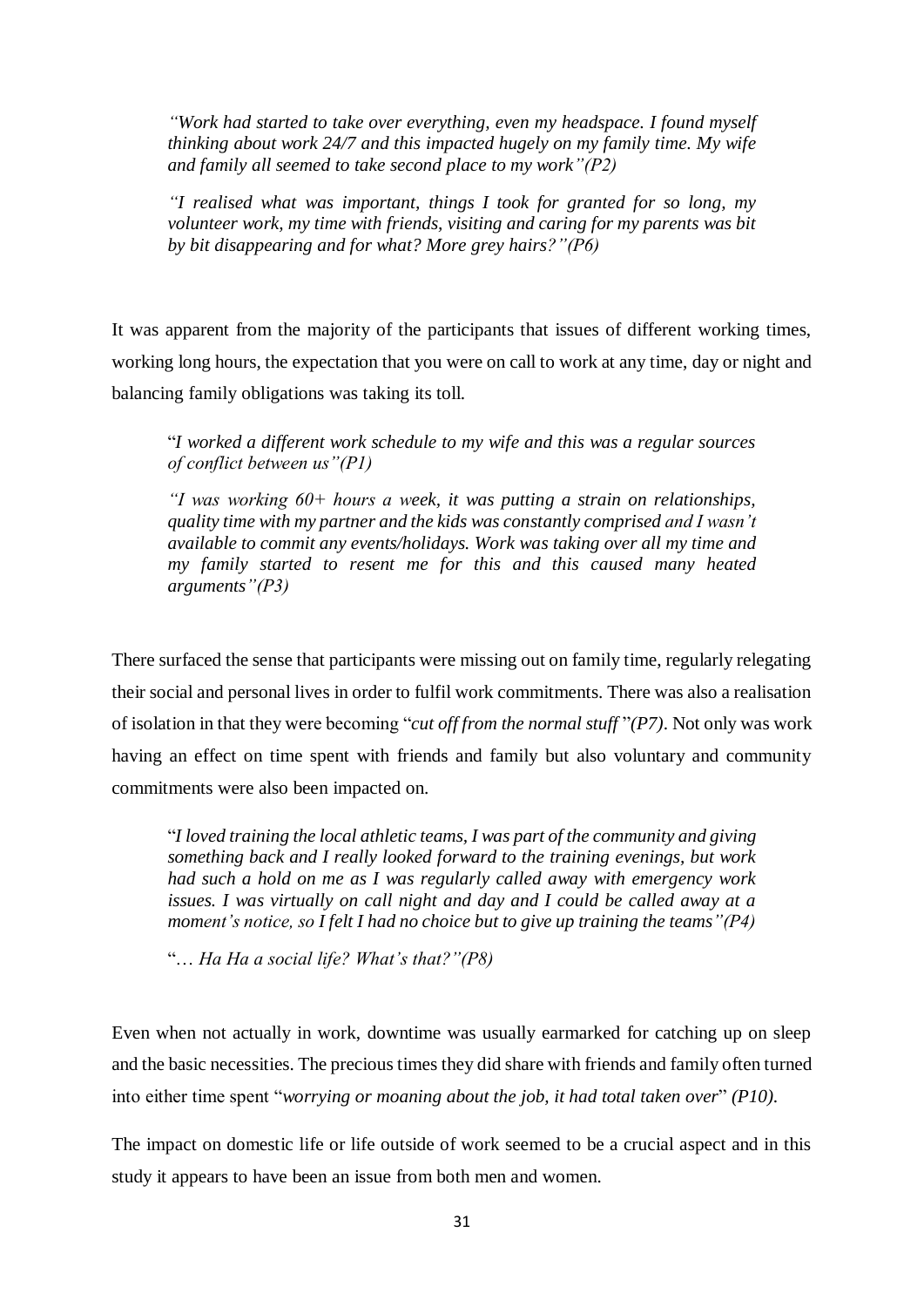*"I didn't notice it in the beginning because I was away a lot, but eventually I realised that my social circle seemed to be just vanishing. It wasn't their fault, I was so subsumed with my job that they just got on with their own lives without me being a part of it and the reality of this was hard to come to terms with" (P8)*

*"I didn't realise that life was passing me by" (P3)*

While not all participants have children or are married, all have friends, family, significant others and other important commitments in their lives. One female participant with children did report that having children did somewhat reduce the importance of work in her life but none of the female participants actually discarded their professional role for a domestic role. All participants did comment that once the children were born the issues between work and family commitments often clashed and was something that developed gradually as the children grew and more significant events were happening in the family unit.

*"It was stressful looking for time off, approaching my boss was not something that I was really comfortable with, even when the reason was totally legitimate and very important to me. Sometimes I chose not to even ask for the time off because the thought of having to go and ask my boss for leave was far more stressful to me then missing that particular occasion or family event"(P10)*

*"I felt I was constantly explaining all the time to friends and family why again I couldn't be there"(P3)* 

*"I wanted a career that I could see my children and be a bigger part of their lives"(P9)*

There was a strong desire to re-negotiate their work-life balance and regain a commitment to family and life beyond work. For these participants the answer lay in a career change, offering a mid-career journey to a career pathway that would result in less stress, better health, and a more accomplished and fulfilled life.

## **4.4.2 Job Dissatisfaction**

There was an overall agreement that people had *"checked out"(P1)* of their job and work was becoming a *"chore"(P6).* Participants echoed the sentiments of being bored and "*browned off"(P2)* by the same work expectations day in day out, recounting the constant struggle to motivate themselves about their work. Various reasons came through including that work was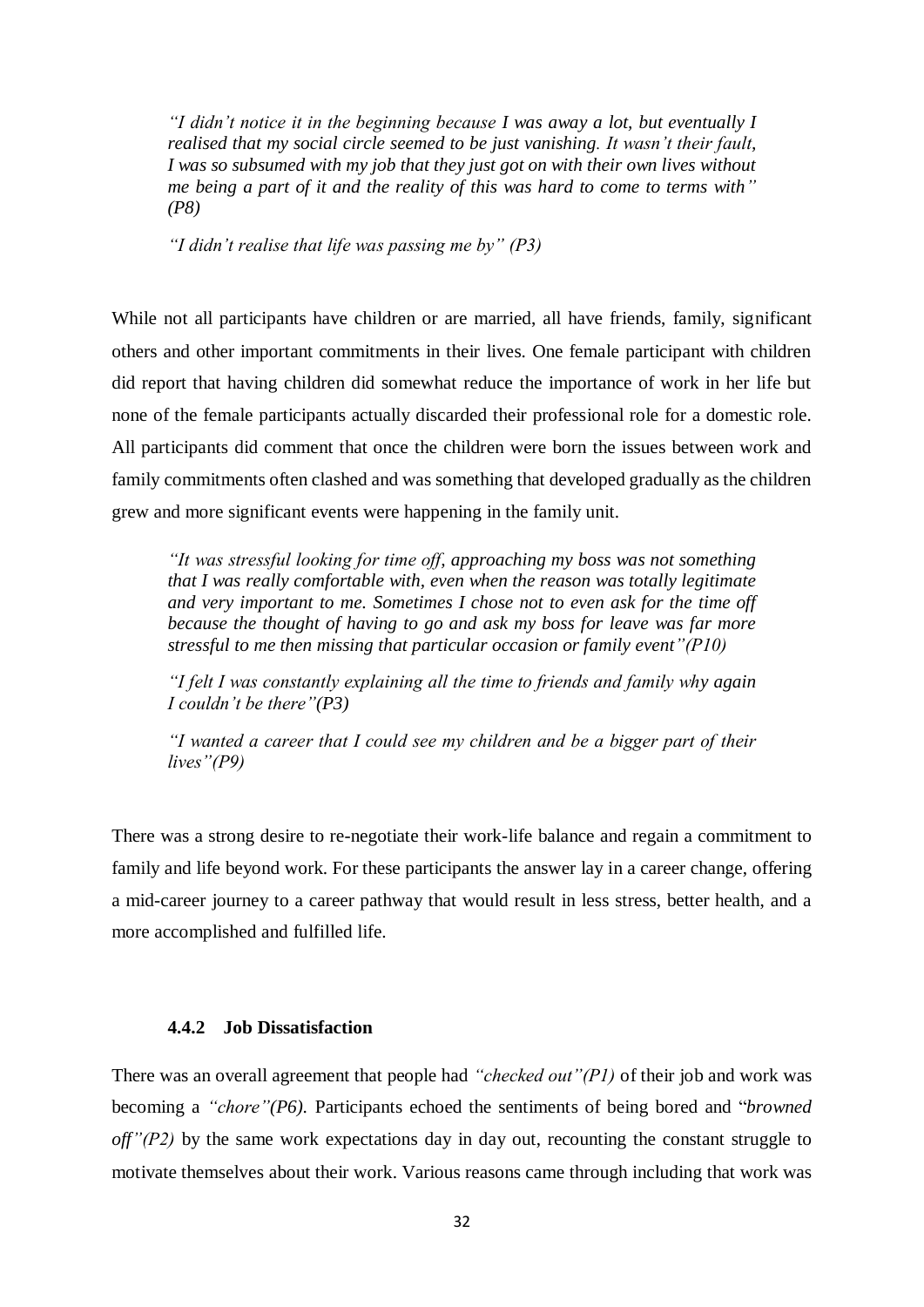not offering the same challenges or sense of fulfilment anymore. Even the incentive to compete with the younger generation of workers was becoming tiresome and they felt they had nothing to prove or strive to achieve anymore.

*"I started not to enjoy even going to work, to just go through the motions then coming home exhausted and not in good form"(P6)*

*"After over twenty years of doing virtually the same thing day in day out, it became more repetitive and tedious and at times totally frustrating. The passion and love that was there in the beginning of my career had been disappearing for several years. I'd been there done that, seen everything, there was just no challenge left in it for me"(P4)* 

*"It may be a cliché but there was just no job satisfaction anymore"(P5)*

For some the complete *"switch off"(P8)* was illustrated by participants going through the "*unbearably monotonous"(P2)* work routines, with one participant commenting that this daily grind "*sucked the life blood out of me everyday"(P10).* Some seemed dissatisfied that their energies were been wasted in a job/career that offered them nothing in return expect frustration. They were not happy, and while they got on with the job there was for some an emptiness inside themselves *"… and it actually became soul destroying"(P2)* Two participants felt that they had just come to the end of the road in their work-roles as the same *"buzz"(P8)* and pleasure they attained from work was not there anymore and this indicated to them a time to change careers.

#### **4.4.3 Autonomy**

The need for autonomy in a career also emerged as one of the dominant drivers of career change in this research. Not only does it attest to the significance of job satisfaction in ones working life but in this study autonomy appears to be significant in its own right embracing the need for opportunities to use discretion, decision making, creativity and independence in your working life. Comments including:

*"Even after years of working in the role there was still no semblance of permitting me to work independently, everything I did had to be checked and sent through a chain of command. It became stifling and overwhelmingly inhibiting"(P1)*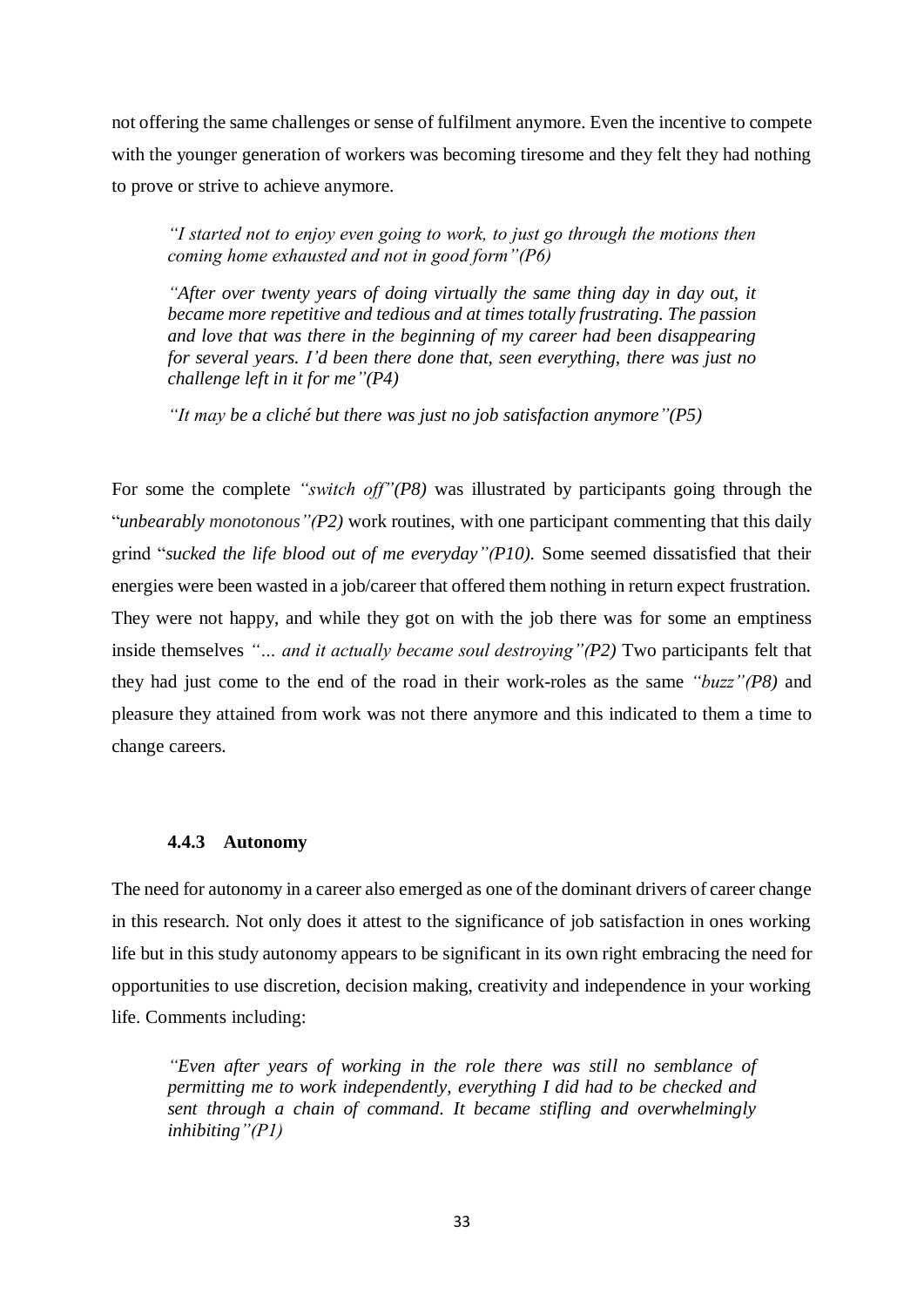*"I was being micromanaged to death, even with all my years experience I still had someone looking over my shoulder, closely monitoring and questioning my decisions"(P2)*

*"Every idea got buried under layers of managerial bureaucracy"(P10)*

*"I felt my productivity and effectiveness was constantly being comprised by the inability of the directors not to let me get on with things"(P5)*

*"The reins never loosened, why I am not sure, but it certainly didn't instil confidence, it actually felt oppressive"(P2)*

Issues including the inability to change or negotiate schedules and work patterns, not free to decide how targets were to be hit and with everything being monitored from start to finish saw stagnation gradually creep in. Participants seemed to crave the freedom to deviate outside the normally rigid role or boundaries, with confidence being constantly undermined participants were left feeling like "*just a number, there to follow the rules and not to have any input in ideas and decisions"(P1).*

# **4.4.4 Opportunity**

Acquiring a desirable career is something most people strive for in life and for the participants the opportunity to work in their *"dream career"(8)* didn't materialise until later. All participants commented that in the final year of their secondary education as fledgling schoolleavers, the idea of being virtually compelled to select a course or a forever job was *"absolutely ludicrous"(P2)* and that entry into their former occupations were not really guided by their intrinsic drives but due to extrinsic motivators especially familial pressures to obtain a college course or into the workforce in any guise.

*"There was eight of us in the house and I was the eldest. Money was tight so I had to come off the rations scale and start putting money into the household. That meant that I had to get a job, continuing with education was not an option for me at that time"(P3)*

*"The pressure was on from home and school and even friends, I had to pick a course any course, sure at 17 years of age I had no idea what I wanted to do, who does at that age?"(P10)*

"*I couldn't wait to leave school, and I just wanted to get a job any job so I could buy a car. I wasn't thinking about my long term career goals at that stage*"*(P1)*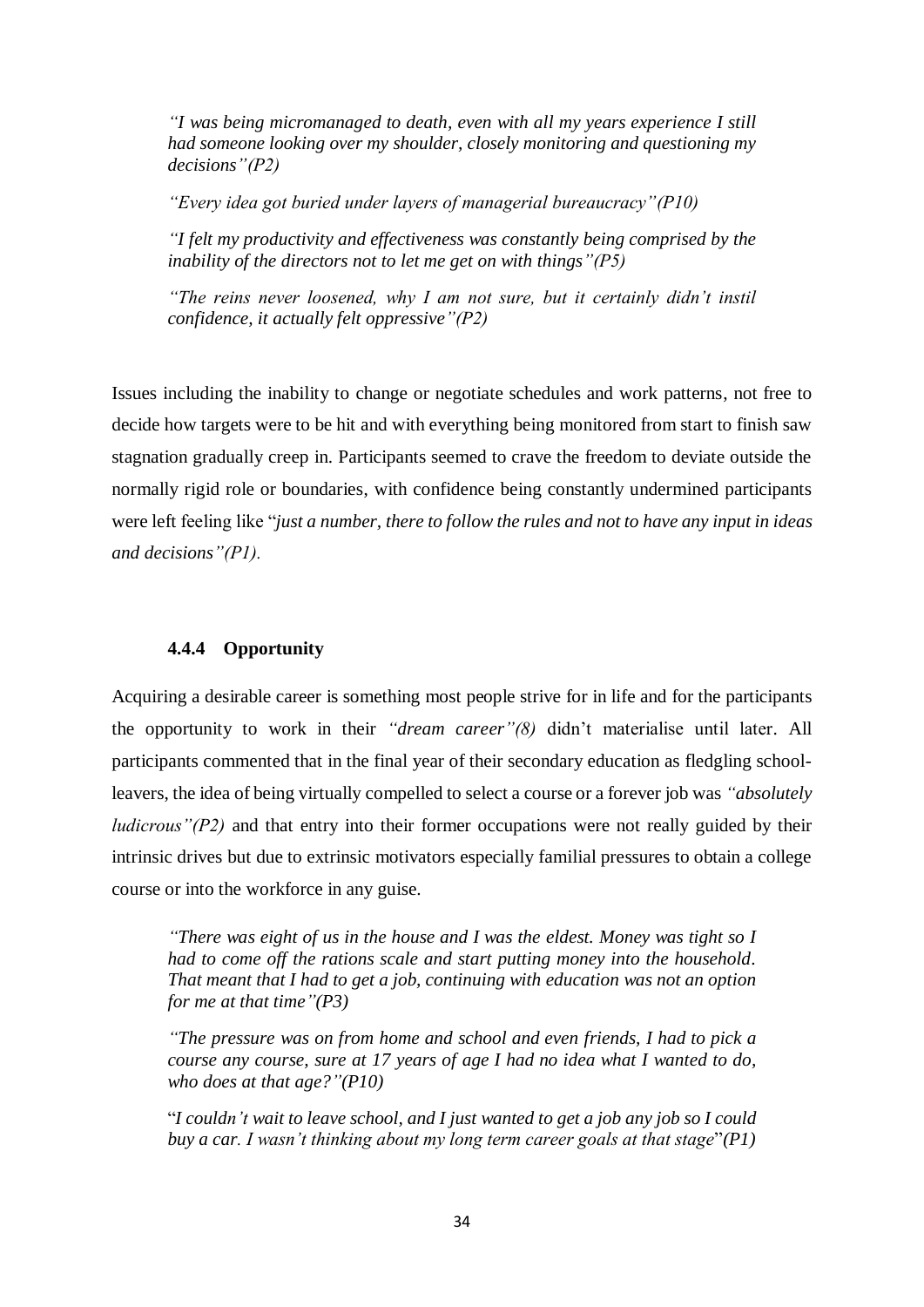*"My parents had a huge impact on my choices, the jobs that were acceptable were the permanent and pensionable jobs, that's why I chose to become a teacher, no other reason"(P6)*

Although all participants have very different lengths of time spent in education, varying qualifications and experiences, what they all do have in common is the fact that the opportunities to pursue careers at an earlier stage of their working lives were not as available as they are currently and they also felt the pressure to attain "*the golden ticket job*"*(P6)* - a permanent and pensionable job that offered financial security and status. Participants also highlighted that career guidance in secondary school was not as evident as it is now and the vocational impetus and guidance they received in school was "*to get good job"(P8)* rather than to follow a career trajectory that you felt you wanted to pursue. Also the amount and range of educational courses and pathways were not available or as attainable for everyone. This insight offers, the researcher suggests, an explanation as to why the participants of this study never followed or had the opportunity earlier to consider or pursue occupations or careers that may have been regarded as a "*little out of the ordinary"(P3).* Therefore explaining the reasons why some participants worked in jobs and occupations that were once deemed as the sensible and secure options, but later lacked the challenges, pursuits and inner congruence to withstand the forever career.

Another participant who was made redundant from their role suggests that while it would have been tolerable to continue in their former career, admittedly not as contented as he might have otherwise been, believed it gave him "*the imposed opportunity"(P3)* to engage in proper appraisal of his life, interests, and abilities and to choose a career that he was passionate about.

Changing careers in itself was seen as an opportunity to do something "*radical"(P7)*, once participants investigated and realised the notion of changing career, with the possibility of attaining a much sought after career or qualification, was a viable option for them. Opportunities including part-time education, adult evening, online and night-time courses, and vocational training schemes were availed of, enhancing and broadening their wide-reaching knowledge and experience. These were opportunities that were not available to them earlier in their working lives but mid-life seemed the right time, having evolved and honed their strengths and abilities, to avail of these opportunities which were found to be in this research a feature which gave impetus to their mid-career transitions.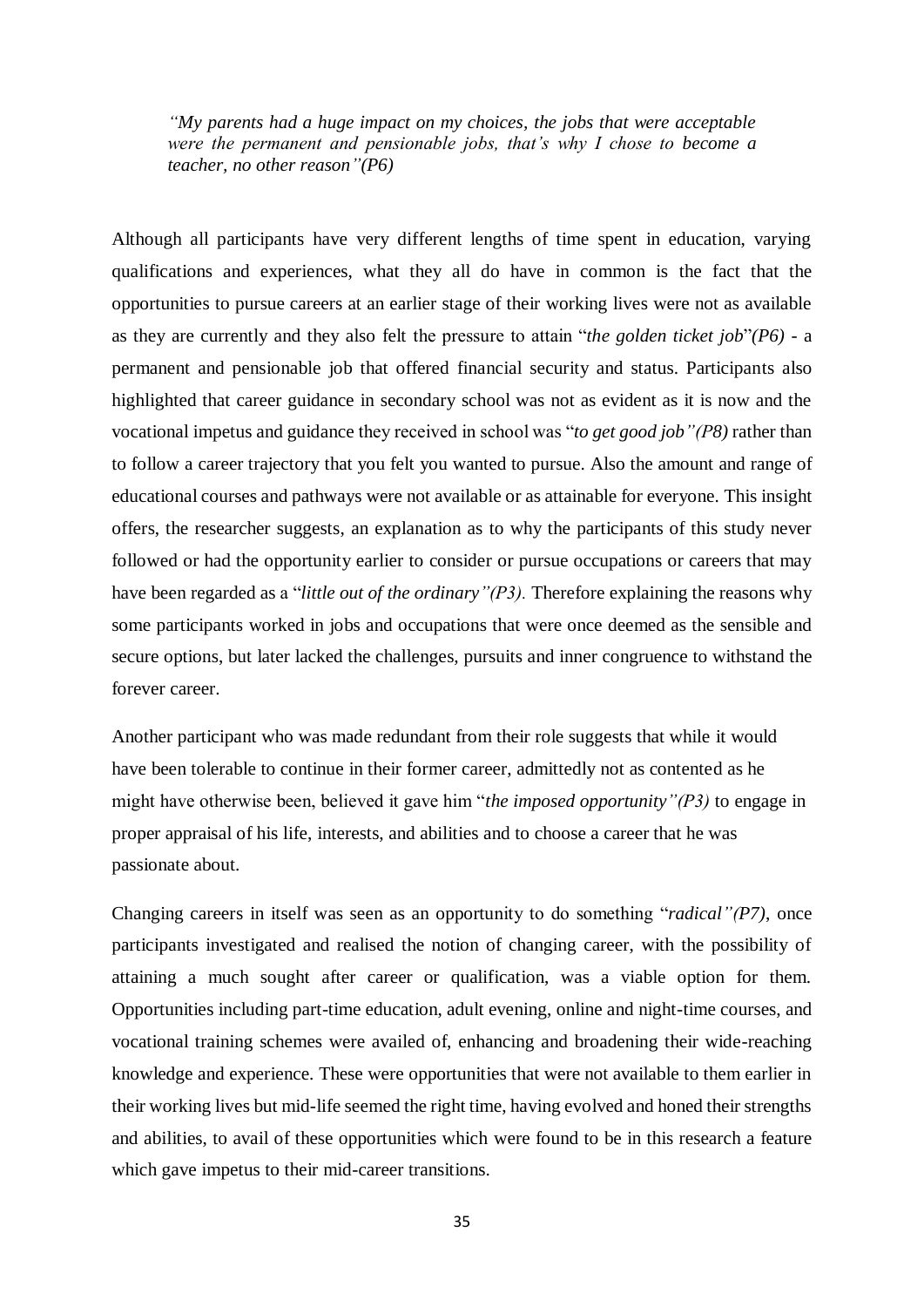#### **4.5 Mid-Career Catalysts**

The study found that in a number of circumstances participants did experience external unexpected life events or turning points in their mid-life which seemed to fortify their career transition decision. From redundancy and re-deployment, to a loss of a parent and major health issues, participants recounted that these mid-life events were times that made them rethink and re-evaluate their lives and prioritise what they felt was most important, including the rebalancing of their personal and professional life.

The nature of the current turbulent global economy causing instability where further catalysts to mid-career change and were felt by participants who found themselves at the front line of the changing occupational landscape. Some participants revealed a complete disillusionment with the changes in their jobs and the direction which left two participants feeling "*constantly stressed and totally burnt out"(P1)*. Both participants who mentioned being stressed by work, did seek medical attention with one participant having to be hospitalised due to stress related symptoms. This was a "*wake up call"(P6)* for both participants and a realisation that their demanding work schedules had been affecting their quality of life for some time and major re-structuring of their future working lives was necessary to fit a new fulfilling healthy personal lives.

One participant described their experience of an acrimonious divorce as the catalyst to refocus and get her career and life priorities in order, with three participants acknowledging that following the death of close family members, *"…it copper-fastened my resolve"(P9)* to change careers as they believed that "*life was too short to be spending most of your time doing something that made you feel unhappy"(P1)*.

#### **4.6 Challenges to Mid-Career Change**

In this research challenges to mid-career change came in many guises. The main challenges appeared to emanate from the participants themselves, encompassing in an overarching niggle of self-doubt. The prevailing obstacle the majority of the participants felt was initially from themselves. Questions included, "*Can I really do this?"(P9), "I am too old to do this?"(P6), "Do I have the enough skills?"(P7), "Am I smart enough?"(P3), "It will take too long to change?"(P10), "What if it all goes wrong?"(P2).*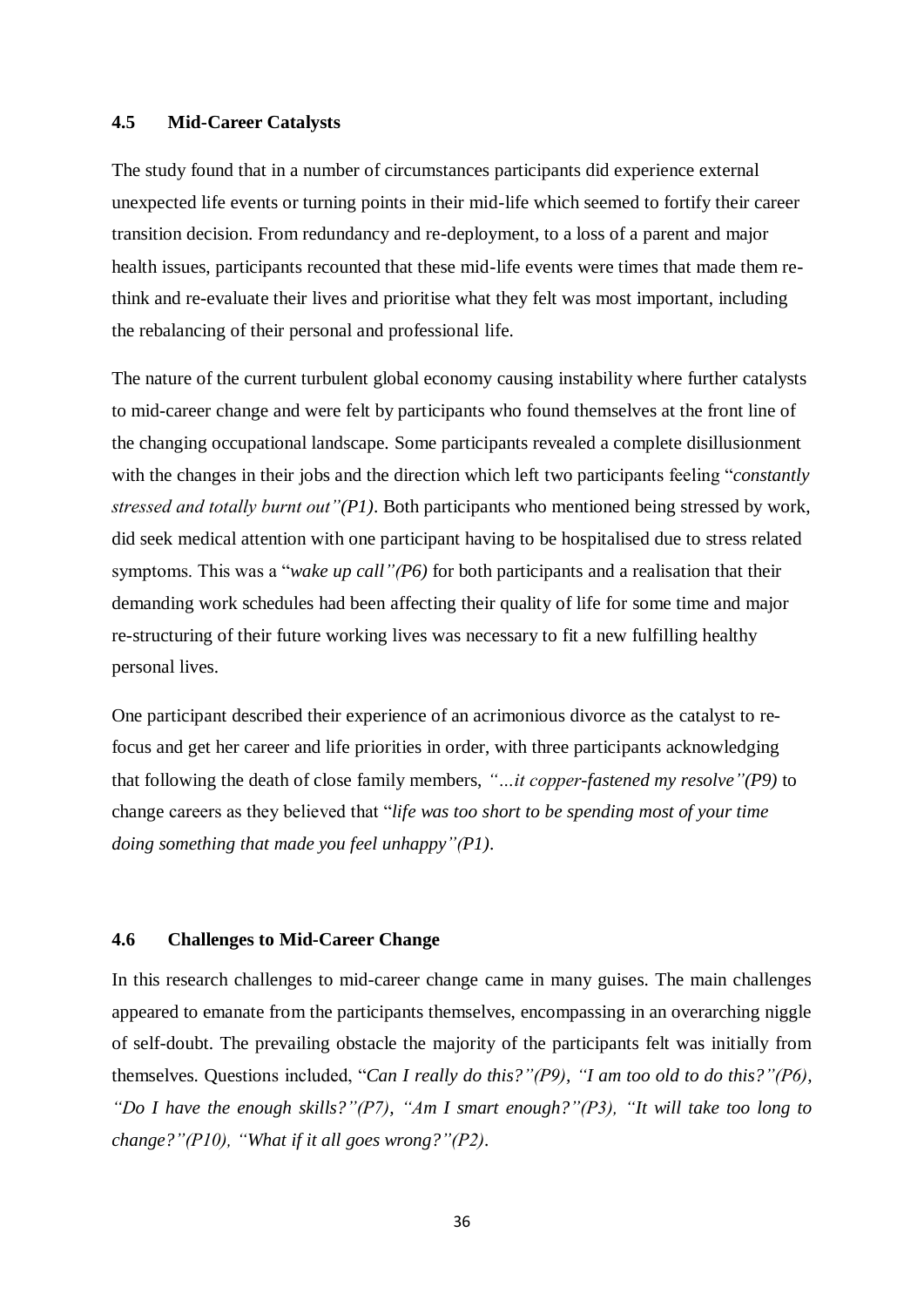Financial challenges were mentioned and for some it rated higher as a concern. Matters including the monthly ability to pay bills, the cost of re-educating/re-training themselves while still paying the cost of childcare and/or for the education of others in the family were mentioned. Other financial sacrifices were made due to the requirement to cut costs and budget, therefore holidays, changing motor vehicles and house refurbishments/extensions were put on hold. For some the financial impact was considered *"bearable"(P6)* but loans were sought and savings used, however all participants were in complete agreement and rationalised the financial impact by the notion of having to "*just cut ones cloth"(P9)* as the transition time was only going to be provisional and that any sacrifices that had to be made financially and otherwise would "*be recouped in spades by being in a career that I want to be in"(P7).*

Other factors that played a significant role in hindering the mid-career transition came from the influence of others. The possible negative perception of significant others, family and friends was viewed as credible difficulty. Some participants mentioned that the opinions of some family and friends where seen as potential barriers once the initial idea of changing careers was floated. Participants repeated the dismay of elderly parents especially declaring "*why would you leave a permanent and pensionable job"(P10)* and "*sure who's happy in their job?"(P7).*  One participant recounted how some friends and family perceived mid-career change as a "*failure or a blip and they rallied round as if someone had just died"(P8).*

A practical and attitudinal bias of age was also cited as a potential obstacle and challenge to mid-life career change. Comments including;

*"Am I going to get a job at my age?"(P5) "Would employers think I'm too old?"(P4)* "*I will be competing for roles against much younger people"(P9).*

Participants felt that employers would not hire them because of their age or because of other inaccurate stereotyping including misconceptions of their levels of drive, energy, skills and abilities and would overlook the broad based knowledge and experience of the older worker.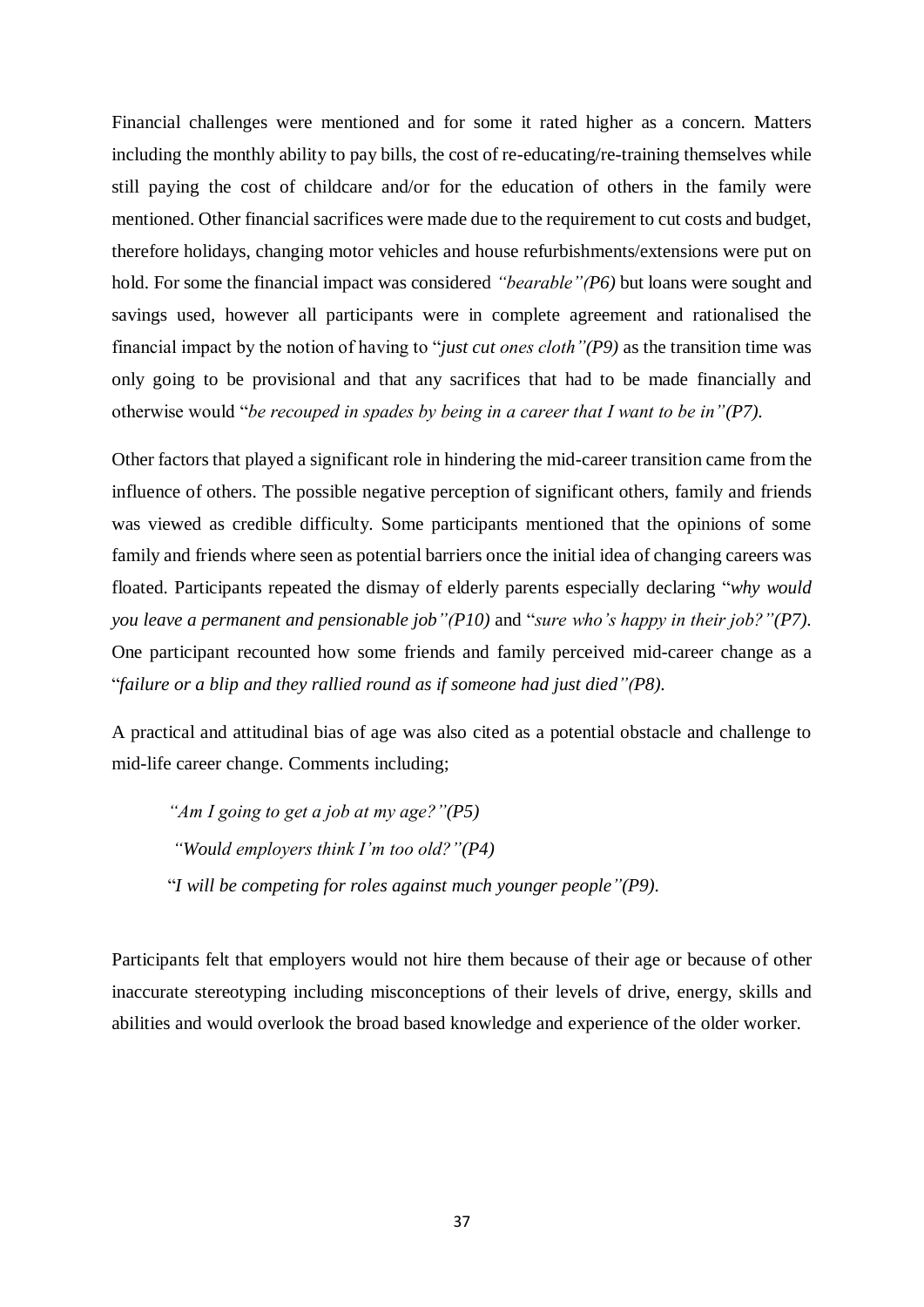## **4.7 Life after Mid-Career Change**

As this study was conducted on individuals who voluntarily made the decision to change careers in mid-life and who were currently working in their new career areas for various lengths of time, this researcher felt it was important to include the implications of mid-life career change had on the participants as it would reinforce the foremost drivers of mid-career change revealed in this study. The most noteworthy of reflections resonated by all participants, including how participants felt in more control of their lives having taken ownership and "*became responsible for my own career journey"(P2),* and that while work remains an important part of their lives they have "*prioritised and regained life outside of work"(P6)*. Feelings of being more confident and a sense contentment was spoken about *"I found the old me again"(P8).* Some participants indicated that they are actually working harder than they had in their previous career but they were enjoying their work and reclaiming a sense of satisfaction that they lacked in their previous career.

All participants implied that although they have come through the mid-career transition process, it was not *"plain sailing"(P3).* All participants mentioned someone who, regardless of the inevitable sacrifices, continually encouraged the participants *"to forge ahead"(P9)* with their career change. Encouragement and backing especially in the form of emotional support and counsel from their 'career cheerleaders' seem to be a significant element endorsing their mid-career change. Other crucial components which in hindsight played a part to ease the midcareer transition included sampling the career in a part-time capacity or in a volunteer mode, discussing your intention with people working in that particular profession whether an individual or a professional body, networking with community and local business groups, consulting a career specialist, attending college open days and speaking with course directors if applicable.

#### **4.8 Analysis of Findings**

Mid-life has been noted in literature as a significant time for change and the questions participants asked of themselves at this period in their lives reflect recognition of and an engagement in, a transitioning process to "reconsider where they are going and what they are doing with their lives" (Barclay et al., 2011, p.3). While the length of these mid-life selfreflection periods varied, these findings are similar to studies reporting that individuals in mid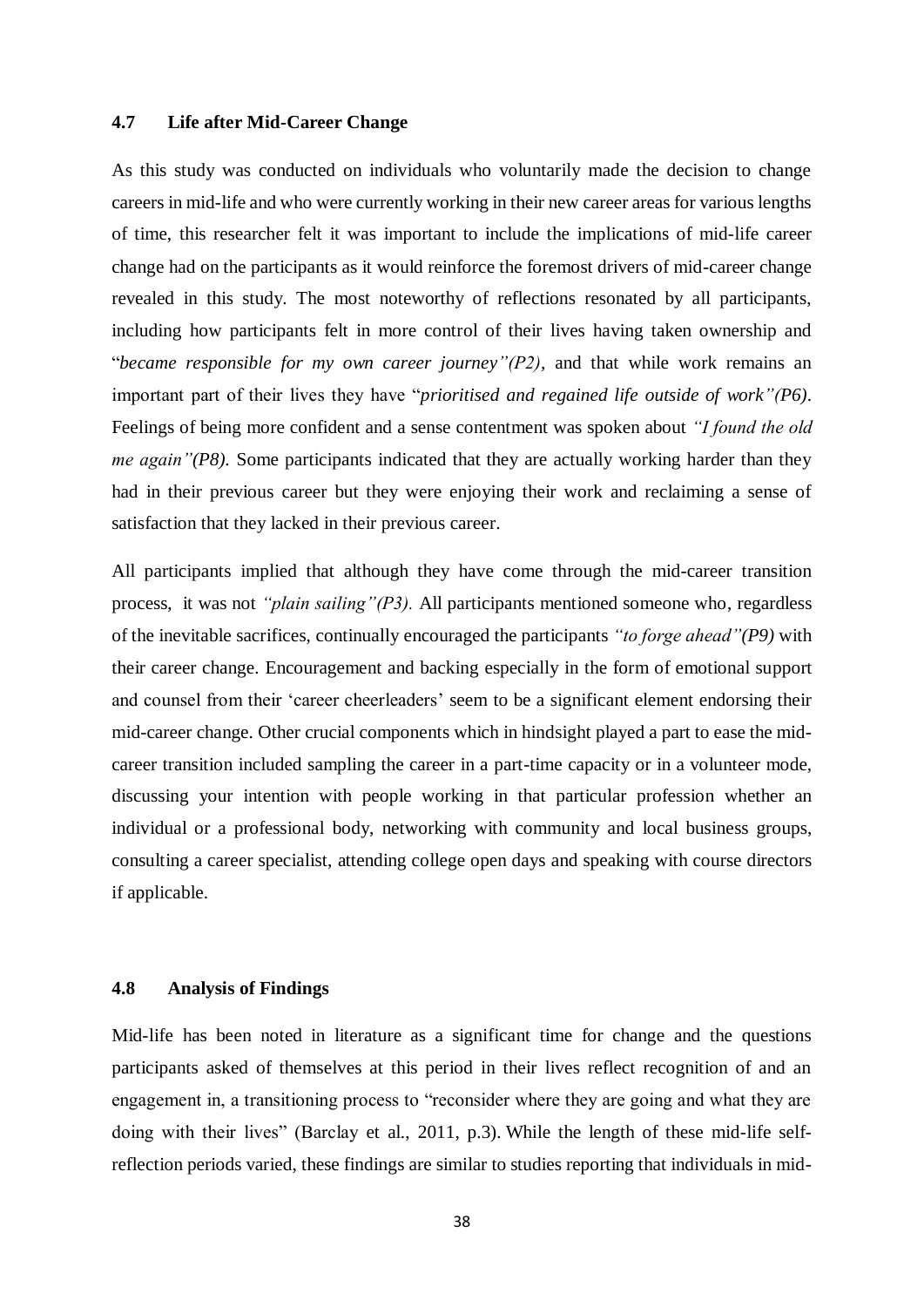life were raising several questions about their future personal and vocational purposes, trying to uncover a more meaningful future (Oplatka et al., 2001; Williams and Savickas, 1990; Riverin-Simard, 1988).

As the participants evolved, shaped by personal and life experiences and circumstances, there was a realisation at mid-life that their self-concept and value base, and by extension their professional ideals, had also altered. Values that were once deemed important to them no longer held the same significance, nonetheless they found themselves stuck in work roles that were now incongruent. As this uncoupling of values became apparent, difficulties arose propelling participants to reflect and question the purpose of their personal and professional lives. In order to realign their adjusted values, participants engaged in critical personal and professional soul searching resulting in a re-evaluation and self-management of their occupational life necessary to obtain "personal fulfilment with a satisfying work life" (Kuchinskas, 2017; Duberley et al. 2007; Super, 1990).

There was an overall regard from participants that their occupation was an important segment of their life, with a clear desire to dovetail both their personal and career values together in a harmonious manner for a renewed successful and fulfilling future (Phanse and Kaur, 2015; Hind, 2009; Wise and Millward, 2005; Holmes and Cartwright, 1993). This objective appears to reflect the main thrust of mid-career change supporting Green et al. (2007), Ibarra (2004) and Super (1990) findings. However while there can be multiple and diverse reasons for midcareer change aiming to rebalance and integrate diverse experiences of work and life in a meaningful way to maximise personal and career satisfaction (Brown, 2015), the key intrinsic core values driving mid-career change arising from this study was the wish to attain work/life balance, job satisfaction, a sense of autonomy and an element of opportunity.

All participants described conflicts which arose due to the stringencies of their work demands. From unsociable work hours or patterns, missed family or social events and as life seemed to revolve around work it was causing tension and concern in themselves as well as with close family and friends (Hind, 2005; Holmes and Cartwright, 1996, 1994; Kanchier and Unruh, 1989). The current progressively striking and rapid changes in the nature of family and labour force has brought with it more substantial family/domestic responsibilities in addition to their work responsibilities (Allen et al., 2000). This was evident from these findings with all participants commenting that the juggling of work and life priorities was causing untold conflict and strain (Maddox-Danies, 2014). This researcher asserts that the finding of new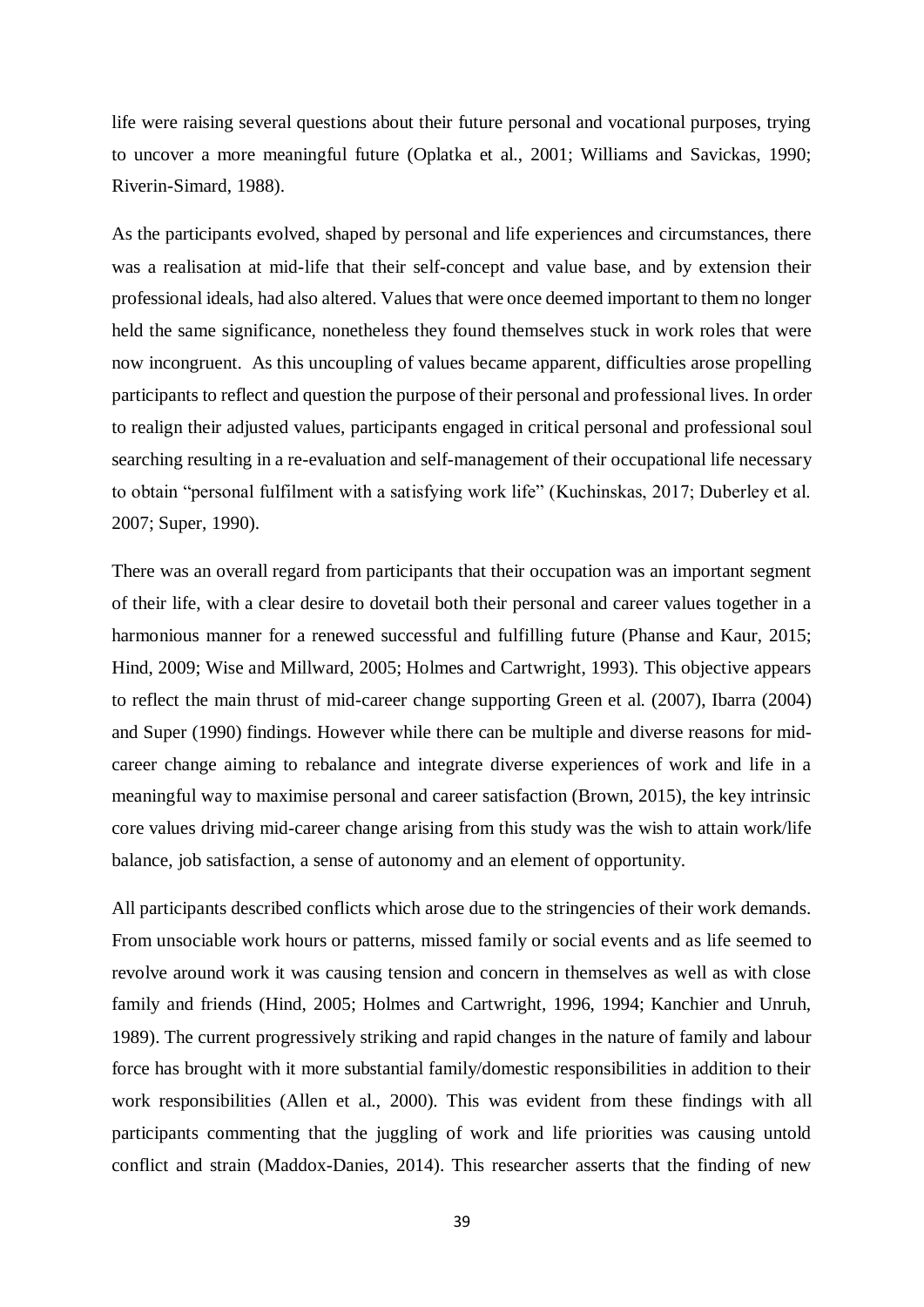occupations offered participants scope to balance home and work more easily. Participants are now working for organisations that highly value family friendly work polices and have negotiated working hours that give them the breathing space and flexibility to manage and stabilise the once frantic chaotic lives that ensued prior to making their mid-career transition (Hind, 2005; Holmes and Cartwright, 1994; Kanchier and Unruh, 1989).

It was clear from the study that job dissatisfaction was also a key driver of mid-career change as there was compelling feeling of discontentment from the participants towards their former occupation which left the participants bored, uninterested, tired, stressed and *"living for the weekend"(P7)*. These findings corroborate Rhodes and Doehring (1983) findings highlighting the close relationship between job dissatisfaction and career change. This study demonstrated the clear incongruence between the needs of the organisations and the participants, resulting in participants no longer being enthused or inspired by their working lives due to a lack of appreciation and work overload coupled with loyalty to their employers and organisations diminishing as participants sought to obtain more satisfaction from their jobs (Kanchier and Unruh, 1989).

The participants in this study all echoed, some more fervently than others, that the lack of independence and autonomy in their working lives was also a significant driver of mid-career change (Eaton-Walley and Lowe, 2013). It was evident that not having, the latitude or scope to work creatively and productively without the layers of bureaucracy, the input in to their own work schedule, the flexibility of how to do their work or even to elect to do it from home, became very restrictive. There was a sense from the participants that not having responsibility, choice or adaptability to manage and organise the structure, process and objectives in their working lives evoked resentment and annoyance (Green, 2008) and ultimately finding a career where they could do things that they find interesting or personally meaningful to them became very important. This researcher contends that this reflects the sense of career and job dissatisfaction and lack of autonomy felt in the workplace and for these participants at this point of their lives it was causing an amount of irritation and changing careers in mid-life proves they were willing to make the sacrifice of organisation position for self-direction (Green, 2008).

Opportunity as a prevailing mid-career driver is somewhat unique, and was an unanticipated finding of this research as it has not been emphasised as robustly in previous research. Kanicher and Unruh (1989) views career change as an occupational opportunity and this researcher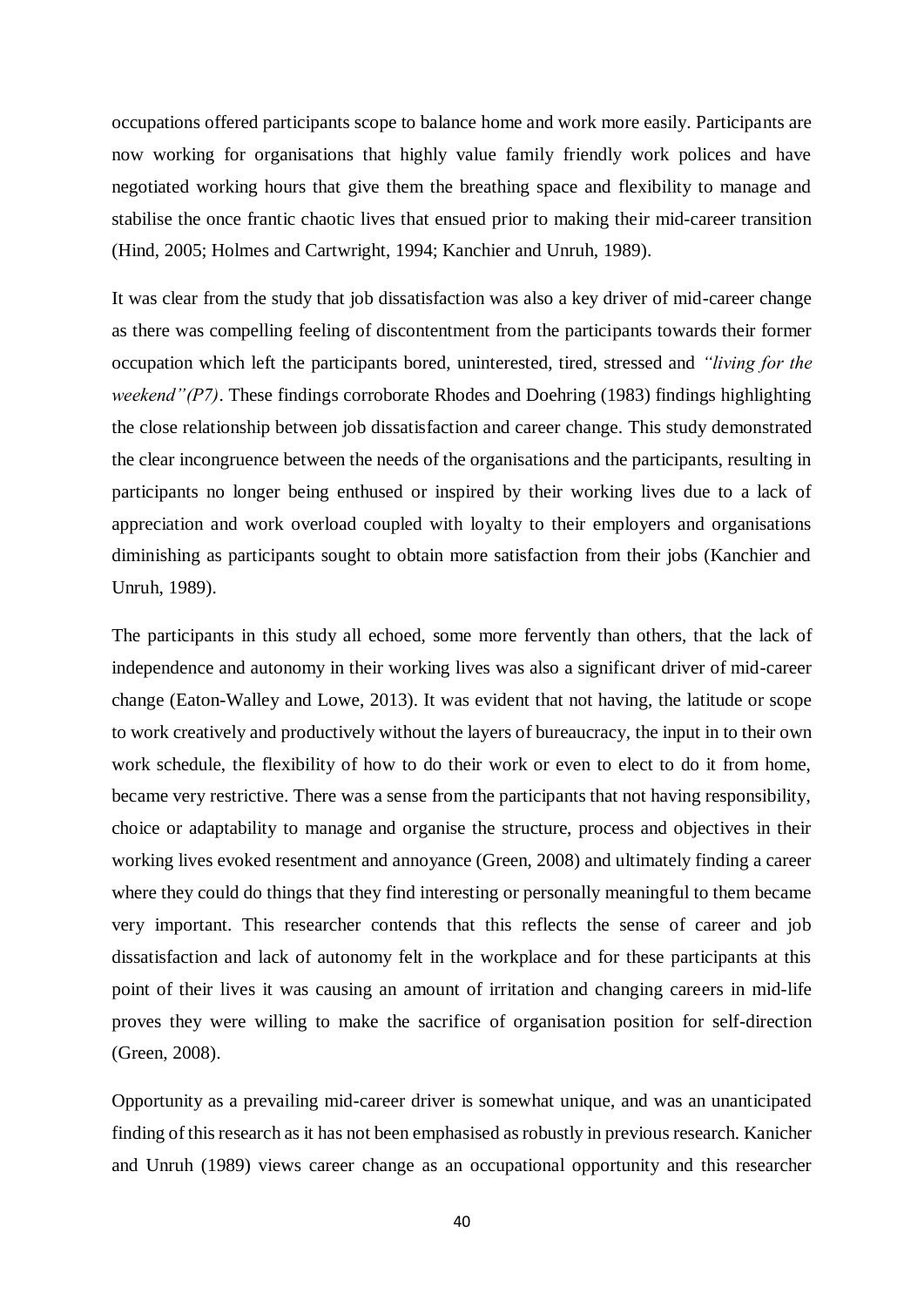extends this notion proposing that by taking charge and purposefully pursuing careers it offered the participants of this study the chance to reinvent their professional persona while concurrently meeting their personal needs. This researcher maintains it also opened up additional opportunities to augment competencies and skills, to build confidence and to maintain and elongate their employability in this changing economic landscape. All participants demonstrated an openness to learning and willingness to seize this opportunities whether it was educational, training and vocational courses or to take up voluntary/part time roles in a particular career that were not available or availed of previously and these where now being targeted with the objective of rebalance and enhance work and life priorities.

The structure of the participants mid-career change did occur in a less linear traditional fashion, challenging rigid traditional models of vocational developmental which are highly reliant on prescriptive stages of age, neglecting gender, culture, disability, market changes and other external events as possible determinants for change. This researcher asserts while mid-life is an imperative time for change, how mid-career transitions unfold has as much to do with different life experiences, histories and circumstances than being solely determined by age or gender. In addition highlighting the importance the impact of context has on mid-career decisions holds a more holistic view of career development, reflected in Super's (1990) revised Life Span, Life Space Theory. While this researcher will concede that women's careers may by nature often be less linear (Sugarman, 2001; Kerka, 1992), it was the case in this study, that all participants regardless of gender, reflected a less rigid traditional career journey opting instead for a more contemporary protean career, a versatile career transitional path that was more relevant in the current dynamic climate (Maddox-Daines, 2015; Wise and Millward, 2005; Ibarra, 1999; Mallon, 1999).

The innate personal values outlined in this study are inherently linked to how participants now wanted to be defined in a professional role and that these internal motives rather than external factors had a greater influence for mid-career change (Green et al., 2007; Ibarra, 2004; Super, 1990). "Career success" (Hind, 2005, p.273) is now gauged against aligning value systems and attaining balance particularly when the intrinsic elements are unified (Noe, 2017b, p.8; Green et al., 2007; Hind, 2005). The participants in this study were indeed pioneers of the new career paradigm with a protean career orientation, willing to manage their own careers, less concerned with organisational recompenses and more driven by motives of "autonomy, personal values and psychological success" (Noe, 2017b, p.8).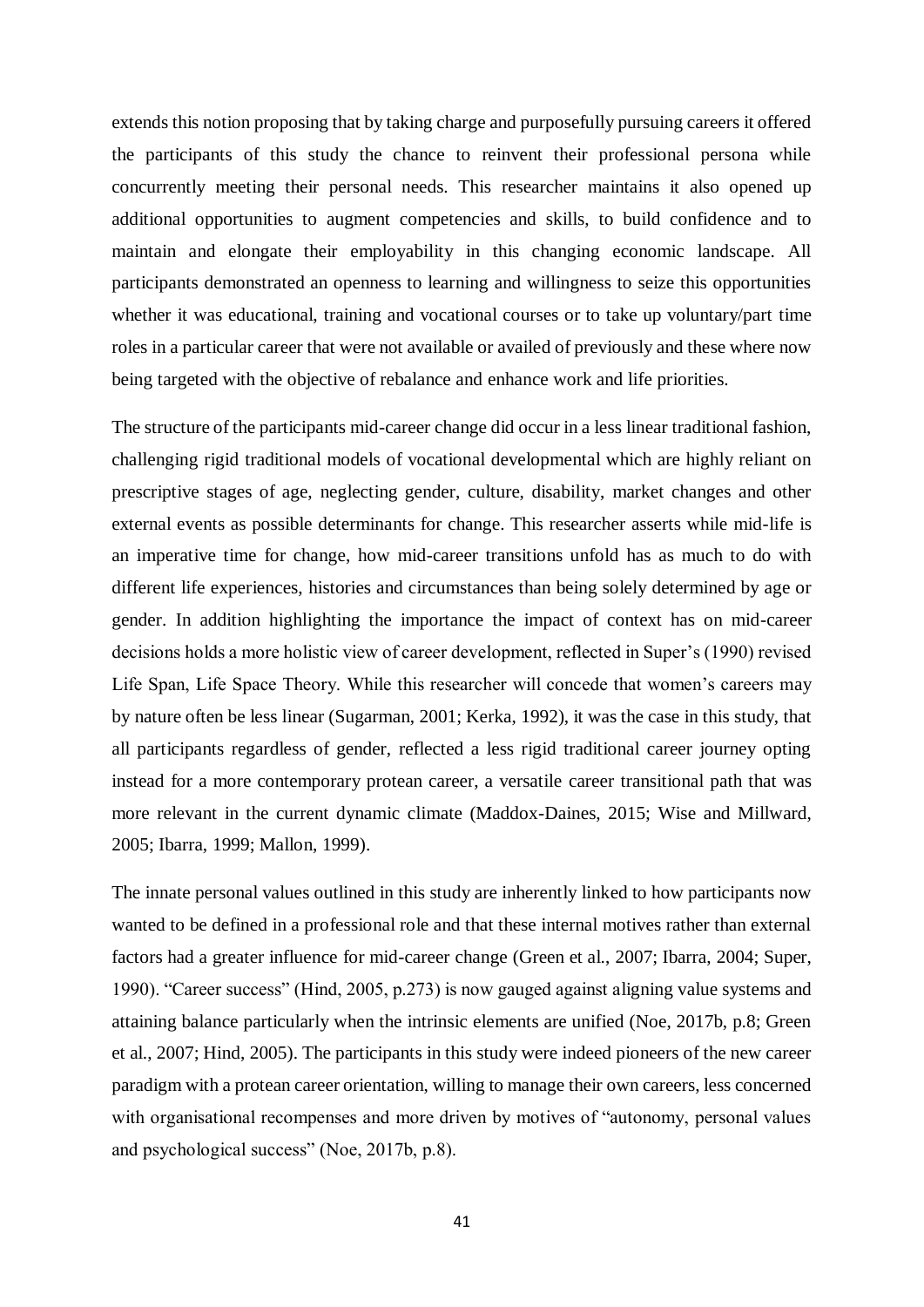There was an overall acknowledgement and consensus from the participants that the notion of job for life has radically diminished (Brushfield, 2016; O'Donoghue, 2015; Usborne, 2014; CIPD, 2010; Coutinhi et al., 2008; Wise and Millward, 2005; Hall, 1996, Mallon, 1991) and that the mid-career change phenomena has become more socially accepted as personal fulfilment and meaning is now more highly regarded (Barclay et al., 2011; Khapova et al., 2007; Wise and Millward, 2005; Teixeira and Gomez, 2000; Mallon, 1999; Kerka, 1991;).

This research illustrated similar findings to previous studies regarding the potential constraints and challenges faced by those brave enough to switch career in mid-life, including the financial sacrifices, the possibility of age discrimination and the negative impact of significant others (Holms and Cartwright,1993; McGolderick and Arrowsmith 1997; Ibarra 2003, 2004; Duberley et al., 2007; Savickas 2012; Brown, 2015; World Health Organisation, 2017). Notwithstanding these findings, this study also learned that the foremost obstacle which the participants faced was confronting their own reservations and fears concerning their mid-career transition. These participants were fortunate to have the resilience and resolve to endeavour with their mid-career changes despite the evident challenges that they were destined to confront. This researcher contends that this highlights the crucial need for agencies to provide enhanced career services and workforce development in a wide range of settings in an effort to dispel and ease these fears by providing accurate, current and local information on different occupations, routes, choices and financial supports available to manage a self-directed midcareer change.

The constitutes of the mid-career change catalysts for each participant was absolutely exclusive to their particular set of circumstances and were all relatively major life occurrences, including family deaths, divorce, illness and job-loss ( Howes and Goodman-Delahunty; Brown, 2012), and did act either immediately or as part of process to stimulate career change. This sentiment was echoed by most participants and for some reaching the 'the critical point' was gradual, for others it was more immediate but reflects previous studies that theses 'trigger', 'rupture' or 'turning points' experienced by participants did appear to act as a catalyst for their mid-career changes, giving them the impetus to take ownership and management of their mid- career transition (Howes and Goodman-Delahunty, 2014; Zitton, 2009; Duberley, et al. 2006; Ibarra, 2003; 2004, Teixeira and Gomes, 2000).

42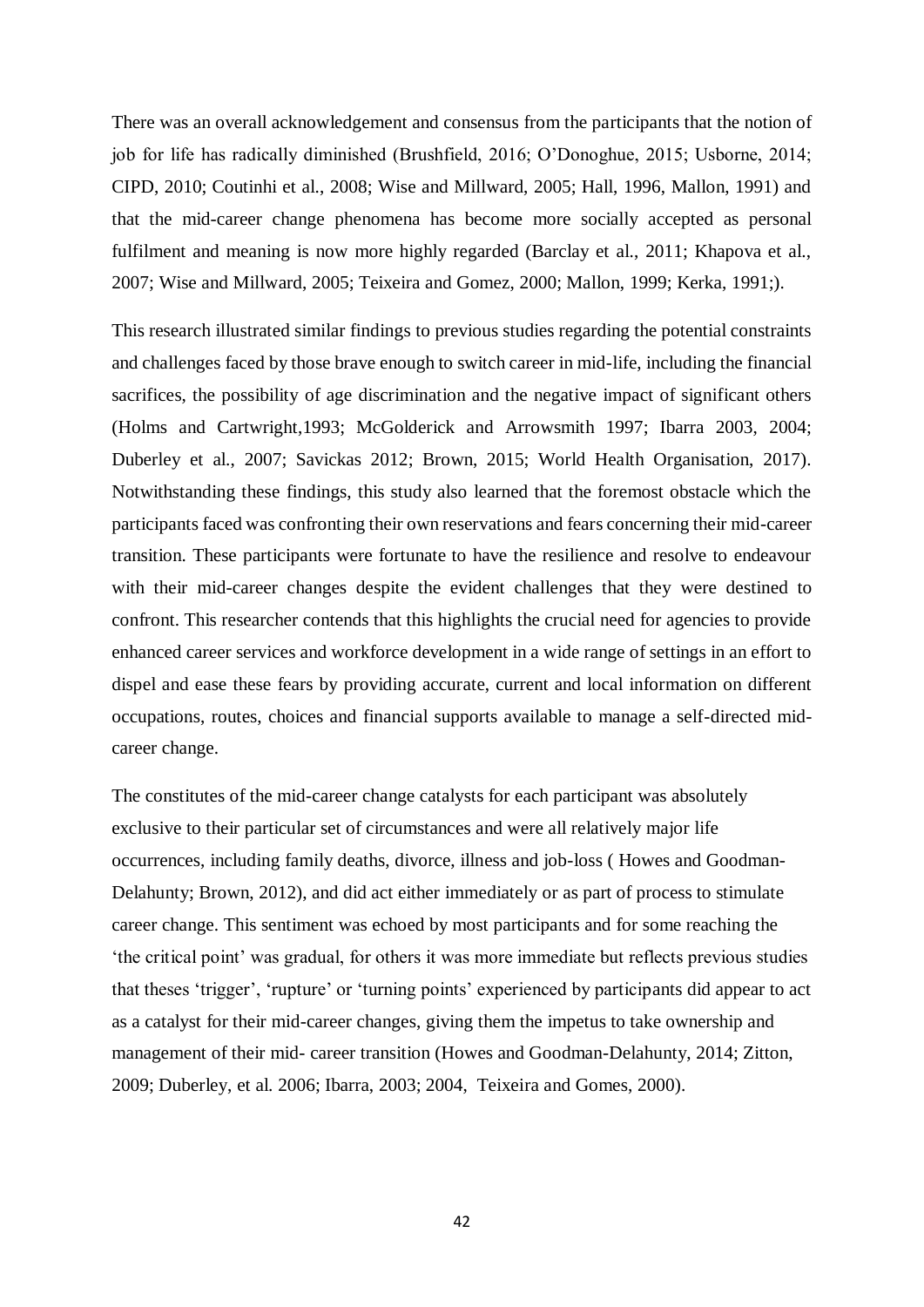## **4.9 Summary of Findings**

Evidence emerged indicating that participants had taken command of the management of their own career path challenging the established traditional linear, objective, organisational steered career journey. Challenges were confronted and opportunities grasped highlighting the resilient nature of participants who undeterred seized upon the versatile protean career attitude. These contemporary mid-career changers driven by the necessity to adjust and realign their vocational world to reflect their intrinsic core values used their vast amount of individual knowledge, knowhow and experience together with an amount of transferable attributes and skills, enhanced their education, mobility and employability to make their mid-career transition a reality. This multifaceted contemporary career process undertaken by the participants, driven by internal values, was evidently the keystones for mid-career move (Duberley et al., 2007; Wise and Millward, 2005; Mayrhofer and Iellatchitch, 2005; Kidd, 2004).

All participants concurred that the notion of the job for life is a thing of the past and that the era of the organisational career is more or less gone. Participants also acknowledged due to the current global economic uncertainty marked by organisation changes, the demise of the psychological contract coupled with longer life expectancy and fluctuating estimates on retirement ages, that going forward contemporary career paths driven by the individual are becoming customary (Noe, 2017; CIPD 2016; Hall, 1996; Zikic et al., 2005; Hall, 1996; Kanter, 1990). This dynamic switch of career responsibility, indicated in this research sends out a clear signal to organisations of the risks of non-engagement in meaningful career management could be massive in terms of current and future business needs (Noe, 2017).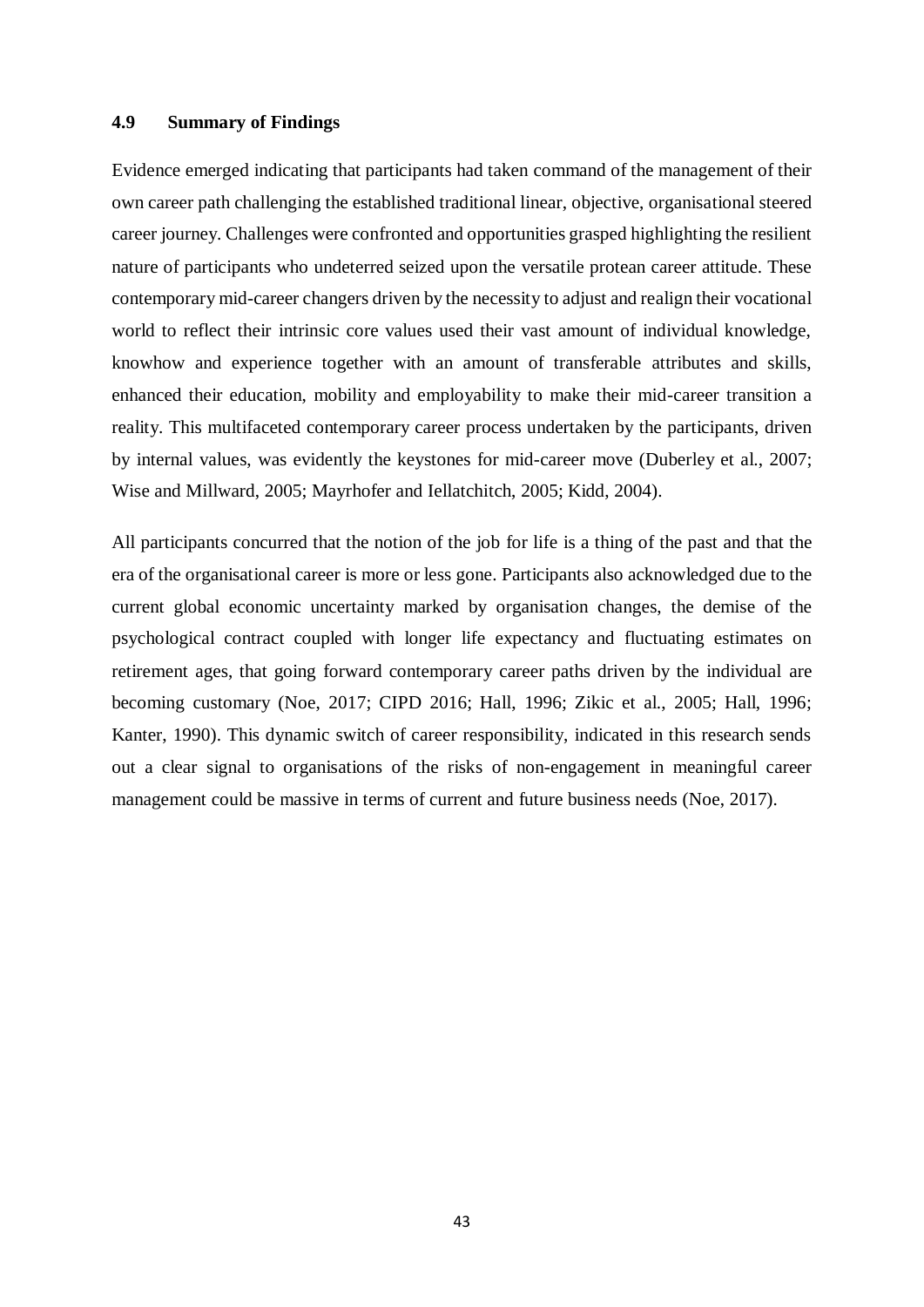#### **CHAPTER 5 – DISCUSSION AND CONCLUSION**

## **5.1 Introduction**

Mid-life career transitions can be both a stimulating and a daunting prospect. While the motives driving mid-life career change may be entirely different from when initial career choices were made, the stakes are evidently higher with mid-life career transitions often interspersed with various different challenges likely to impede the process along the way. Nonetheless, the purpose of this research was to uncover the specific key drivers that make individuals in midlife question their occupational choices and decide to make a career change. It has been widely acknowledged through previous literature that this area of career development has received limited attention (Maddox-Daines, 2015; Teixeira and Gomes, 2000; Mallon, 1999; Holms and Cartwright, 1993; Brown, 1985,). The intent of the research therefore was to examine the experiences of ten Irish mid-career changers, regardless of gender, previous occupation or sector, and to identify the central drivers that motivated their decision to switch careers in midlife. While some limited studies have been carried out on mid-career transitions, few have been researched in an era of global economic uncertainty and none specifically in an Irish context.

## **5.2 Discussion**

While it is reflected in previous literature that there can be several diverse reasons why people make mid-career changes, the findings of this study seem to point to mid-life being a period when the participants realised that their self-concept and value base, and by extension their professional ideals, have evolved and changed. Consequently the results suggest that the overarching driver of mid-career change was the resolve to realign these values with the intent to achieve personal fulfilment with a satisfying work life. The predominant intrinsic core values requiring substantial attention arose from the desire to attain work/life balance, job satisfaction, a sense autonomy and an element of opportunity. All but one of these core values support various assertions in previous literature, however it was the emergence of the element of opportunity that was somewhat unique as this had not been emphasised as vigorously in previous research. This researcher contends that the findings of this study not only contributes to, but also extends the understanding and recognition of mid-career change as a valued life/occupational opportunity. A chance for individuals to not only seize missed opportunities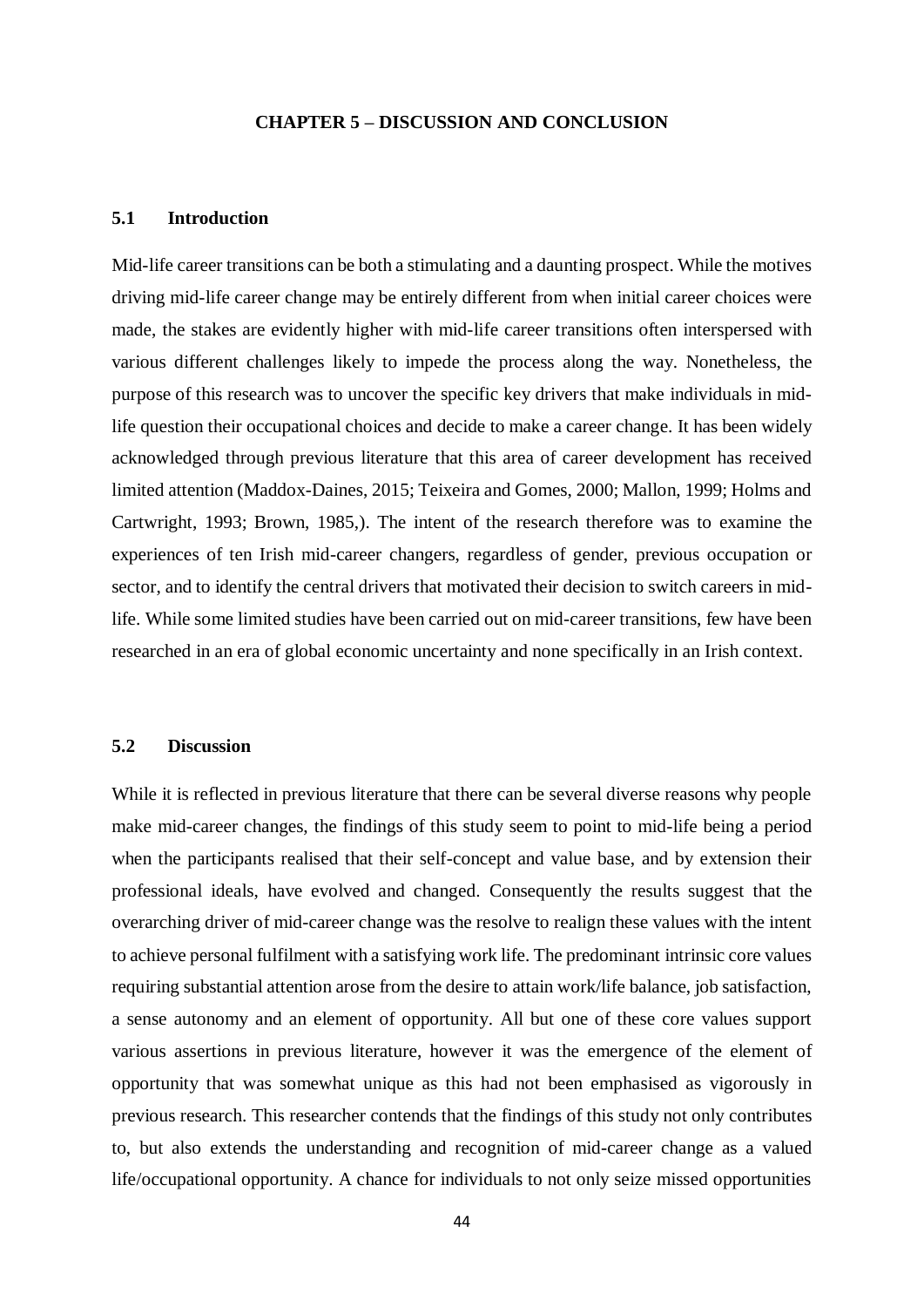but also to take charge and purposefully pursue new careers while enhancing their employability, skills and knowledge. The study also reflected, although contenting with various challenges, a self-directed contemporary career transitional path more relevant in the current dynamic climate (Maddox-Daines, 2015; Wise and Millward, 2005; Ibarra, 1999; Mallon, 1999).

These findings are broadly in concurrence with previous research on mid-career change (Kuchinskas, 2017; Duberley et al. 2007; Teixeira and Gomes, 2000; Holms and Cartwright, 1993; Kerka, 1991; Super, 1990) suggesting that the impact of professional and personal identity cannot be ignored. Thus signifying that as an individual refines their self-concept over time this may also affect and reshape their career identity, often expressed by a transformation of career choices. The findings also echo Kerka's (1991) notion that as personal fulfilment has become more highly regarded, the 'phenomenon' of mid-career change is a more socially acceptable occurrence. This study also highlights Hind (2005) assertions that career success is now gauged against finding fulfilling work and building valued congruent relationships with organisations. Indications that participants in this research developed their careers independent of organisations by designing their own career paths to suit and align their personal and professional values is reflective of Ibarra (2004). As the myth of a 'job for life' has diminished, Hall's (1996) predictions of a changing career environment appear to be borne out in this study by the prevailing indication of the demise of the linear organisational career, with the individual willing to manage and shape the trajectory of their own versatile protean career.

This study not only ascertained what exactly propelled the decision to switch careers in midlife but also provided an reflective view of mid-career change and this researcher asserts that these findings provide a useful contribution to "the unfolding career theory" (Khapova et al., 2007). However insights from a longitudinal study on this process, considering extending the scope and focus of future research to a more diverse group or to particular industries or occupational groups, would offer a more comprehensive understanding. This researcher agrees with Ibarra (2004) that there is a need for further research in this area, particularly new theories to clarify how people identify new career options and what provides the impetus in this process, especially as the impact of rapid globalisation, changing expectations and the increasing attention to values and personal development are liable to considerably alter the meaning of careers in years to come.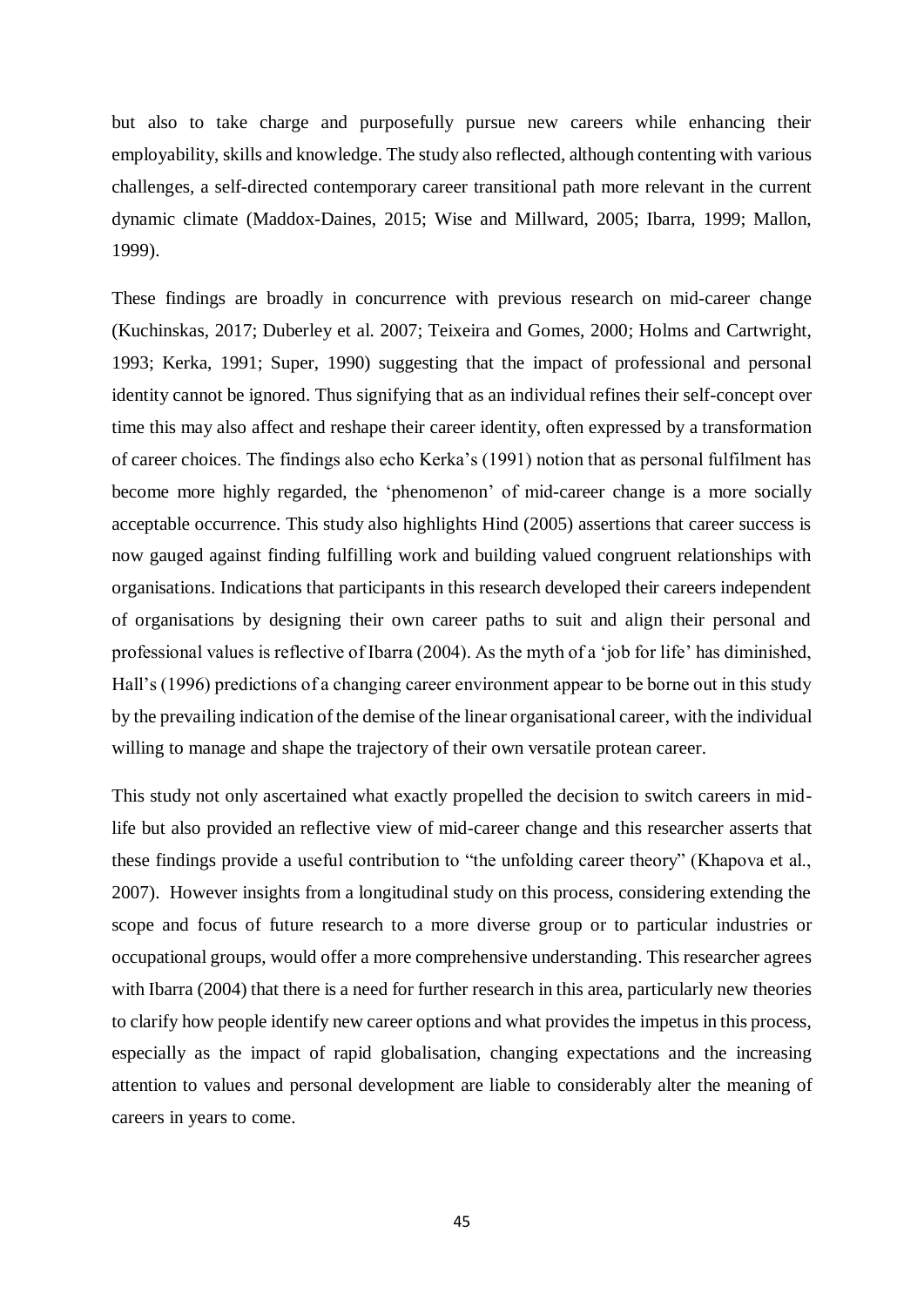## **5.3 Implications of the Study**

The findings of this research provide imperative insights into the motives of self-directed midcareer transitions and have significant implications for both individuals and organisations. The notion of career has been transformed to a more mobile, multidirectional versatile concept with the responsibility for managing career shifts now firmly with the individual. In order to maintain employability and adaptability, individuals need to keep current with innovation and constantly update knowledge and skills. Life-long learning is an essential requirement to maintain a highly skilled workforce and it can also have positive effects on "motivation, social interaction, general wellbeing and life satisfaction" (Manninen and Meriläinen, 2011, p.122). As the world of work is changing at an exorbitant pace, keeping connected and building up a good network of relationships is necessary for successful career management. Becoming aware of the demands of the knowledge economy by engaging in continued practice of learning, taking ownership of their career direction by making social connections and networks and investing fully in one's own career management will enable individuals, despite the challenges they may encounter, to make mid-career transitions more smoothly (Noe, 2017).

Organisations can cease the opportunity to match the ambition and interest while offering the individual a sense of personal fulfilment and wellbeing by providing appropriate career direction and development leading to a more motivated and less frustrated employees - the "value proposition" (Noe, 2017b, p.5). Rethinking organisational approaches to career management has become imperative and needs to keep pace with the rapid change in the world of work (CIPD, 2016). Engaging in strategic career management programmes would offer impetus and motivation for employees to plan their career and in turn reduce potential turnover and maintain and enrich the talent and succession pool within an organisation.

#### **5.4 Limitations of the Study**

It is acknowledged that the participant's interviews reflect a 'snapshot in time' view of their mid-career change. Nonetheless this is considered unavoidable in light of the on-going nature of career formation and the input from a longitudinal study would provide an understanding of the mid-career change process over time is recognised.

It is noted that all participants had completed their mid-career transition however some were in the early stages of their new career and others were several years working in their new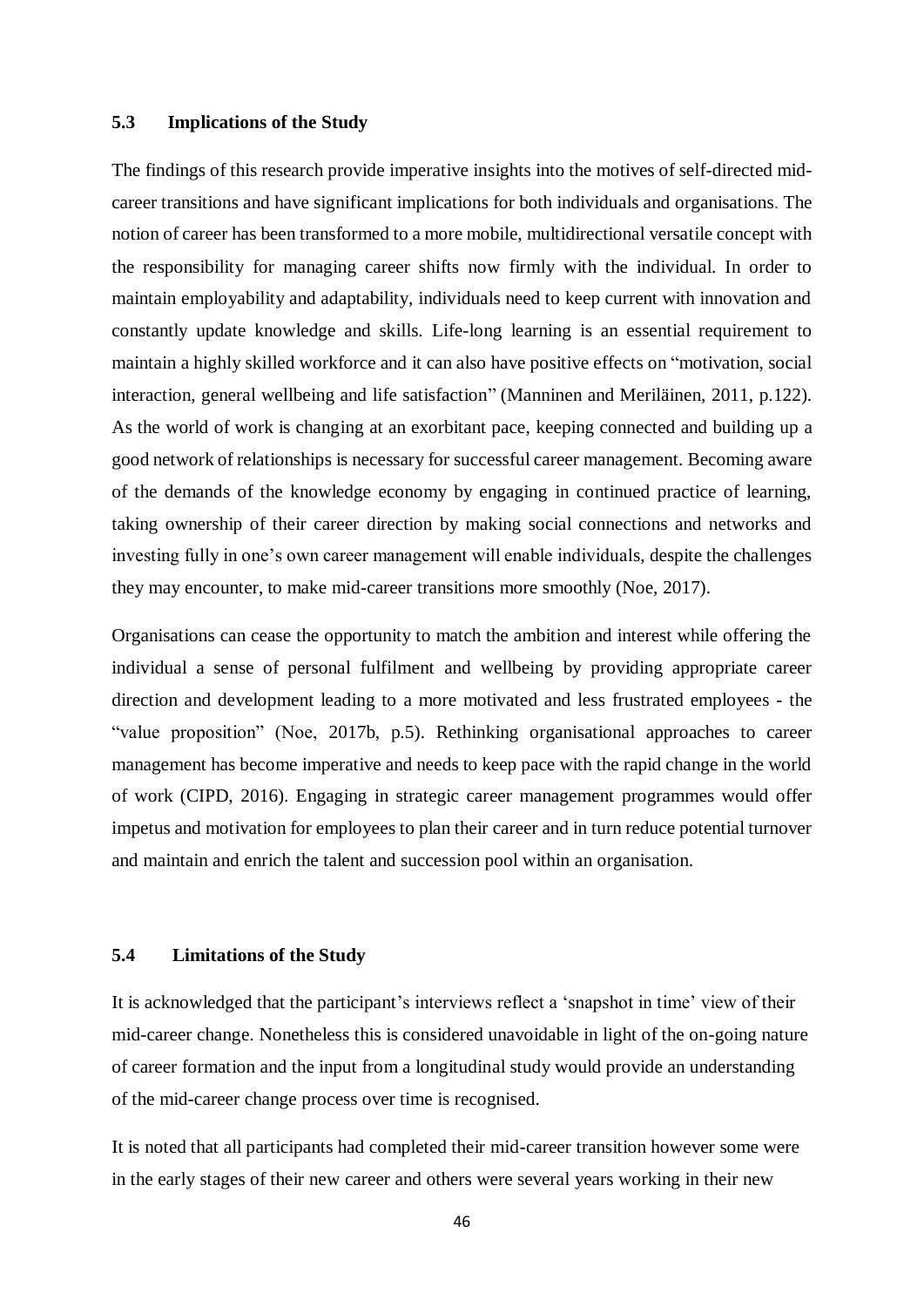careers. It was hoped that the diversity of outlooks would add depth to the data with 'local truths' uncovered. However due to the different lengths of career transition timelines involved for each participant, the freshness and accuracy of the re-call of the career narratives may have been compromised.

This study relied on interviews of mid-career changers as the primary source of data for this research however additional interviews or focus groups conducted with adult career guidance counsellors, human resource managers and with significant others may have offered a broader scope to this study. The qualitative approach was used solely in this research and while it uncovered rich information, a mixed method approach may have been beneficial in reaching a larger population and unearthing other idiosyncrasies, patterns and themes not revealed in this research. A more robust methodology and the triangulation of such results may have been an effective approach lending wide ranging support to insights of the midcareer transition experience and may be a valuable approach to be adopted in a future study.

The researcher has acknowledged previously that the case study approach has the shortcoming of not providing generalisation to a larger population. While there is an equal number of both men and women represented in this study, the sample is relatively limited in terms of size. All participants are from white, middle class backgrounds and are based on the eastern side of the country, within one hour from Dublin. It would be appropriate in future research to extend the study to a more diverse group, including individuals of varying ethnicity, nationality, disability levels and geographical locations.

#### **5.5 Conclusion**

Mid-career change is an aspect of career development that has received comparatively limited attention to-date. In this era of intense globalisation with an ever evolving work landscape, mid-life career transitions have become a viable option for individuals and employees whose needs are not being met. It is also a prime opportunity for organisations to re-think and transform their current career management strategy into a sustainable valued commodity.

With mid-life career transitions becoming more of a prevalent 'phenomenon' coupled with the demise of the career or 'job for life' this researcher asserts that it has never been more evident that effective discourse regarding careers and career management has become necessary. While the weight of responsibility for the management of careers is with the individual, it is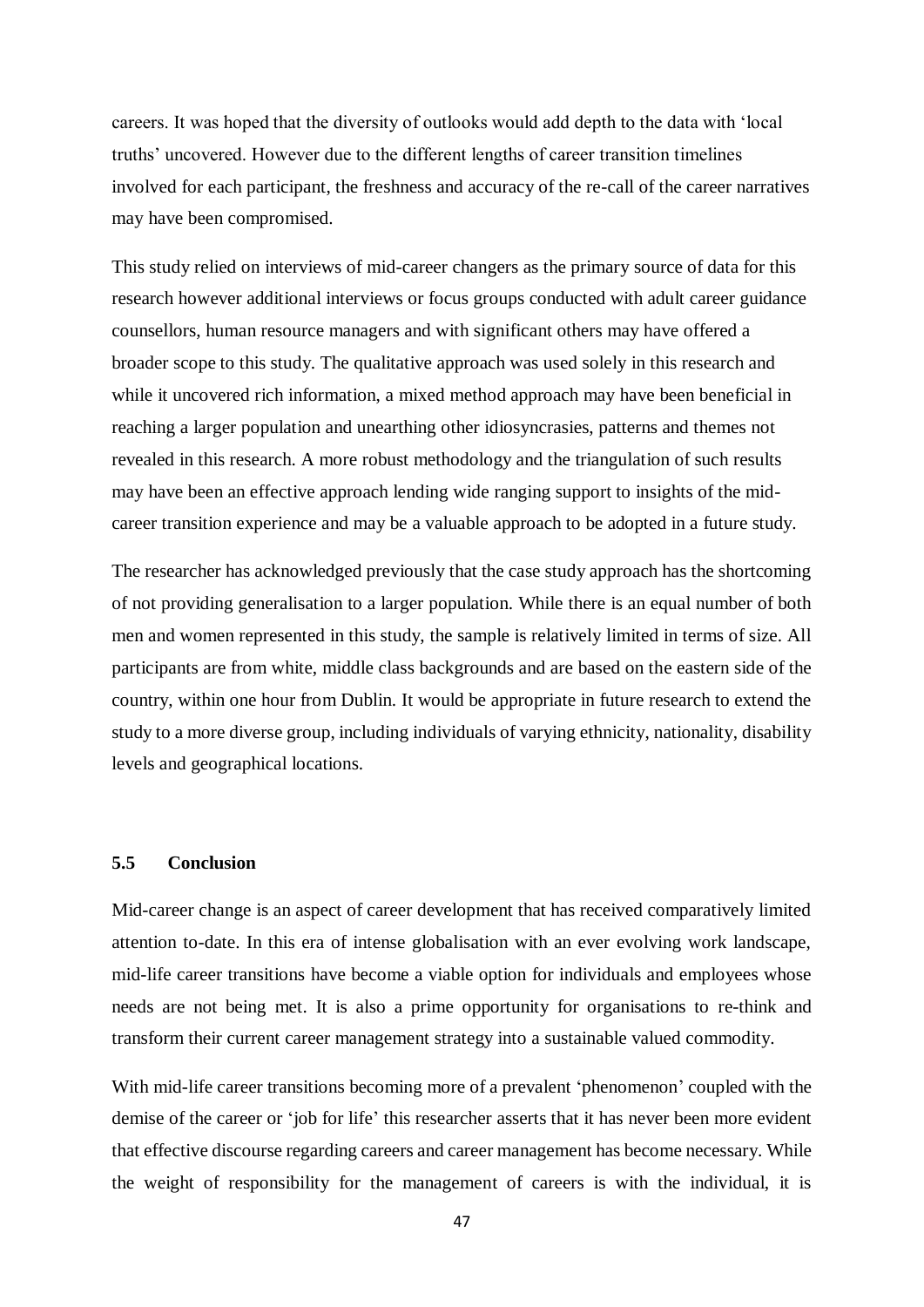imperative that organisations look to encourage and support a partnership of endeavours aiming to meet both organisational and individual needs. With the marked uncertainties in the world of work, led by increased globalisation and the growth of knowledge workers, the need for organisations to have an integrated and aligned career management strategy is critical.

The invaluable insights from this research enhance not only the understanding and awareness of mid-career change to the individual by "developing a new knowing why" (Mallon, 1999, p.358) but also has wide reaching significances for organisations in relation to the need to promote several clear navigable pathways and opportunities for career management and learning throughout the lifespan, particularly in this era of rapid change and development (B-Hert, 2001, p.2). A successful contemporary career management strategy, led by an effective Human Resource department, would create the context aiming to connect organisational strategies and policies while engaging and motivating employees, with the objective of enhancing organisational resilience and remaining competitive.

## **5.6 Recommendations**

Career management is a core element of Human Resource Management but is often overlooked (Noe, 2017). Attracting, recruiting, engaging, developing and retaining a workforce can strengthen the resilience necessary to withstand and compete in these increasingly turbulent economic times. Traditional and antiquated approaches to career management are continually under pressure facing issues around ineffective discourse, visibility and support structures all pointing to organisations having a "lopsided focus" on career management (CIPD, 2016; Forbes, 2012). Although individuals have now taken over the management of their career pathways, there is still a significant role for a strategic, innovative and contemporary career development process, led by an effective and dynamic Human Resource department, focused at generating the benefits for organisational 'buy in'. A solid career management strategy incorporated appropriately, effectively communicated and delivered intentionally would align both organisational and individual needs as well as dovetailing with other organisational policies and strategies.

**Career Management –** Conduct an employee engagement survey. Review delivery of career management at all levels. Redefine the organisations definition and placement of career development if necessary. Partake in formal career conversions to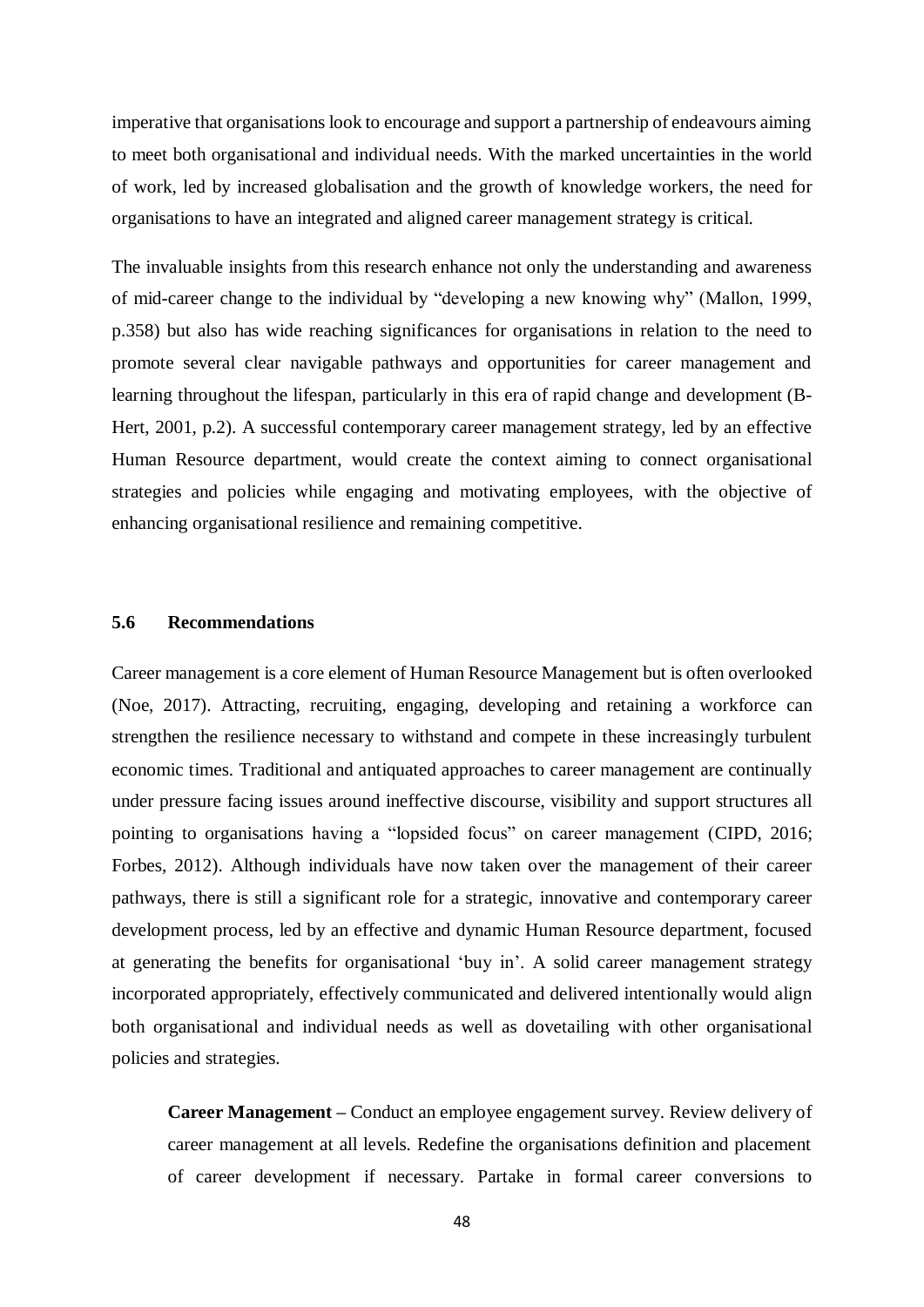communicate the prospects, opportunities and alternate career tracks, including dual and/or multiple, to motivate and retain employees. Ensure personal delivering career oriented programmes are qualified in effective career guidance procedures and this can be enabled partly through an innovative performance management approach. Develop an organisational culture of the understanding and responsibility for self-direction and ongoing learning. Establish diverse methods and strategies to assist and support employees to manage their own career paths. Assess the financial and resource requirements. Develop a detailed timeline and a strategic budget requirement proposal to maximise organisational and in-house capability to reflect cost effectiveness.

Career management strategies can be embedded into and through other strategic elements and policies:-

**Workforce Planning** - Initiate a detailed analysis into workforce patterns, trends, functions, roles, gaps and needs. Create job descriptions for every position with clear career track and skills maps for each role. Combine with Organisational Development to update options and strengthen the organisation for the future.

**Performance Management** – Evaluate how performance management is being conducted. Develop an ongoing delivery of performance management guided by role profiles, career guidance discourse as well as consistent and timely feedback. Monitor and upgrade capabilities of managers frequently to ensure the delivery is focused and effective.

**Learning and Development -** Invest in an inclusive learning and development policy with blended learning approaches with measurable outcomes for all. Embed a robust support system in terms of life coaches, mentors, advisors and career workshops. Offer challenging development and experience opportunities throughout the organisation including stretch projects, job rotations, work shadowing and international exposure. Instil a culture life-long learning within the organisation.

**Succession Planning** – Cultivate a succession plan to meet future requirements and remain competitive. Stock the talent pipe-line from and with a mobile, wide-reaching broad group.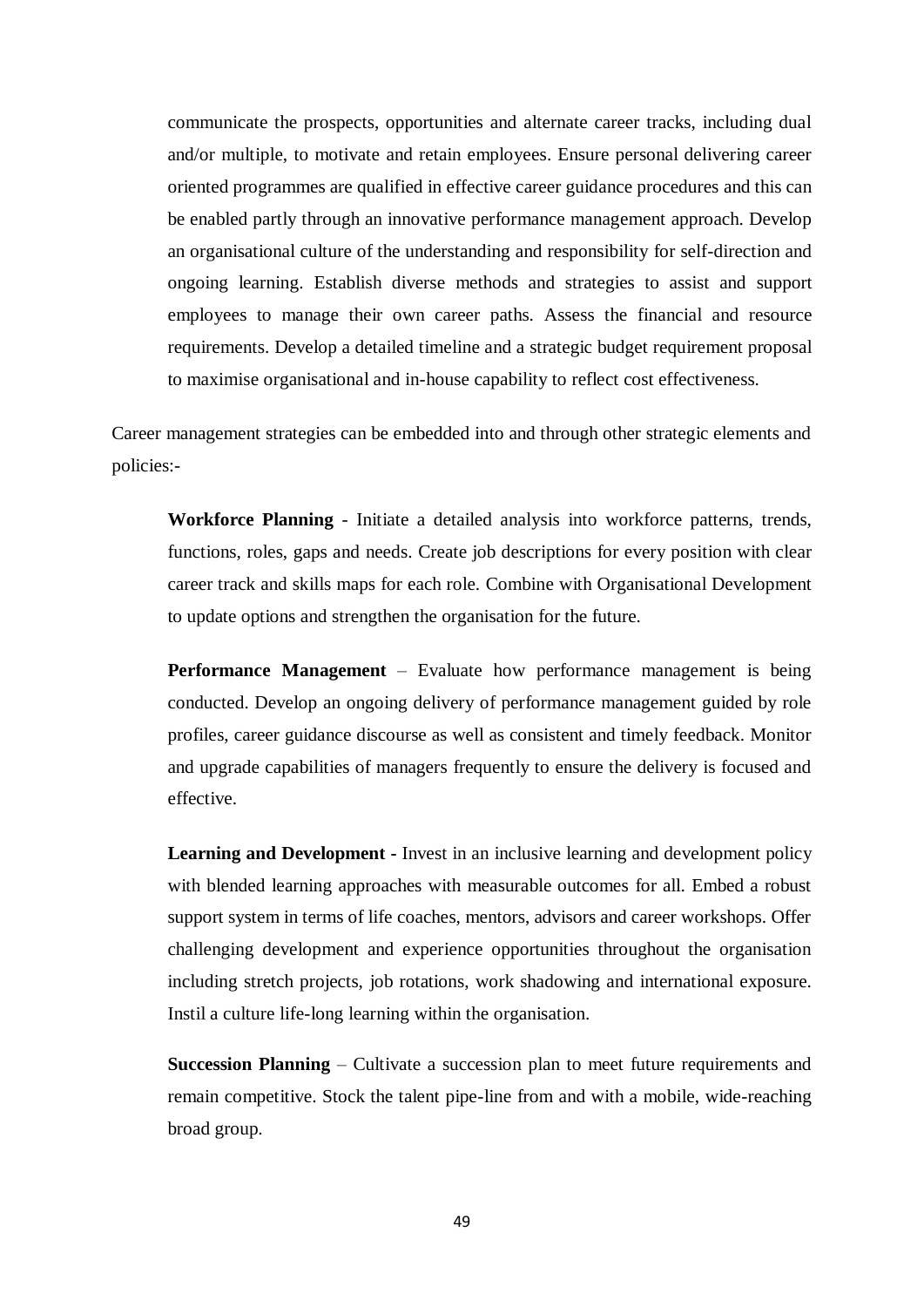**Recruitment** - Review policy towards the recruitment of older workers and advocate a recruiting culture of innovation and inclusivity.

**Work/Life Balance** - Identify and consider work and life needs of employees. Review the viability of the introducing flexible work arrangements and schedules. Examine and implement initiatives and policies which support an organisational attitude that respects, assists and integrates the needs of the employee, family and career.

## **5.7 Personal Learning Statement**

The undertaking of this research study has been a significant personal learning experience. As well as gaining an understanding as to the relevance and complexity of the nature of the research process, the researcher have experienced first-hand the ups and downs of an intense but rewarding application of research.

In hindsight there are particular elements this researcher would have approached differently, and in retrospective may have made the work less laborious. The data analysis and interpretation component may have benefitted from using a qualitative computer aided programme to assist in analysing data, as hand coding was painstaking and time consuming. Also this study may have benefitted from a mixed blended methods approach would have also added another aspect to the findings. Time management and a strict adherence to a structure timeline is extremely important as is the support and guidance of an effective supervisor.

The study has also provided the researcher with some key ideas and important insights into personal professional values and highlights aspect of what is really important for a future career management plan. This researcher has taken inspiration from the invaluable insights provided by the participants of this research process and has already begun the processing of assessing career choices and decisions in light of this study. Finally the researcher hopes that this study and its findings can profit future research in to the phenomenon of mid-career transitions and career development.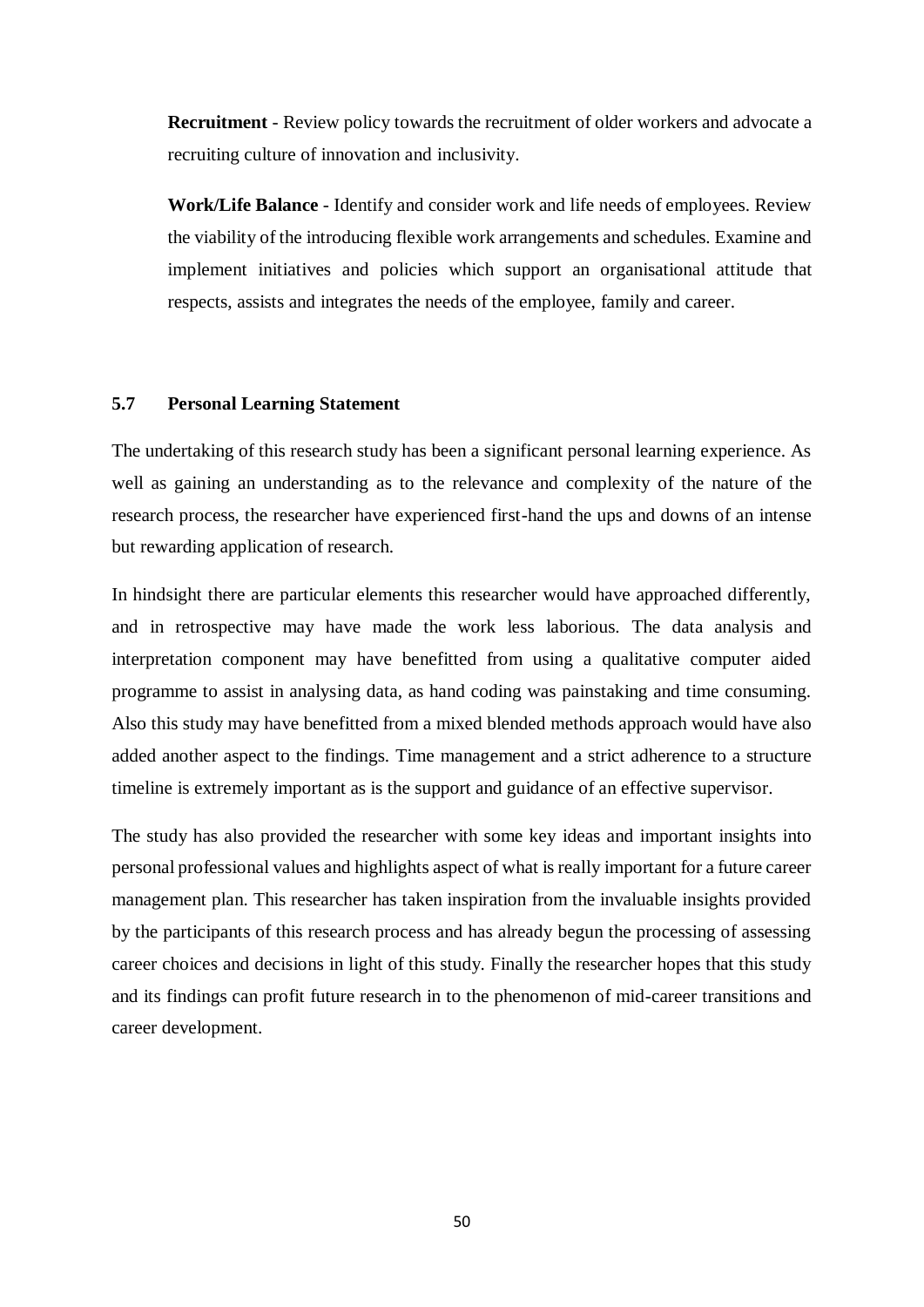# **References**

Allen, T. D., Herst, D. E. L., Bruck, C. S. and Sutton, M. (2000) 'Consequences associated with work-to-family conflict: A review and agenda for future research'. *Journal of Occupational Health Psychology*, 5(2): pp. 278-308.

Amos-Wilson, P. (1996) 'Accomplishing career development tasks: are there gender-related differences?'. *Librarian Career Development*, 4(1): pp. 25-32.

Antonesa, M. (2006) *Researching and writing your thesis: A guide for postgraduate students*. Maynooth: NUI Maynooth.

Armstrong-Stassen, M. and Cameron, S. (2005) 'Factors related to the career satisfaction of older managerial and professional women'. *Career Development International*, 10(3): pp. 203-215.

[Arrowsmith,](http://www.emeraldinsight.com/author/Arrowsmith%2C+James) J. and [McGoldrick,](http://www.emeraldinsight.com/author/McGoldrick%2C+Ann+E) A.E. (1997) 'A flexible future for older workers?'. *Personnel Review*, 26(4): pp. 258-273.

Arthur, M.B. and Rousseau, D.M. (eds.) (1996) *The boundaryless careers: A new employment principle for a new organizational era*. New York: Oxford University Press.

Bahr, T.A. (2009) *[Midlife career change and women: A phenomenological examination](http://digitalscholarship.unlv.edu/cgi/viewcontent.cgi?article=1066&context=thesesdissertations) of the process of change*. PhD Thesis. California: University of California [Online] Available at: [http://digitalscholarship.unlv.edu](http://digitalscholarship.unlv.edu/) [Accessed 16 July 2017].

Barclay, S.R., Stoltz, K.B. and Chung, Y.B. (2011) 'Voluntary Midlife career change: Integrating the Transtheoretical model and the life-span, life-space approach'. *The Career Development Quarterly*, 59(5): pp. 386–399.

Barritt, L. (1986) 'Human sciences and the human image'. *Phenomenology and Pedagogy*, 4 (3): pp. 14-22.

Baruch, Y., Szűcs, N. and Gunz, H. (2015) 'Career studies in search of theory: The rise and rise of concepts'. *Career Development International*, 20(1): pp. 3–20.

B-Hert, (2001) *[The Critical Importance of Lifelong Learning -](https://www.google.ie/url?sa=t&rct=j&q=&esrc=s&source=web&cd=1&cad=rja&uact=8&ved=0ahUKEwiS_ZP6m8_VAhXlC8AKHaIGDkYQFggqMAA&url=http%3A%2F%2Fwww.bhert.com%2Fpublications%2Fposition-papers%2FB-HERTPositionPaper04.pdf&usg=AFQjCNHmJQ6UEzNvzqQIBygapptlKXE4aQ) BHERT*. [Online] Available at: http://www.bhert.com [Accessed 16 July 2017].

Bimrose, J., Barabasch, A., Brown, A. and Mulvey, R. (2015) 'Mid-career changes symposium'. *British Journal of Guidance & Counselling*, 43(3): pp. 255–262.

Blustein, D.L. (2006) *The psychology of working: A new perspective for career development, counselling, and public policy*. United States: Routledge.

Breeden, S.A. (1993) 'Job and occupational change as a function of occupational correspondence and job satisfaction'. *Journal of Vocational Behaviour*, 43(1): pp. 30–45.

Bridges, W.E. (1995) *Transitions: Making sense of life's changes*. Cambridge, MA: Da Capo Press.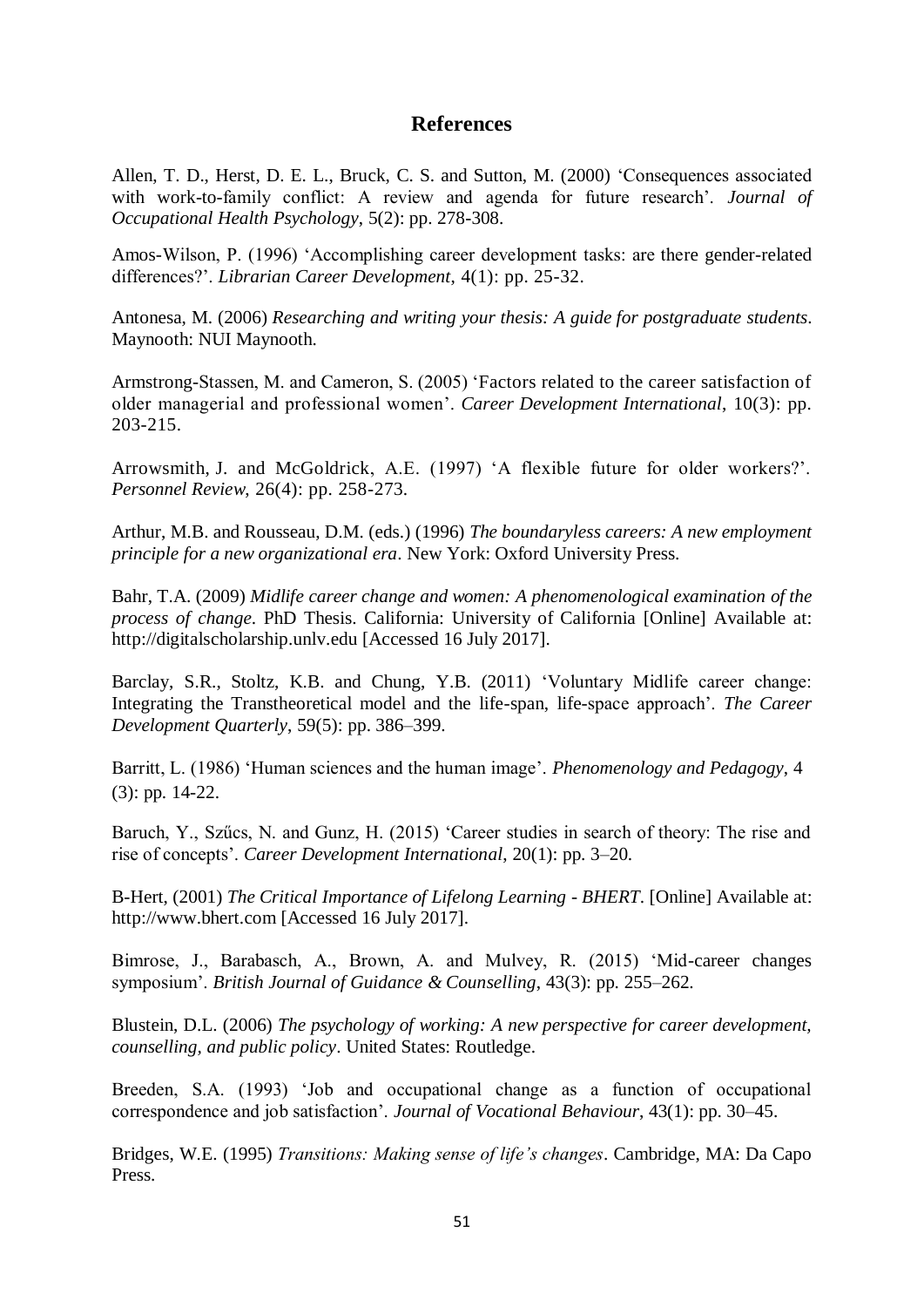Brown, A. (2015) 'Mid-career reframing: The learning and development processes through which individuals seek to effect major career changes'. *British Journal of Guidance & Counselling*, 43(3): pp. 278–291.

Brown, D. (2002) *Career choice and development*. 4<sup>th</sup>ed. California: John Wiley & Sons, Inc.

Brown, A., Bimrose, J., Barnes, S.-A. and Hughes, D. (2012) 'The role of career adaptabilities for mid-career changers'. *Journal of Vocational Behaviour*, 80(3): pp. 754-761.

Brown, D. (1995) 'A values-based approach to facilitating career transitions'. *The Career Development Quarterly*, 44(1): pp. 4-11.

Brushfield, A. (2016) *Is the concept of 'job for life' slowly dying?* [Online] Available at: http://www.roberthalf.com.au [Accessed 29 October 2016].

Burnard, P. and Morrison, P. (1994) *Nursing research in action: developing basic skills*. Houndmills: MacMillan.

Charmaz, C. (1995) 'Grounded Theory', in Smith, J.A., Harre, R. and Van Langanhove, L. (ed.) *Rethinking Methods in Psychology*. London: Sage.

Chen, C.P. (2003) 'Integrating perspectives in career development theory and practice'. *The Career Development Quarterly*, 51(3): pp. 203–216, [Online] Available at: doi:10.1002/j.2161-0045.2003.tb00602.x [Accessed 04 November 2016].

CIPD (2016) *Career Pathing: the new path forward* [Online] Available at: https://www.cipd.ie [Accessed on 18 July, 2017].

CIPD (2010) *Career and Development Report* [Online] Available at: https://www.cipd.co.uk. [Accessed on 13 November, 2016].

Coe, T & Stark, A (1991) 'On the Move: Manager Mobility in the 1990's London'. *British Institute of Management*, p. 4.

Coutinho, M.T., Dam, U.C. and Blustein, D.L. (2008) 'The psychology of working and globalisation: A new perspective for a new era'. *International Journal for Educational and Vocational Guidance*, 8(1): pp. 5–18.

Creswell, J.W. (2014) *Research design: qualitative, quantitative, and mixed methods approaches*. 4<sup>th</sup>ed. California: Sage.

Creswell, J.W. (2007) *Qualitative inquiry and research design: Choosing among five*  approaches. 2<sup>nd</sup>ed. California: Sage.

Dodge, P.R. (2011) *Managing school behaviour: a qualitative case study*. PhD Thesis. Iowa: Iowa State University [Online] Available at: http://[lib.dr.iastate.edu](http://lib.dr.iastate.edu/) [Accessed 15 October 2016].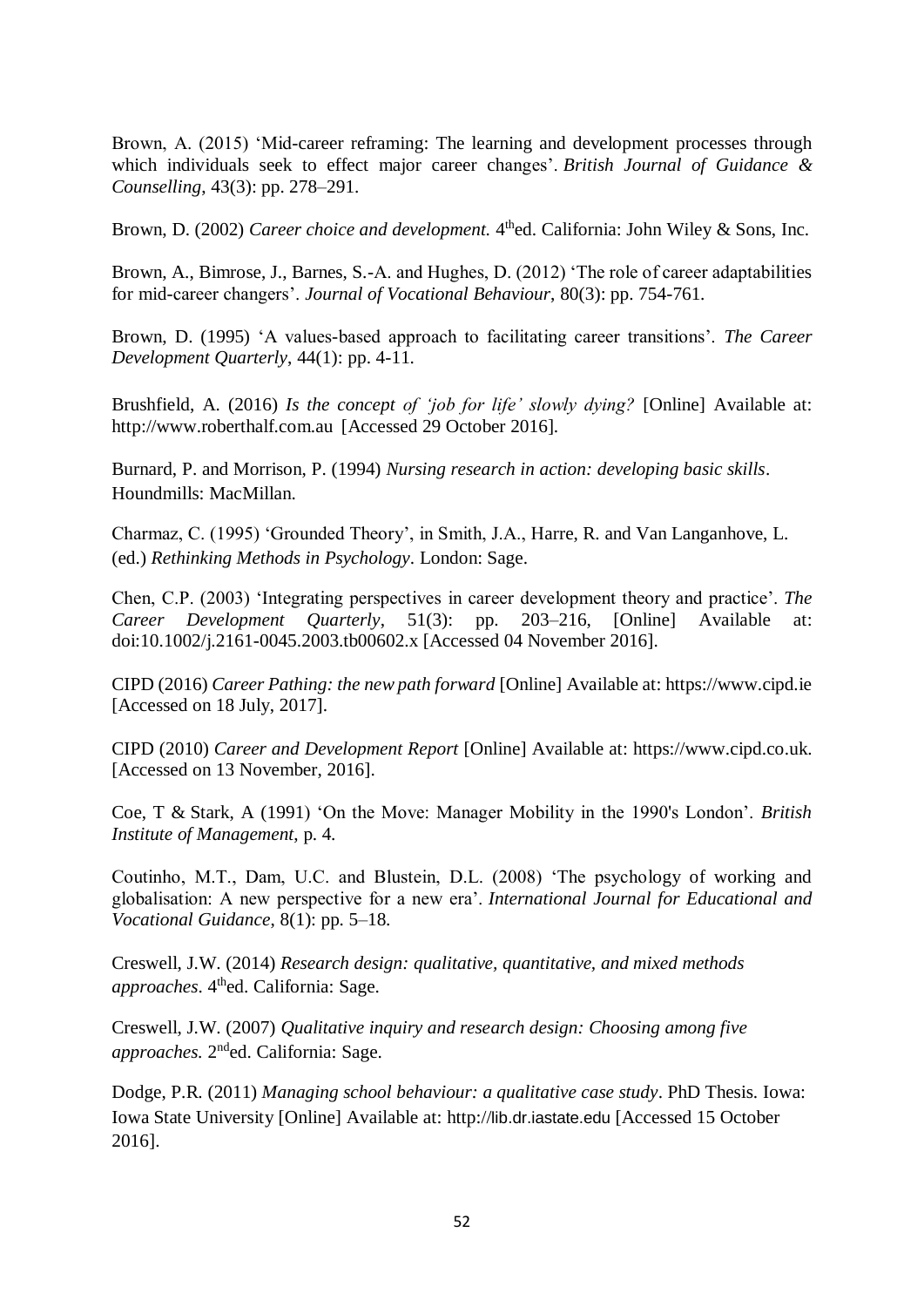Duberley, J., Mallon, M. and Cohen, L. (2006) 'Exploring career transitions: Accounting for structure and agency'. *Personnel Review*, 35(3): pp. 281–296.

Eaton-Walley, T. and Lowe, M. (2013) 'The importance of work and job autonomy and independence to professional staff employed in local government at different career stage'. *[International Journal of Applied HRM,](http://www.managementjournals.com/journals/hrm/index.htm)* 2**(**3).

Engels, D.W. (1995b) 'Common themes in Midlife career transitions'. *The Career Development Quarterly*, 44(1): pp. 83–88.

Feldman, D (2002) 'Second careers and multiple careers' in Cooper, C.L. and Burke, R.J. (eds.) *The new world of work*. Blackwell: Oxford Press.

Forbes (2012) *No Career Path, No Retention* [Online] Available at http://www.forbes.com [Accessed 30<sup>th</sup> June 2017].

Fredrickson, R. H., Macy, F. U. and Vickers, D. (1978) 'Barriers to adult career change' *The Personnel and Guidance Journal*, 57(3): pp. 166–169.

Fruner, J. F. (2013) *Transition from late career displacement to Employability.* Masters Thesis. Chicago: North American Management Society [Online] Available at [http://www.academia.edu](http://www.academia.edu/) [Accessed 30 June 2017].

Green, L., Hemmings, B. and Green, A. (2007) 'Career change and motivation: A matter of balance'. *Australian Journal of Career Development*, 16(1): pp. 20–27.

Green, G. (2008) *The Career Change Handbook: How to find out what you are good at.* 4<sup>th</sup>ed. London: Robinson.

Hall, D.T. (2004) 'The protean career: a quarter-century journey'. *Journal of Vocational Behaviour*, 22(6): pp. 595-618.

Hall, D.T. (1996) 'Protean careers of the 21st century'. *Academy of Management Perspectives*,  $10(4)$ : pp. 8–16.

Hall, D.T. and Mirvis, P.H. (1996) 'The new protean career: Psychological success and the path with a heart' in Hall, D.T. (ed.) *The career is dead - Long Live the career: A relational approach to careers*. California: Jossey-Bass Publishers.

Handy, C.B. (1994) *The empty raincoat: Making sense of the future*. London: Random House.

Hennekam, S. and Bennett, D. (2015) 'Involuntary career transition and identity within the artist population'. *Personnel Review*, 45(6): pp. 1114–1131.

Heppner, M.J., Fuller, B.E. and Multon, K.D. (1998) 'Adults in involuntary career transition: An analysis of the relationship between the psychological and career domains'. *Journal of Career Assessment*, 6(3): pp. 329–346.

Hind, P. (2005) 'Making room for career change'. *Career Development International*, 10(4): pp. 268–274.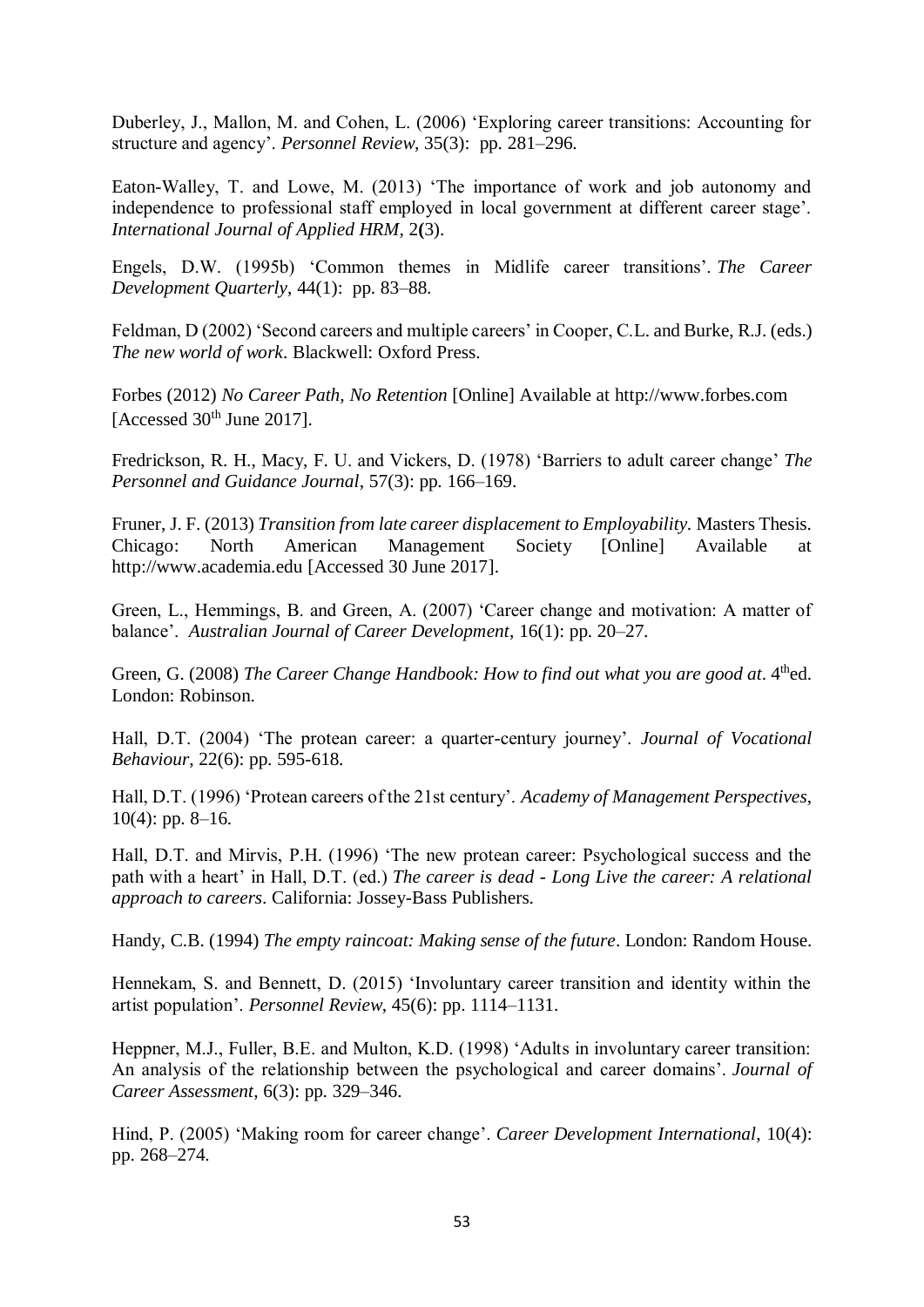Hirsh, W. and Jackson, C. (1996) 'Strategies for Career Development – Promise, Practice and Pretence'. *The Institute for Employment Studies*, Brighton: UK.

Holloway, I. (1997) *Basic concepts for qualitative research*. Oxford: Blackwell Science.

Hollway, W. and Jefferson, T. (2000) *Doing qualitative research differently: Free association, narrative and the interview method*. California: Sage.

Holmes, T. and Cartwright, S. (1996) *Midlife career change: Desire or necessity?* United Kingdom: Tudor Educational.

Holmes, T. and Cartwright, S. (1994) 'Mid‐Career change'. *Employee Relations*, 16(7): pp. 58–72.

Holmes, T. and Cartwright, S. (1993) 'Career Change: Myth or Reality?'. *Employee Relations*, 15(6): pp. 37-53.

Hosty, M. (2017) *How to navigate a career change over 50* [Online] Available at: [http://lookthebusiness.ie.](http://lookthebusiness.ie/) [Accessed 23 July 2017].

Houghton C, Murphy K, Shaw D. and Casey, D. (2015) 'Qualitative case study data analysis: an example from practice'. *Nurse Researcher*, 22(5): pp. 8-12.

Howes, L.M. and Goodman-Delahunty, J. (2014) 'Life course research design: exploring career change experience of former school teachers and police officers'. *Journal of Career Development*, 41(1): pp. 62–84.

Ibarra, H. (2004) *Career Transition and Change*, *INSEAD - Working Paper Series* [Online] Available at: https://flora.insead.edu [Accessed 06 January 2017].

Ibarra, H. (2004b) *Our many possible selves: reworking our identities to reinvent out career*, *INSEAD - Working Paper Series* [Online] Available at: https://flora.insead.edu. [Accessed 06 January 2017].

Ibarra, H. (2003) *Working identity: Unconventional strategies for reinventing your career*. Boston: Harvard Business School Press.

Ibarra, H (2002) 'How to stay stuck in the wrong career'. *Harvard Business Review*, 12: pp. 40-47.

Ibarra, H. (1999) 'Provisional selves: Experimenting with image and identity in professional adaptation'. *Administrative Science Quarterly*, 44(4), p. 764.

Iellatchitch, A., Mayrhofer, W. and Meyer, M. (2003) 'Career fields: a small step towards a grand career theory?'*. International Journal of Human Resources Management*, 14(5): pp. 728- 750.

Janghorban, R., Latifnejad Roudsari R. and Taghipour, A. (2014) 'Pilot Study in Qualitative Research: The Roles and Values'. *Journal of School of Nursing and Midwifery*, 19(4): pp. 1- 5.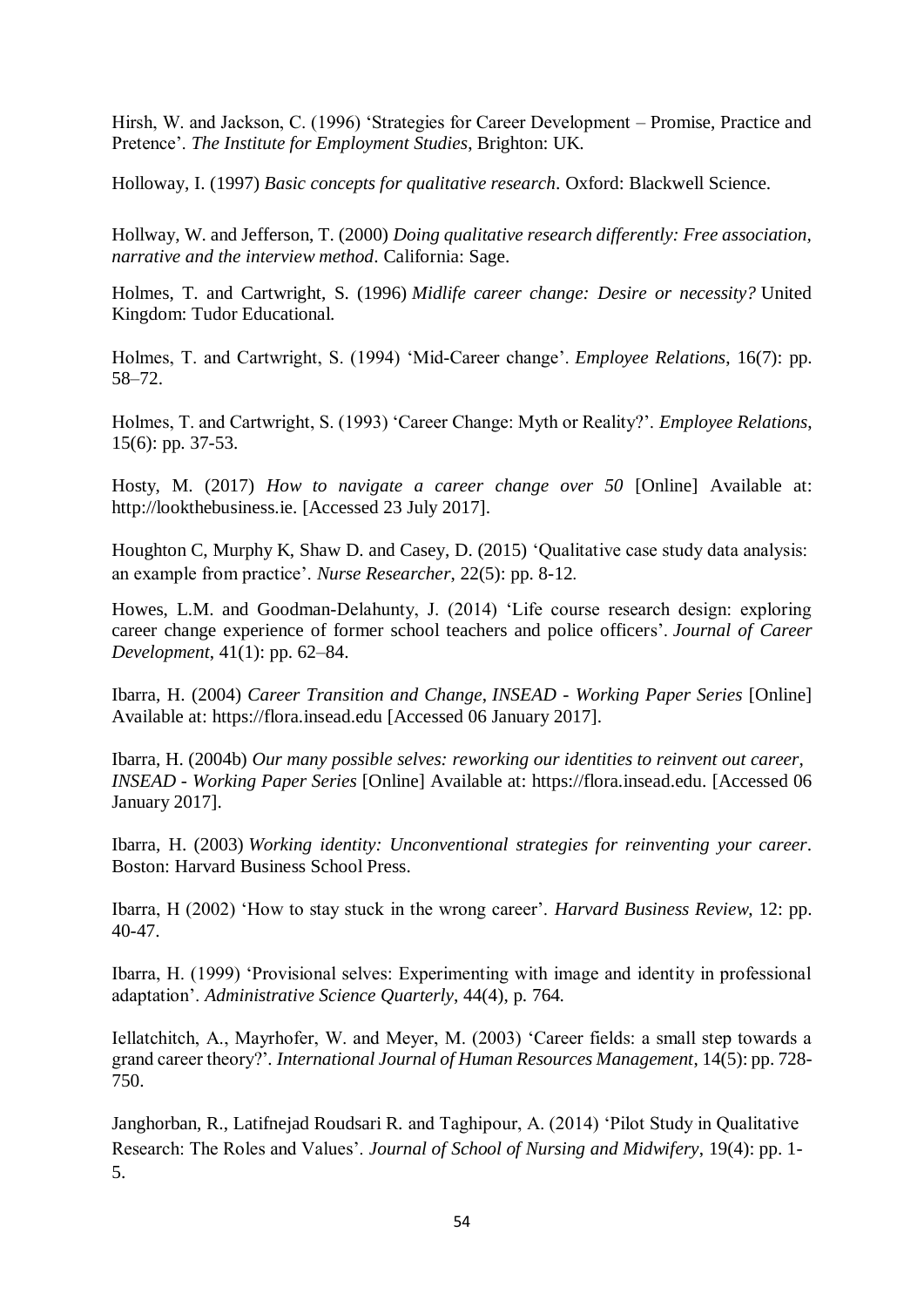Kanter, R. M. (1990) *[When Giants Learn to Dance: Mastering the Challenges of Strategy,](http://www.hbs.edu/faculty/product/8833)  [Management and Careers in the 1990s](http://www.hbs.edu/faculty/product/8833)*. New York: Simon & Schuster.

Kerka, S. (1991) 'Adults in Career Transition'. *Adult Career and Vocational Education*, 115: pp. 2-7.

Kerka, S. (1992) 'Life cycles and career development'. *Adult Career and Vocational Education*, 119: pp. 2-6.

[Khapova,](http://www.emeraldinsight.com/author/Khapova%2C+Svetlana+N) S.N., [Arthur,](http://www.emeraldinsight.com/author/Arthur%2C+Michael+B) M.B., [Wilderom,](http://www.emeraldinsight.com/author/Wilderom%2C+Celeste+PM) C. and [Svensson,](http://www.emeraldinsight.com/author/Svensson%2C+J%C3%B6rgen+S) J.S. (2007) 'Professional identity as the key to career change intention'. *Career Development International*, 12(7), pp. 584-595.

Kidd, J.M. (2004) 'Emotion in career contexts: Challenges for theory and research'. *Journal of Vocational Behaviour*, 64(3): pp. 441–454.

Kanicher, C. and Unruh, W.R. (1988) 'The Career Cycle Meets the Life Cycle'. *The Career Development Quarterly*, 37 (2): pp. 127-137.

Kuchinskas, S. (2017) *How values inspire midlife change* [Online] Available at: [https://www.americanexpress.com](https://www.americanexpress.com/) [Accessed 15 May 2017].

Lawrence, B.S. (1980) 'The myth of midlife crisis'. *Sloan Management Review*, 21(4): pp. 25- 44.

Lloyd, B. and Bereznicki, C. (1998) 'Careers for the new millennium'. *Career Development International*, 3(6): pp. 266–270.

Lyons, S.T., Schweitzer, L., Ng, E.S.W. and Kuron, L.K.J. (2012) 'Comparing apples to apples'. *Career Development International*, 17(4): pp. 333–357.

O'Donoghue, P. (2015) 'Job for life is gone, it's time to switch', *Irish Independent,* 25 October [Online] Available at: http://independent.ie [Accessed 06 January 2017].

Oplatka, I., Bargal, D. and Inbar, D. (2001) 'The process of self‐renewal among women headteachers in mid‐career'. *Journal of Educational Administration*, 39(1): pp. 77-94.

Maddox-Daines, K. (2016) 'Mid-career as a process of discovery'. *Career Development International*, 21(1): pp. 45–59.

Mallon, M. (1999) 'Going "portfolio": Making sense of changing careers'. *Career Development International*, 4(7): pp. 358–370.

Manninen, J. and Meriläinen, M. (2014) *Benefits of Lifelong Learning in Europe: Main Results of the Bell-Project Research Report* [Online] Available at: http://www.bell-project.eu [Accessed 5 August 2016].

Mason, D.J. and Zuercher, S.L. (1995) 'Pilot studies in clinical nursing research'. *Journal of the New York State Nursing Association*, 26(11).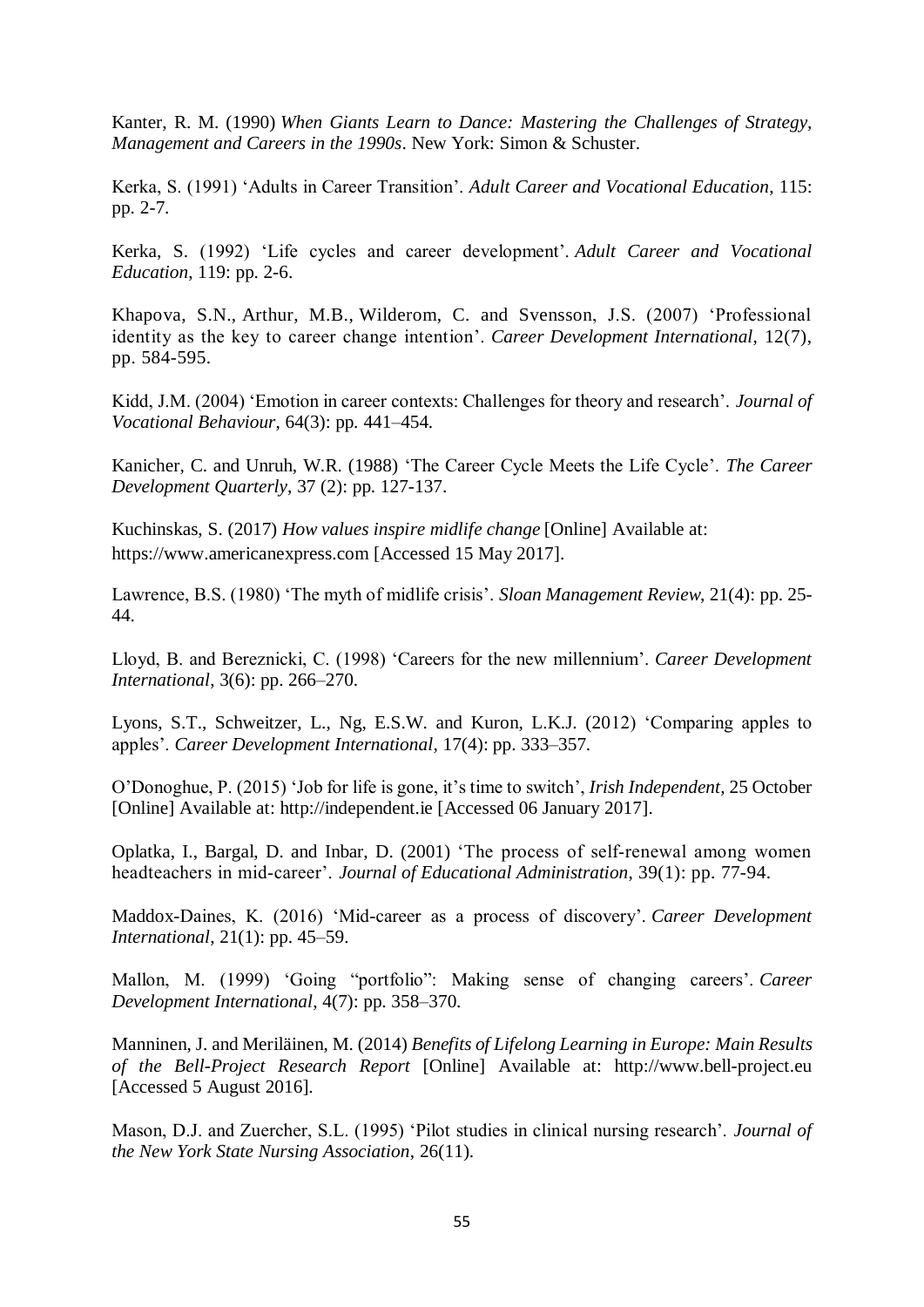Maxwell, J.A. (2005) *Qualitative research design; and integrative approach*. 2nded. California: Sage.

Mayrhofer, W. and Iellatchitch, A. (2005) 'Rites, right? The values of rites of passage for dealing with today's career transitions'*. Career Development International*, 10(1): pp. 52-66.

McAdams, D.P. (1996) 'Personality, modernity, and the storied self: A contemporary framework for studying persons'. *Psychological Inquiry*, 7(4): pp. 295–321.

McAlpine, L., Amundsen, C. and Turner, G. (2014) 'Identity-trajectory: Reframing early career academic experience'. *British Educational Research Journal*, 40(1): pp. 952–969.

McGinley, S., O'Neill, J., Damaske, S. and Mattila, A.S. (2014) 'A grounded theory approach to developing a career change model in hospitality'. *International Journal of Hospitality Management*, 38: pp. 89–98.

McGinley, S. (2012) *Towards an Integrated Career Change Model in the Hotel Industry: A Grounded Theory Approach*. MSc. Thesis. Pennsylvania: Pennsylvania State University [Online] Available at: [http://www.sciencedirect.com](http://www.sciencedirect.com/) [Accessed 05 January 2017].

Merriam, S.B. (2002) *Qualitative research in practice: Examples for discussion and analysis*. California: Jossey-Bass.

Motulsky, S. L. (2005) *Snails, gazelles, and elephants: a qualitative examination of identity and relational processes of midlife women in career transition*. PhD Thesis. Massachusetts: Harvard University [Online] Available at: http:// journals.sagepub.com [Accessed 23 June 2017].

Murtagh, N., Lopes, P.N. and Lyons, E. (2011) 'Decision making in voluntary career change: An other-than-rational perspective'. *The Career Development Quarterly*, 59(3): pp. 249–263.

Noe, R.A. (2017) *Employee Training and Development*. 7<sup>th</sup>ed. New York: McGraw/Hill.

Noe, R.A. (2017b) *Career Management Commentary Notes*. New York: McGraw/Hill.

Noe, R.A. (2010) *Employee Training and Development*. 5<sup>th</sup>ed. New York: McGraw/Hill.

Palinkas, L.A., [Horwitz,](https://www.ncbi.nlm.nih.gov/pubmed/?term=Horwitz%20SM%5BAuthor%5D&cauthor=true&cauthor_uid=24193818) S.M., Green, C.A., Wisdom, J.P., [Duan,](https://www.ncbi.nlm.nih.gov/pubmed/?term=Duan%20N%5BAuthor%5D&cauthor=true&cauthor_uid=24193818) N. and [Hoagwood,](https://www.ncbi.nlm.nih.gov/pubmed/?term=Hoagwood%20K%5BAuthor%5D&cauthor=true&cauthor_uid=24193818) K. (2013) 'Purposeful Sampling for Qualitative Data Collection and Analysis in Mixed Method Implementation Research'. *Administration and Policy in Mental Health and Mental Health Services Research*, 42(5): pp. 533–544.

Patton, M. O. (2002) *Qualitative research and evaluation methods*. 3<sup>rd</sup>ed. California: Sage.

Patton, M. Q. (1990) *Qualitative evaluation and research methods*. Beverly Hills, California: Sage.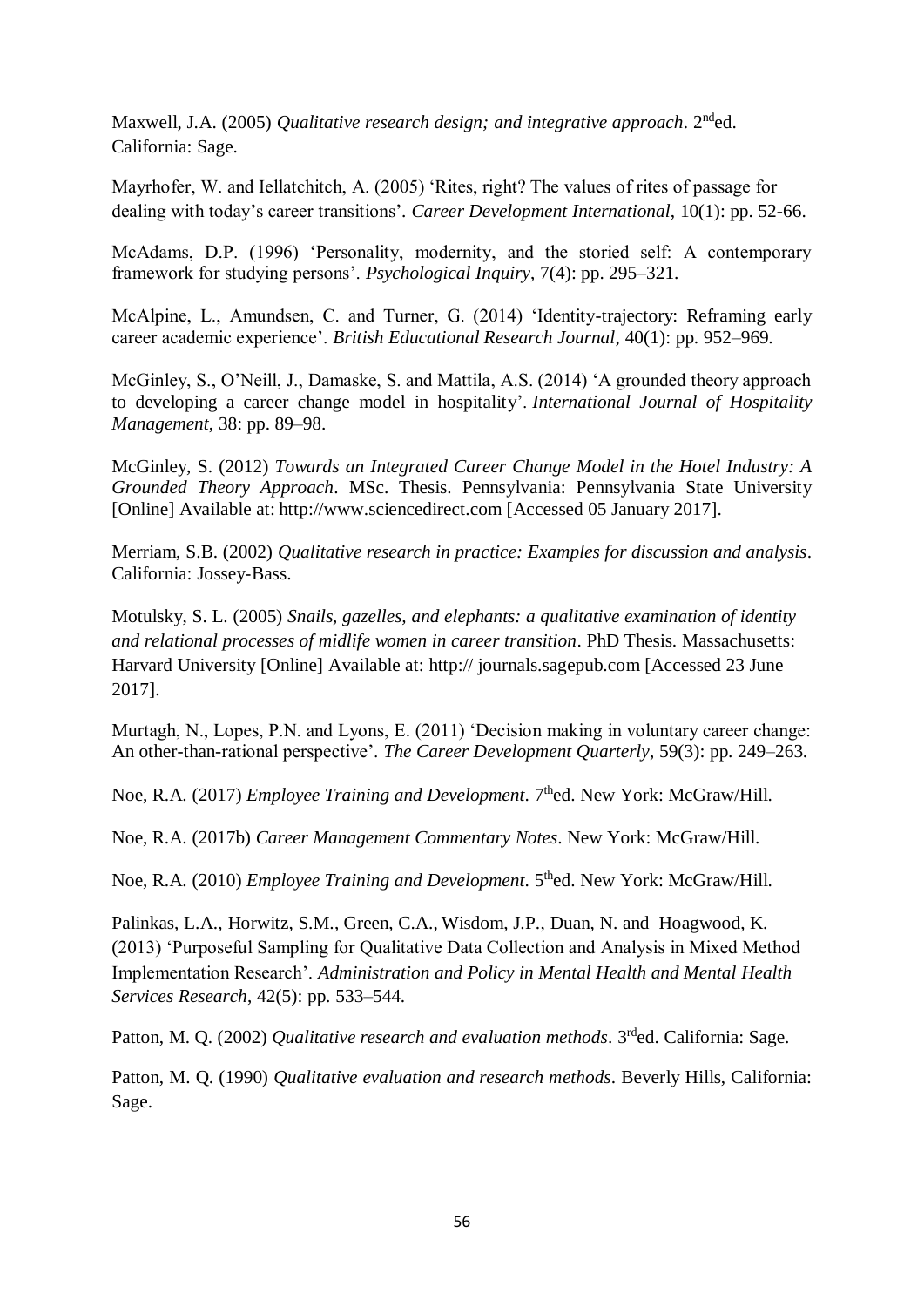Phanse, R. and Kaur, R. (2015) 'An Exploratory Study on "Self-Renewal" in Mid-Life Voluntary Career Changes for Managers'. *Journal of Management Research and Analysis*, 2(3): pp. 204-213.

Perosa, L. M. and Perosa, S. L. (1997) 'Assessments for use with mid-career changers'. *Journal of Career Assessment*, 5(2): pp. 151–165.

Perosa, L.M. and Perosa, S.L. (1984) 'The mid-career crisis in relation to Super's career and Erikson's adult development theory'. *The International Journal of Aging and Human Development*, 20(1): pp. 53–68.

Power, S. J. and Rothausen, T. J. (2003) 'The work-oriented Midcareer development model: An extension of Super's maintenance stage'. *The Counselling Psychologist*, 31(2): pp. 157- 197.

Rhodes, H. (2000) *Mid-life career change to home based self-employment in a group of women*. Graduate Thesis. British Columbia: Simon Fraser University [Online] Available at: https://www.telusplanet.net [Accessed 06 October 2016].

Ritchie, J and Spencer, L, (1994) 'Qualitative data analysis for applied policy research' in Bryman, A. and Burgess, R. (eds.) *Analysing qualitative data*. London: Routledge.

Riverin-Simard, D. (1988) 'Phases of Working Life and Adult Education'. *Institute of Education Sciences*, 12(2): pp. 24-26.

Rhodes, S.R. and Doering, M. (1983) 'An Integrated Model of Career Change'. *Academy of Management,* 8(4): pp. 631-639.

Rodrigues, R. and Guest, D. (2010) 'Have careers become boundaryless?'. *The Tavistock Institute of Human Relations,* 63(8): pp. 1157-1175.

Saunders, M., Lewis, P. and Thornhill, A. (2003) *Research Methods for Business Students*, London: Prentice Hall.

Savickas, M. L. (2012) 'Life Design: A Paradigm for Career Intervention in the 21st Century'. *Journal of Counselling & Development*, 90(1): pp. 13-19.

Savickas, M.L. (2000) 'Renovating the psychology of careers for the twenty first century' in Young, R.A. and Collin, A (eds.) *The Future Career*. New York: Cambridge University Press.

Seidman, I. (1998) *Interviewing as qualitative research*. New York: Teachers College Press.

Shropshire, J. and Kadlec, C. (2012) 'Where Are You Going? A comparative analysis of job and career change intentions among USA IT workers'. *Journal of Internet Banking and Commerce*, 17(2): pp. 1-20.

Smith, J. (1995) 'Semi structures interviewing and qualitative analysis' in Smith, J., Harre, R. and Van Lengenhove, L. (eds.) *Rethinking Methods of Psychology*. London: Sage.

Stake, R.E. (1995) *The art of case study research*. London: Sage.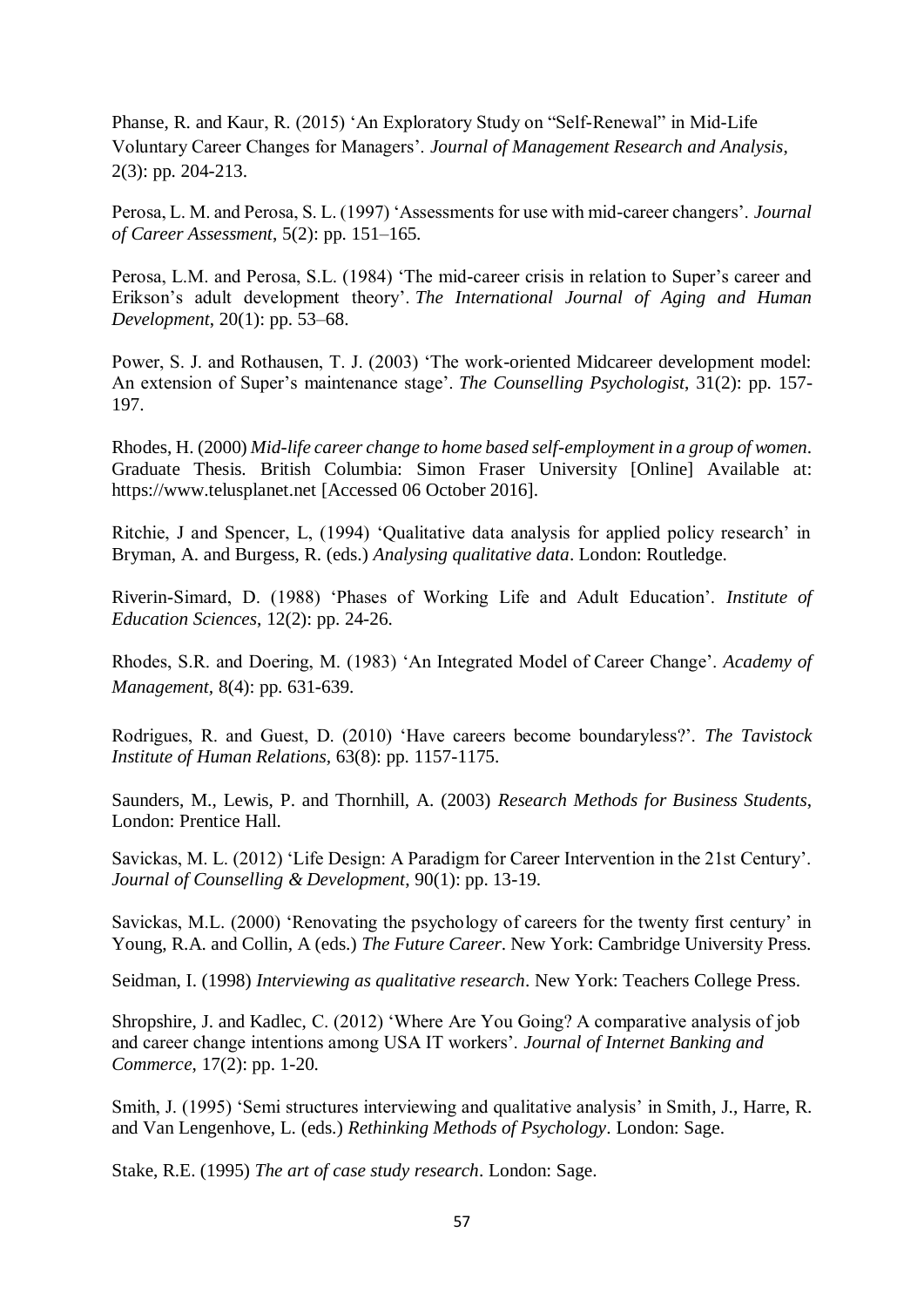Stake, R. E. (1994) 'Case Studies' in Denzin, N.K. and Lincoln, Y. S. (eds.) *Handbook of Qualitative Research*. California: Sage.

Sterret, E. A. (1999) 'A comparison of women's and men's career transition'. *Journal of Career Development*, 25(4): pp. 249–259.

Sugarman, L. (2001) *Life-Span Development Frameworks, accounts and strategies*. New York: Psychology Press, Taylor & Francis.

Sullivan, S. (1999) 'The changing nature of careers: A review and research agenda'. *Journal of Management*, 25(3): pp. 457–484.

Super, D. E. and Savickas, M. L. (1996) The life span, life space approach to careers cited in Brown, D., Brooks, L. and Associates, *Career choice and development*. 3rded. San Francisco: Jossey-Bass Publishers.

Super, D.E. (1980) 'A life-span, life-space approach to career development'. *Journal of Vocational Behaviour*, 16(3): pp. 282–298.

Teixeira, M. and Gomes, W. (2000) 'Autonomous Career Change among Professionals: An Empirical Phenomenological Study'. *Journal of Phenomenological Psychology*, 31(1): pp. 78– 96.

The World Health Organisation (2017) *Ageing and life-course* [Online] Available at: http://www.who.int [Accessed 5 August 2017].

Usborne, S. (2014) 'Why a career is no longer for life', The Independent, 01 January [Online] Available at: http://www.independent.co.uk [Accessed 29 October 2016].

Vander Zanden, J.W. (2000) *Human development*. McGraw-Hill College: Boston.

Van Teijlingen, E. and Hundley, V. (2001) 'The importance of pilot studies'. *Social Research Update*, 1(35).

Walsh, T. and Ryan, A. (eds.) (2015) *Writing your thesis: A guide for postgraduate students*. Ireland: MACE (Maynooth Adult and Community Education).

Whymark, K., and Eilis, S. (1999) 'Whose career is it anyway? Options for career management in flatter organisation structures'. *Career Development International*, 4(2): pp. 117-120.

Williams, C. P. and Savickas, M. L. (1990) 'Developmental tasks of career maintenance'. *Journal of Vocational Science*, 36(2), pp. 166-175.

Wise, A. J. and Millward, L. J. (2005) 'The experiences of voluntary career change in 30– somethings and implications for guidance'. *Career Development International*, 10(5): pp. 400–417.

Woolfe, R., Dryden, W. & Strawbridge, S. (2003) *Handbook of counselling psychology*, London: Sage.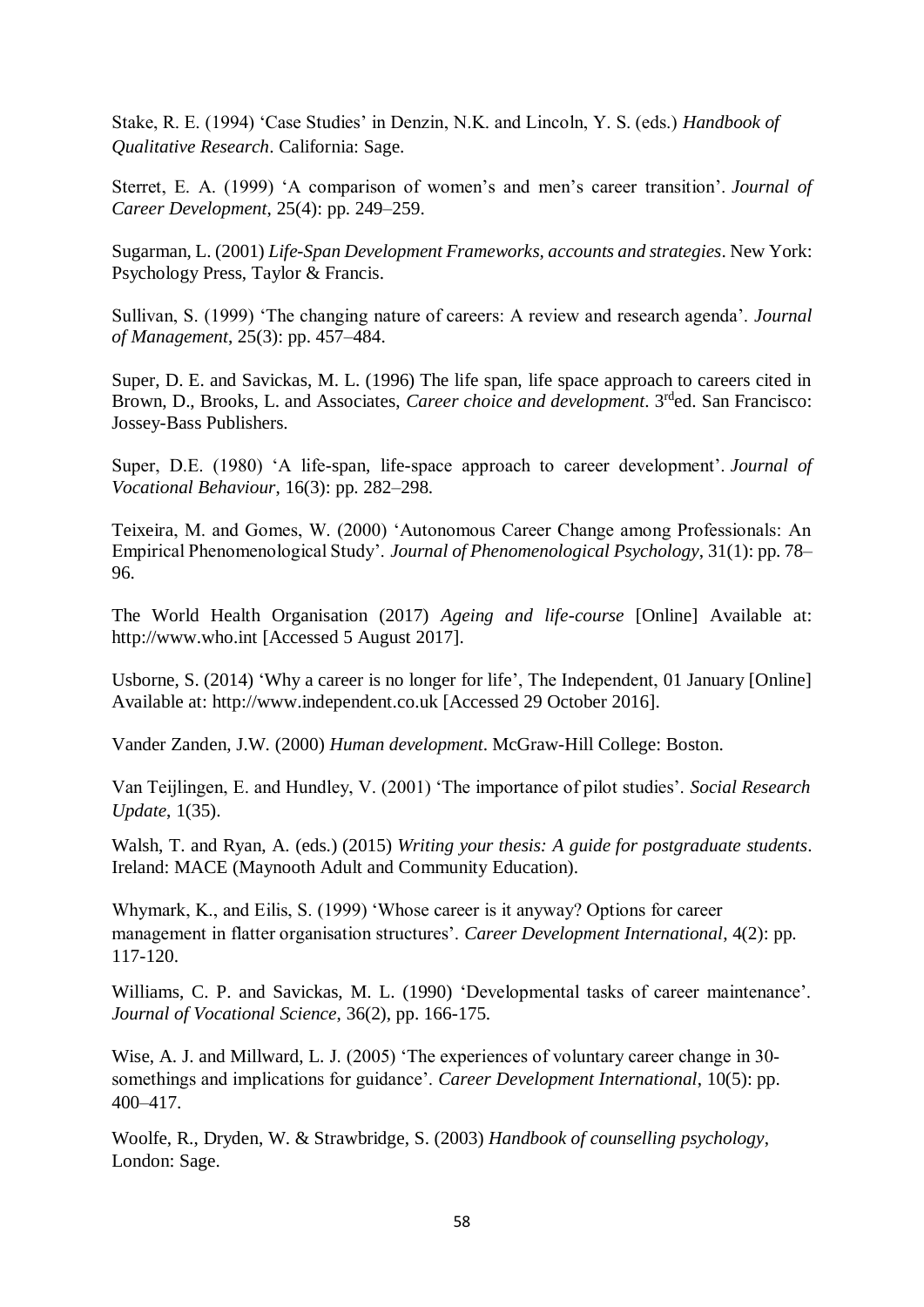Yin, R. K. (2009) *Case study research: design and methods*. 4<sup>th</sup>ed. California: Sage.

Yin, R. K. (1984) *Case study research: design and methods*. California: Sage.

Zainal, Z. (2007) 'Case study as a research method'. *Jurnal Kemanusiaan,* (9): pp. 1-6.

Zikic, J. and Hall, D.T. (2009) 'Toward a more complex view of career exploration'. *The Career Development Quarterly*, 58(2): pp. 181–191.

Zikic, J., Novicevic, M.M., Harvey, M. and Breland, J. (2006) 'Repatriate career exploration: A path to career growth and success'. *Career Development International*, 11(7): pp. 633–649.

Zittoun, T (2009) 'Dynamics of life-course transitions: a methodological reflection' in Valsiner, J. (ed.) *Dynamic process methodology in the social and developmental sciences*. New York: Springer Science.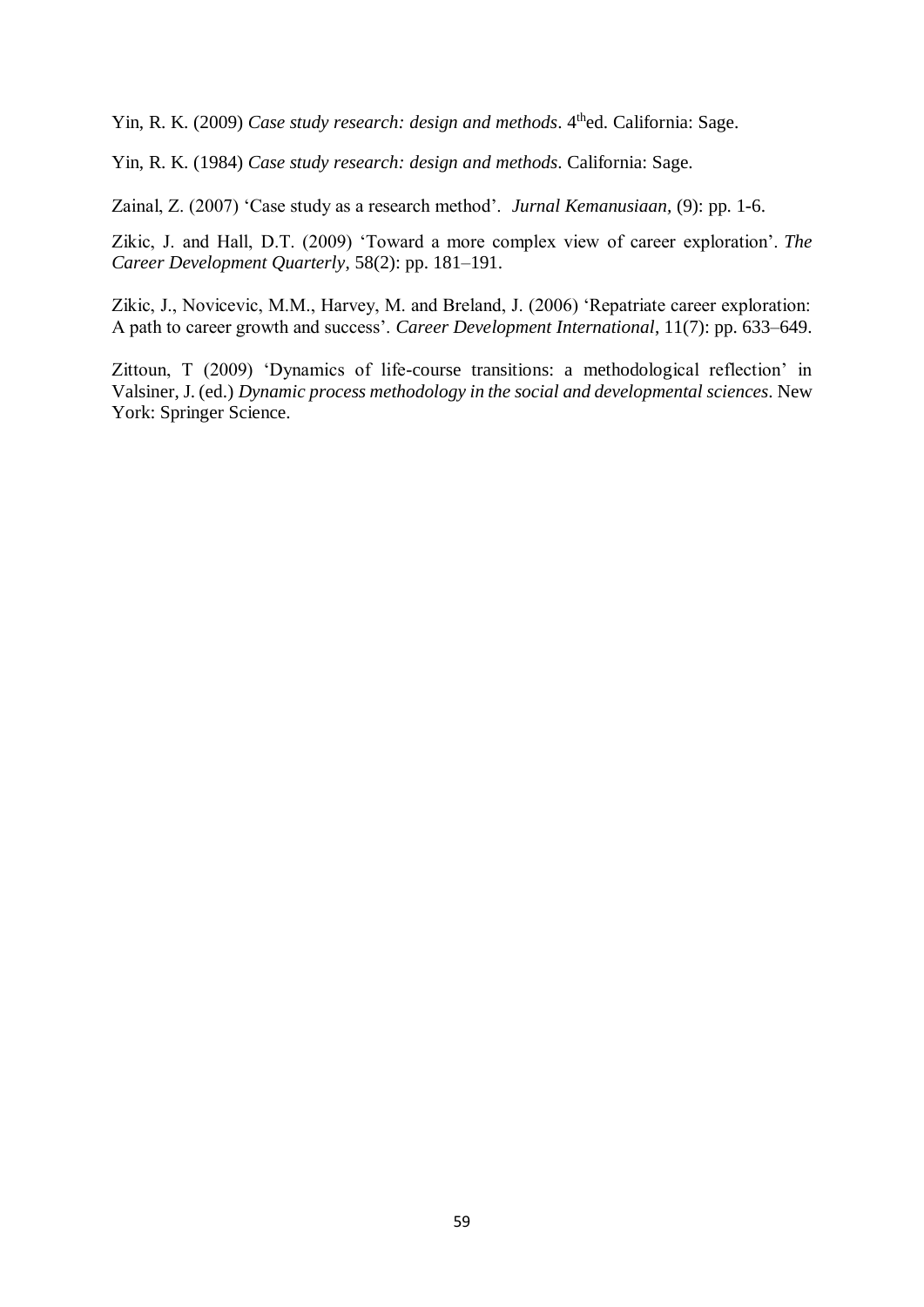# **Appendix A**

# **Interview Questions**

- **1.** You have had a significant career change in mid-life, would you outline what was it that led you to make the change?
- **2.** Was there any trigger or rupture points that acted as catalysts for the career change decision? Or was it a gradual build up the decision? Was there a time delay from when you started thinking about changing careers to when you actually first started taking action?
- **3.** What were your main concerns/considerations prior to making the decisions?
- **4.** What did you know about the career you were choosing to move into? Who if anyone, did you consult with prior to changing careers and even during the transition?
- **5.** Could you explain any support you relied on or had during your career transition? From where did this support come and in what form?
- **6.** What barriers and obstacles did you have to face to make the career change happen?
- **7.** Having made the career change do you feel any differently about yourself, your outlook on work, relationships etc.?
- **8.** Has you work/life balance changed? Are you more in control of your working life?
- **9.** What have been the positives and negatives so far of the mid-career change for you?
- **10.** If you were to give someone advice when managing a career change what main things would you tell them?
- **11.** Due to the way our educational structure works, whereby school leavers make important college/career choices at an early age, do you feel this had any influence on your career choice decisions?
- **12.** It is becoming an ongoing point of discussion that the job for life is "thing of the past" – what are your comments on this?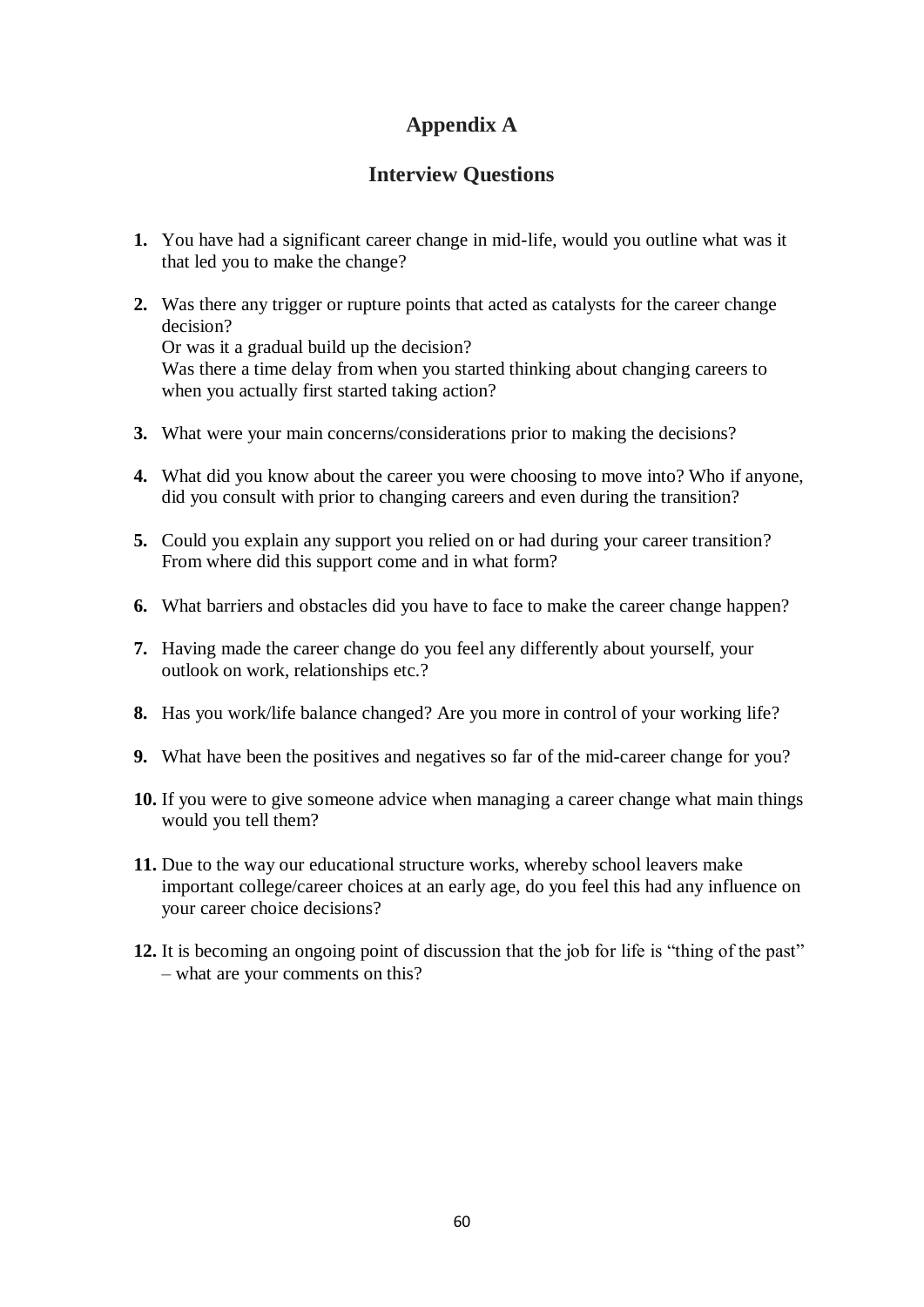# **Appendix B**

# **Interview Consent Form**

| <b>Title of Research:</b> | Mid-Career Change - the Irish Experience                                        |
|---------------------------|---------------------------------------------------------------------------------|
| <b>Researcher:</b>        | Laura Humphreys, School of Business, National College of Ireland                |
| <b>Supervisor:</b>        | Dr. Julius Nyiawung, National College of Ireland                                |
|                           | <b>Research Objective:</b> To identify of the key drivers of mid-career change. |

I understand that:

- Participation in this study is voluntary
- I may withdraw from this study at any time
- I may refuse to answer any of the questions
- There will be a maximum of one interview and a follow up consultation if required
- The interview will be recorded and transcribed for analysis purposes
- Confidentiality will be strictly respected and my identity will be protected throughout the study
- Following completion of the study all interview recording will be destroyed
- I will have access to the findings study through the interviewer
- The interviewer will address all concerns and questions about this study at any stage of the process
- If I have further queries that I may contact, Laura Fallon, Programme Co-ordinator (01-4498617) or Dr. Colette Darcy, Vice Dean Postgraduate Studies & Research, School of Business at the National College of Ireland (01-4498538).

I have read and understood the information provided and I **Agree/ Do Not Agree** to participate in this research study.

| Signature: |  |
|------------|--|
|            |  |

Date: \_\_\_\_\_\_\_\_\_\_\_\_\_\_\_\_\_\_\_\_\_\_\_\_\_\_\_